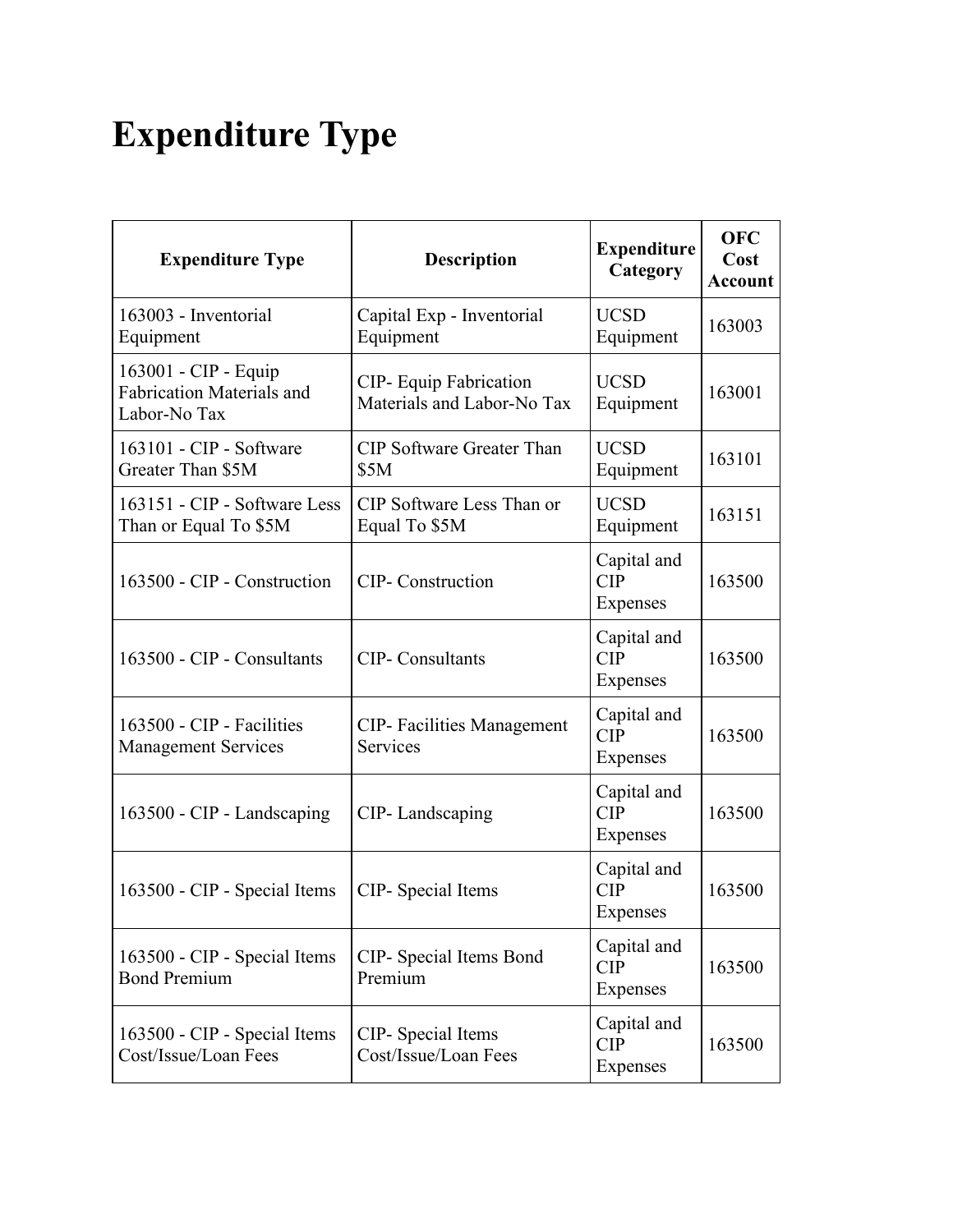| 163500 - CIP - Special Items<br><b>Interest Expense</b>    | CIP- Special Items Interest<br>Expense                            | Capital and<br>CIP<br>Expenses        | 163500 |
|------------------------------------------------------------|-------------------------------------------------------------------|---------------------------------------|--------|
| 163500 - CIP - Special Items<br><b>Interest Income</b>     | CIP- Special Items Interest<br>Income                             | Capital and<br><b>CIP</b><br>Expenses | 163500 |
| 163500 - CIP - Special Items<br>Other                      | CIP- Special Items Other                                          | Capital and<br><b>CIP</b><br>Expenses | 163500 |
| 163500 - CIP - Special Items<br><b>STIP</b>                | CIP- Special Items STIP                                           | Capital and<br>CIP<br>Expenses        | 163500 |
| 163500 - CIP - Surveys,<br>Plans, etc.                     | CIP- Surveys, Plans, etc.                                         | Capital and<br>CIP<br>Expenses        | 163500 |
| 163500 - CIP - Utilities                                   | <b>CIP-</b> Utilities                                             | Capital and<br><b>CIP</b><br>Expenses | 163500 |
| 405401 - Program Income on<br><b>Sponsored Research</b>    | Used to record Program<br>Income revenue on sponsored<br>research | Revenue<br>Transactions               | 405401 |
| 480000 - Private Gifts<br>Revenue                          | Private Gifts Revenue                                             | Revenue<br>Transactions               | 480000 |
| 485000 - Misc Cash Receipts<br>Revenue                     | Misc Cash Receipts Revenue                                        | Revenue<br>Transactions               | 485000 |
| 500000 - Academic Salary<br>and Wages                      | <b>Salary for Academics</b><br>including PostDocs                 | Personnel<br>Expenses                 | 500000 |
| 500001 - Academic<br>Sabbatical Leave In<br>Residence      | Salary for Academics while<br>on Sabbatical                       | Personnel<br>Expenses                 | 500001 |
| 500002 - Academic<br><b>Voluntary Term Benefits</b>        | Acaedemic Term Benefits                                           | Benefit<br>Expenses                   | 500002 |
| 500003 - Academic<br><b>Involuntary Term Benefit</b>       | AcademicTerm Benefit                                              | Personnel<br>Expenses                 | 500003 |
| 500004 - Academic Comp<br><b>Earned Not Paid Pre Death</b> | Academic Earned Not Paid<br>Pre Death                             | Personnel<br>Expenses                 | 500004 |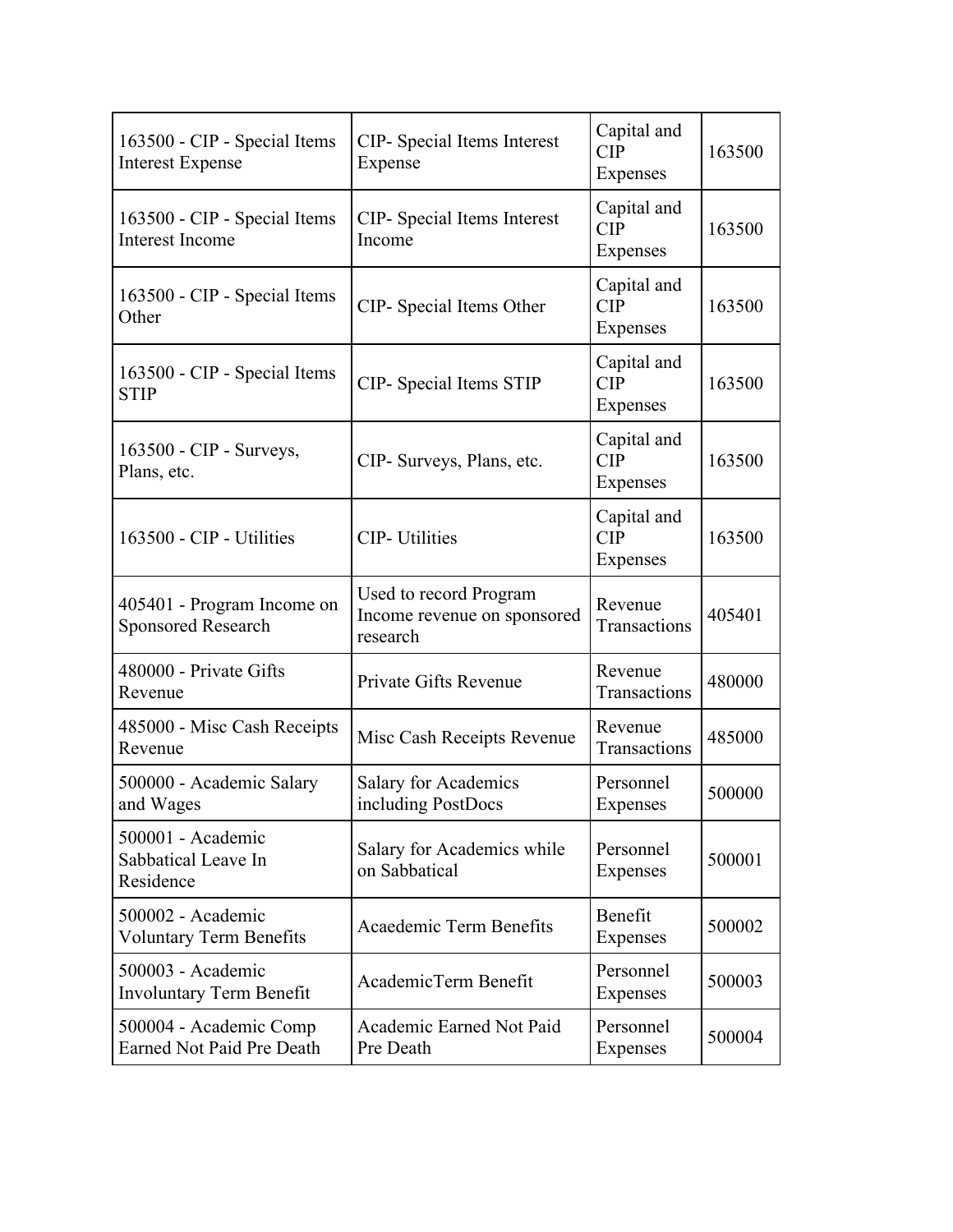| 500005 - Vacation<br>Reimbursement                                           | <b>Vacation Reimbursement</b>                                    | Personnel<br>Expenses        | 500005 |
|------------------------------------------------------------------------------|------------------------------------------------------------------|------------------------------|--------|
| 501000 - Non Academic<br>Salary and Wages                                    | Non Academic Salaries                                            | Personnel<br>Expenses        | 501000 |
| 501001 - Non Academic<br>Sabbatical Leave In<br>Residence                    | Sabbatical Leave In<br>Residence                                 | Personnel<br>Expenses        | 501001 |
| 501002 - Non Academic<br><b>Voluntary Term Benefits</b>                      | <b>Voluntary Term Benefits</b>                                   | Personnel<br>Expenses        | 501002 |
| 501003 - Non Academic<br><b>Involuntary Term Benefits</b>                    | <b>Involuntary Term Benefits</b>                                 | Personnel<br>Expenses        | 501003 |
| 501004 - Non Academic<br>Comp Earned Not Paid Pre<br>Death                   | Comp Earned Not Paid Pre<br>Death                                | Personnel<br>Expenses        | 501004 |
| 501005 - Vacation<br>Reimbursement                                           | <b>Vacation Reimbursement</b>                                    | Personnel<br>Expenses        | 501005 |
| 502000 - Medical -<br>Management and Supervision<br>Sal and Wages            | Med Center Salaries for<br>Health Management and<br>Supervision  | Personnel<br>Expenses        | 502000 |
| 502100 - Medical -<br>Technicians and Specialists<br>Sal and Wages           | Med Center Technicians and<br>Specialists Sal and Wages          | Personnel<br>Expenses        | 502100 |
| 502200 - Medical -<br>Registered Nurses Sal and<br>Wages                     | Med Center Registered<br>Nurses Sal and Wages                    | Personnel<br><b>Expenses</b> | 502200 |
| 502300 - Medical - Licensed<br>Vocational Nurses Sal and<br>Wages            | Med Center                                                       | Personnel<br>Expenses        | 502300 |
| 502400 - Medical - Aides and<br>Orderlies Sal and Wages                      | Med Center Aides and<br>Orderlies Sal and Wages                  | Personnel<br>Expenses        | 502400 |
| 502500 - Medical - Clerical<br>and Other Administrative Sal<br>and Wages     | Med Center Clerical and<br>Other Administrative Sal and<br>Wages | Personnel<br>Expenses        | 502500 |
| 502600 - Medical -<br><b>Environmental and Food</b><br>Service Sal and Wages | Med Center Environmental<br>and Food Service Sal and<br>Wages    | Personnel<br>Expenses        | 502600 |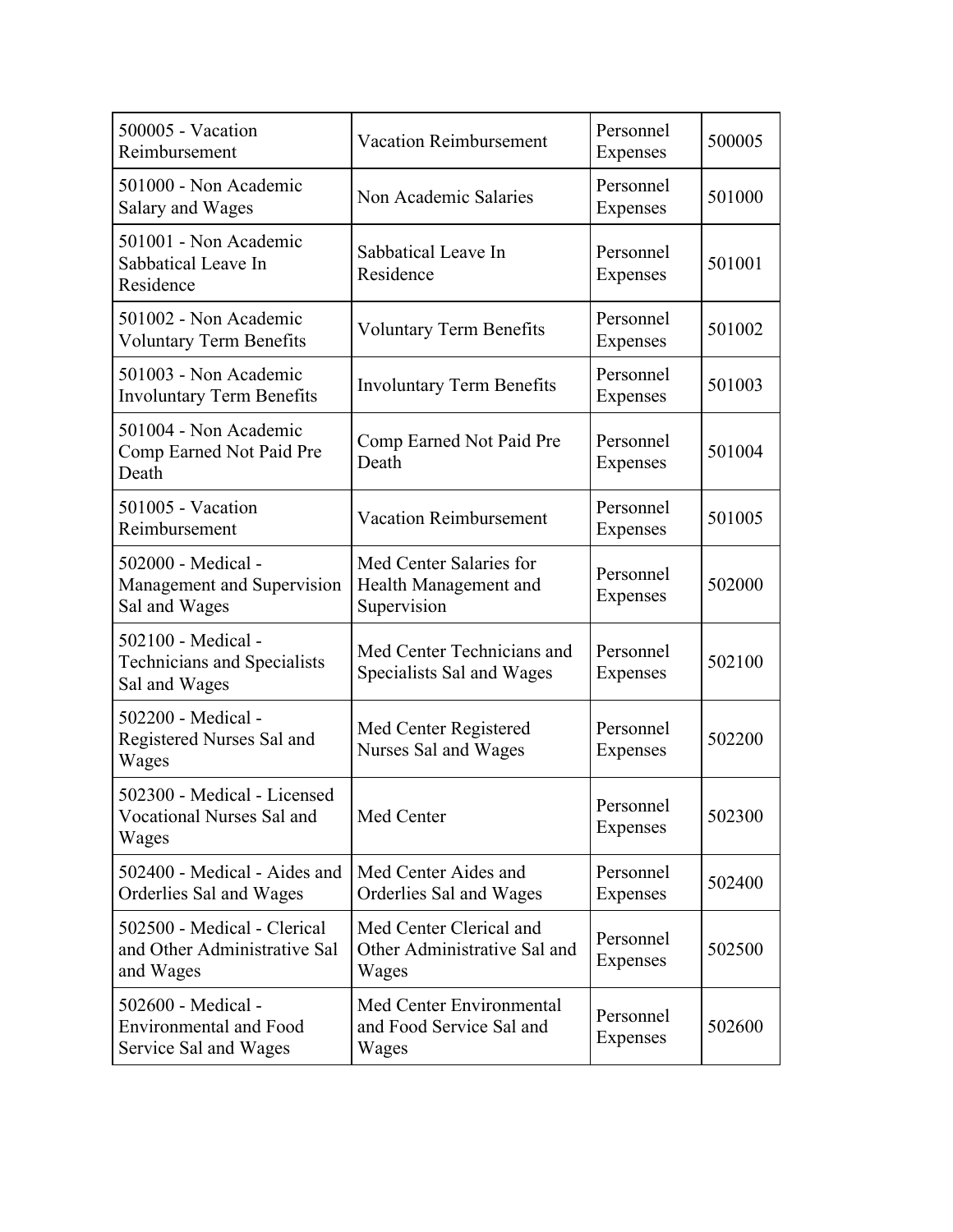| 502700 - Medical -<br>Physicians Sal and Wages                              | Med Center Physicians Sal<br>and Wages                             | Personnel<br>Expenses        | 502700 |
|-----------------------------------------------------------------------------|--------------------------------------------------------------------|------------------------------|--------|
| 502800 - Medical - Non-<br>Physician Medical<br>Practitioners Sal and Wages | Med Center Non-Physician<br>Medical Practitioners Sal and<br>Wages | Personnel<br>Expenses        | 502800 |
| 502900 - Medical - Other<br>Salaries and Wages                              | Med Center                                                         | Personnel<br>Expenses        | 502900 |
| 503000 - Medical - Non-<br>Productive, Vacation, Leave<br>Sal and Wages     | Med Center Non-Productive,<br>Vacation, Leave Sal and<br>Wages     | Personnel<br>Expenses        | 503000 |
| 503100 - Medical - Therapists<br>and Others Sal and Wages -<br>Medical      | Med Center Therapists and<br>Others Sal and Wages                  | Personnel<br>Expenses        | 503100 |
| 503200 - Medical - Residents<br>and Interns Sal and Wages                   | Med Center Residents and<br>Interns Sal and Wages                  | Personnel<br><b>Expenses</b> | 503200 |
| 503300 - Medical - Registry<br>Nursing (Non-Employee) Sal<br>and Wages      | Med Center Registry Nursing<br>(Non-Employee) Sal and<br>Wages     | Personnel<br>Expenses        | 503300 |
| 503400 - Medical - Temp<br>(Non-Employee) Sal and<br>Wages                  | Med Center Temp (Non-<br>Employee) Sal and Wages                   | Personnel<br>Expenses        | 503400 |
| 503500 - Medical - Salary<br>Payroll Clearing                               | Med Center Salary Payroll<br>Clearing                              | Personnel<br>Expenses        | 503500 |
| 504000 - Academic Salary<br>Accrual                                         | Salary Accrual for biweekly<br>payroll for academics               | Personnel<br>Expenses        | 504000 |
| 504001 - Non Academic<br><b>Salary Accrual</b>                              | Salary Accrual for biweekly<br>payroll for nonacademics            | Personnel<br>Expenses        | 504001 |
| 504002 - Non Academic<br>Comp Time Accrual                                  | Comp Time Accrual                                                  | Personnel<br>Expenses        | 504002 |
| 504003 - Bonus Accruals                                                     | <b>Bonus Accruals</b>                                              | Personnel<br>Expenses        | 504003 |
| 504004 - Bonus Accruals -<br><b>Staff</b>                                   | Bonus Accruals - Staff                                             | Personnel<br>Expenses        | 504004 |
| 504005 - Bonus Accruals -<br>Mid Level                                      | Bonus Accruals - Mid Level                                         | Personnel<br>Expenses        | 504005 |
| 504500 - Elimination of<br>Capitalized Sal and Wages                        | Elimination of Capitalized Sal<br>and Wages                        | Personnel<br>Expenses        | 504500 |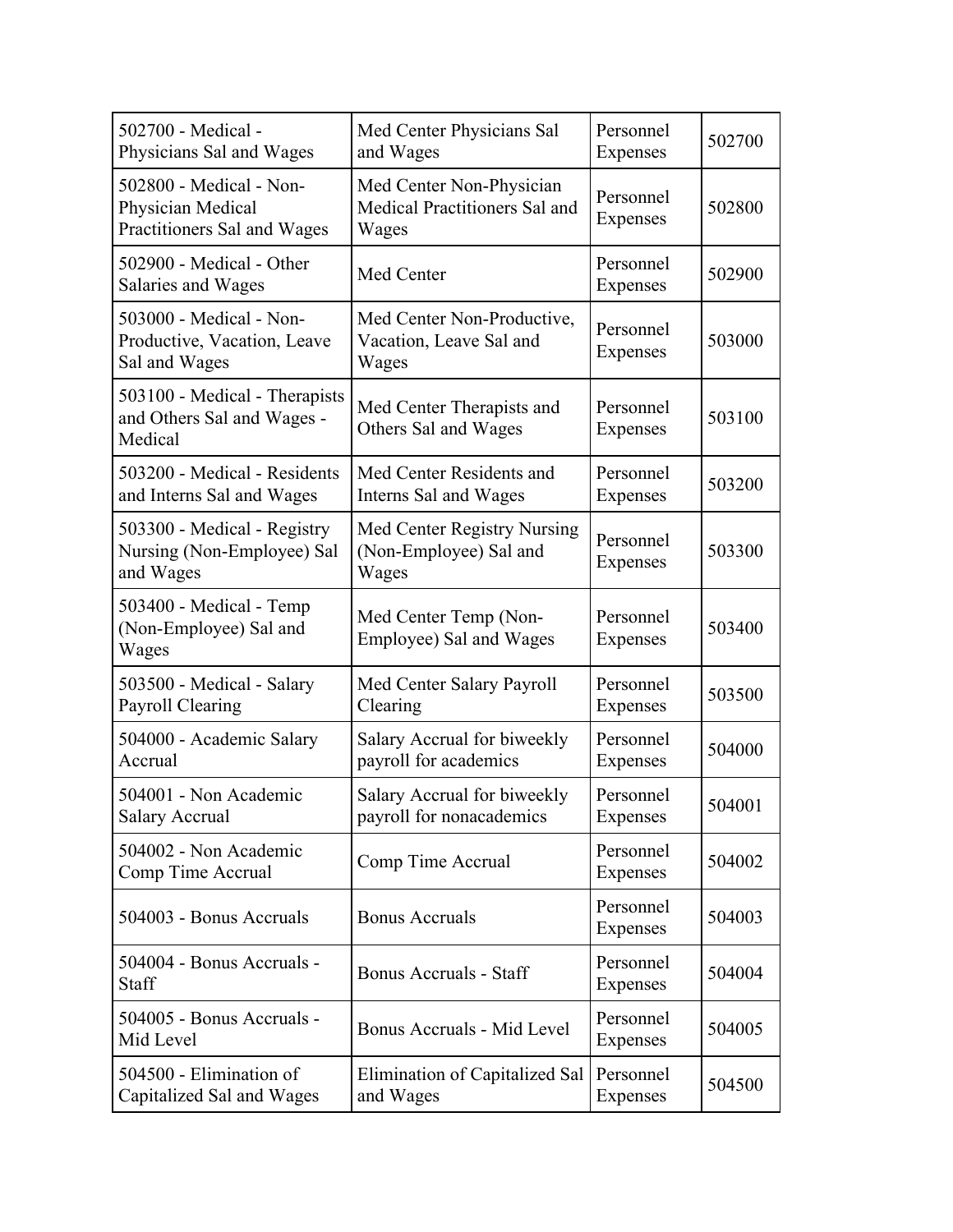| 505000 - UCRP Cash<br>Contributions                     | <b>UCRP Cash Contributions</b>                          | Benefit<br>Expenses | 505000 |
|---------------------------------------------------------|---------------------------------------------------------|---------------------|--------|
| 505100 - UCRP Principal<br>Supplemental Assessment      | <b>UCRP</b> Principal<br><b>Supplemental Assessment</b> | Benefit<br>Expenses | 505100 |
| 505200 - UCRP ARC<br>Adjustment-UC                      | <b>UCRP ARC Adjustment-UC</b>                           | Benefit<br>Expenses | 505200 |
| 505300 - DB Supplemental<br>Plan Employer Contribution  | DB Supplemental Plan<br><b>Employer Contribution</b>    | Benefit<br>Expenses | 505300 |
| 505400 - DC Choice Plan<br><b>Employer Contribution</b> | DC Choice Plan Employer<br>Contribution                 | Benefit<br>Expenses | 505400 |
| 505500 - UCRP Supplemnt<br>Assessment-Interest          | <b>UCRP</b> Supplemnt<br>Assessment-Interest            | Benefit<br>Expenses | 505500 |
| 505600 - Pers Regents<br>Contribution                   | Pers Regents Contribution                               | Benefit<br>Expenses | 505600 |
| 505700 - Summer Salaries<br>Contribution                | <b>Summer Salaries Contribution</b>                     | Benefit<br>Expenses | 505700 |
| 505800 - Senior Management<br>Supplement                | Senior Management<br>Supplement                         | Benefit<br>Expenses | 505800 |
| 505900 - CHRCO, OCERS,<br>etc.                          | CHRCO, OCERS, etc.                                      | Benefit<br>Expenses | 505900 |
| 506000 - OPEB Cash<br>Contribution                      | <b>OPEB Cash Contribution</b>                           | Benefit<br>Expenses | 506000 |
| 506100 - GASB 75 Actuarial<br>Adjustments               | <b>GASB 75 Actuarial</b><br>Adjustments                 | Benefit<br>Expenses | 506100 |
| 507000 - Group Health<br>Insurance                      | Group Health Insurance                                  | Benefit<br>Expenses | 507000 |
| 507001 - Preuss District<br><b>STRS</b>                 | <b>Preuss District STRS</b>                             | Benefit<br>Expenses | 507001 |
| 507100 - Group Life<br>Insurance                        | Group Life Insurance                                    | Benefit<br>Expenses | 507100 |
| 507200 - Workers<br><b>Compensation Insurance</b>       | <b>Workers Compensation</b><br>Insurance                | Benefit<br>Expenses | 507200 |
| 507300 - Disability Insurance                           | Disability Insurance                                    | Benefit<br>Expenses | 507300 |
| 507400 - Restoration Plan<br>$415 \,(M)$ Expense        | Restoration Plan 415 (M)<br>Expense                     | Benefit<br>Expenses | 507400 |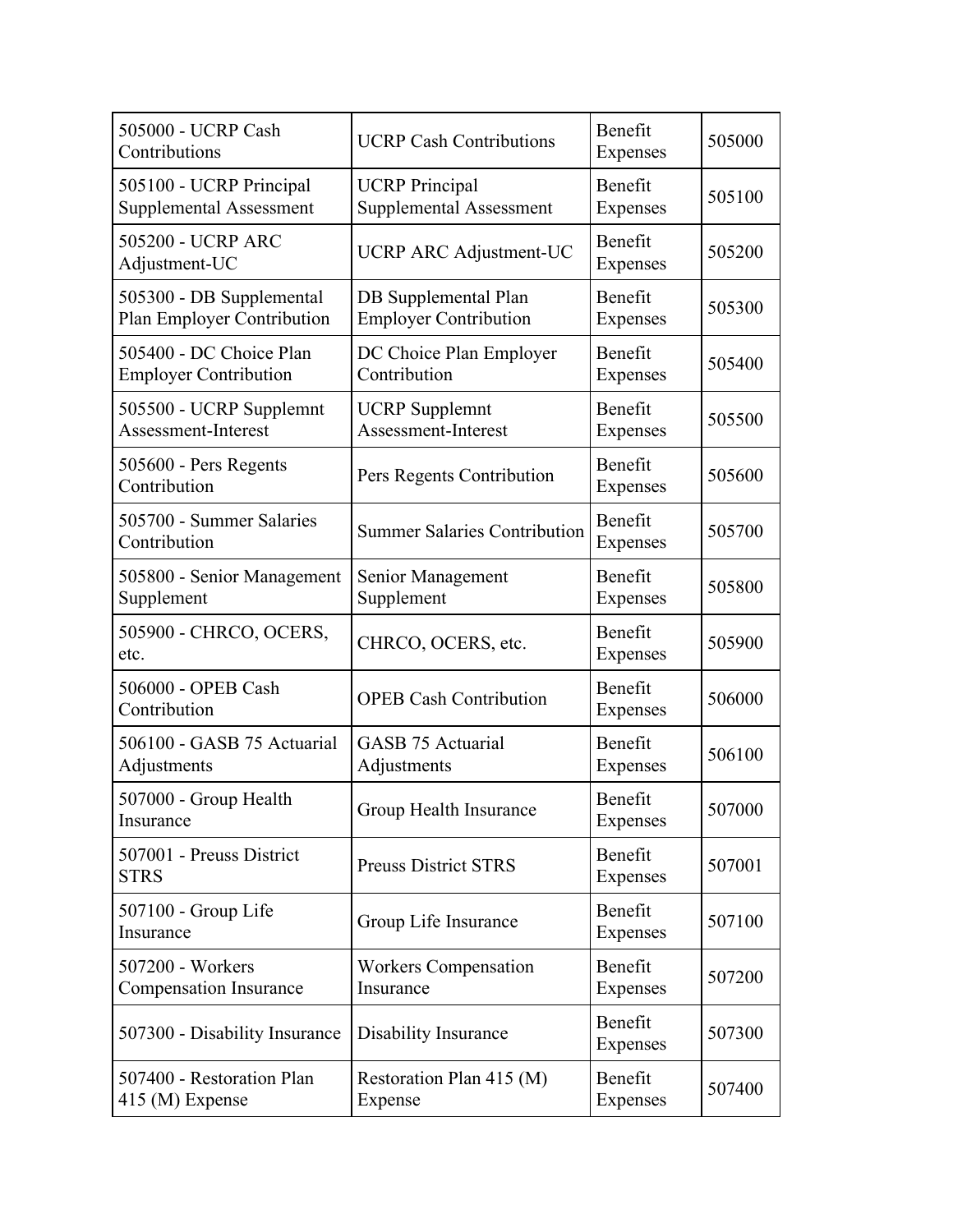| 507401 - Accr Bene<br>Compensated Absence Other         | <b>Accr Bene Compensated</b><br>Absence Other   | Benefit<br>Expenses      | 507401 |
|---------------------------------------------------------|-------------------------------------------------|--------------------------|--------|
| 507402 - Payment of UCRS<br><b>Benefits</b>             | Payment of UCRS Benefits                        | Benefit<br>Expenses      | 507402 |
| 507403 - Academic IAP<br>Payment                        | Academic IAP Payment                            | Benefit<br>Expenses      | 507403 |
| 507404 - Non Academic IAP<br>Payment                    | Non Academic IAP Payment                        | Benefit<br>Expenses      | 507404 |
| 507500 - FICA Medicare                                  | <b>FICA Medicare</b>                            | Benefit<br>Expenses      | 507500 |
| 507600 - FICA OASDI                                     | <b>FICA OASDI</b>                               | Benefit<br>Expenses      | 507600 |
| 507700 - Unemployment<br>Insurance                      | Unemployment Insurance                          | Benefit<br>Expenses      | 507700 |
| 508000 - Composite Benefit<br>Rate Campus Payment       | Composite Benefit Rate<br><b>Campus Payment</b> | Benefit<br>Expenses      | 508000 |
| 508100 - Staff Recognition<br>and Development           | <b>Staff Recognition and</b><br>Development     | Benefit<br>Expenses      | 508100 |
| 508101 - Earnings Paid To<br>Dep of Dec Emp             | Earnings Paid To Dep of Dec<br>Emp              | Benefit<br>Expenses      | 508101 |
| 508102 - Removal and<br>Moving Expense                  | <b>Removal and Moving</b><br>Expense            | Benefit<br>Expenses      | 508102 |
| 508103 - Allowances-<br><b>Relocation and Travel</b>    | Allowances-Relocation and<br>Travel             | Benefit<br>Expenses      | 508103 |
| 508108 - Tuition/Fee<br>Remission                       | Tuition/Fee Remission                           | Tuition/Fee<br>Remission | 508108 |
| 508200 - Benefits Accrual                               | <b>Benefits Accrual</b>                         | Benefit<br>Expenses      | 508200 |
| 508300 - Vacation Accrual                               | <b>Vacation Accrual</b>                         | Benefit<br>Expenses      | 508300 |
| 508301 - Academic Cat<br><b>Leave Donation Bank</b>     | Academic Cat Leave<br><b>Donation Bank</b>      | Benefit<br>Expenses      | 508301 |
| 508302 - Academic Cat<br>Receive Bank                   | Academic Cat Receive Bank                       | Benefit<br>Expenses      | 508302 |
| 508303 - Non Academic Cat<br><b>Leave Donation Bank</b> | Non Academic Cat Leave<br><b>Donation Bank</b>  | Benefit<br>Expenses      | 508303 |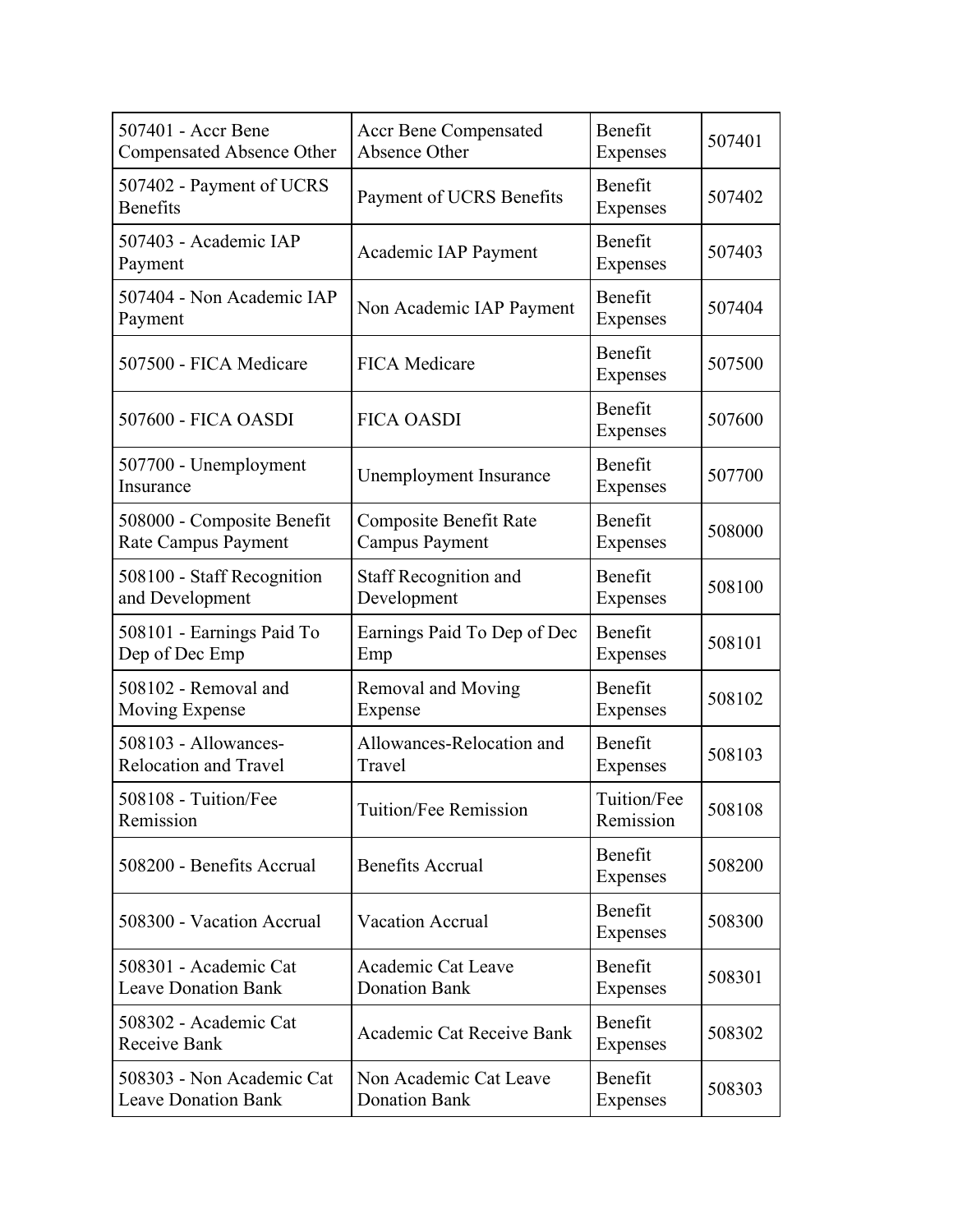| 508304 - Non Academic Cat<br>Receive Bank              | Non Academic Cat Receive<br>Bank              | Benefit<br>Expenses                             | 508304 |
|--------------------------------------------------------|-----------------------------------------------|-------------------------------------------------|--------|
| 508500 - Elimination of<br><b>Capitalized Benefits</b> | Elimination of Capitalized<br><b>Benefits</b> | Benefit<br>Expenses                             | 508500 |
| 510000 - Undergrad Financial<br>Aid Odd Year           | Undergrad Financial Aid Odd<br>Year           | Financial<br>Aid and<br>Scholarship<br>Expenses | 510000 |
| 510001 - Undergrad Financial<br>Aid Even Year          | Undergrad Financial Aid<br>Even Year          | Financial<br>Aid and<br>Scholarship<br>Expenses | 510001 |
| 510002 - Undergrad Tuition<br>and Fees                 | <b>Undergrad Tuition and Fees</b>             | Financial<br>Aid and<br>Scholarship<br>Expenses | 510002 |
| 510003 - Undergrad NSF<br><b>REU Stipend</b>           | Undergrad NSF Ret Stipend                     | Stipends                                        | 510003 |
| 511000 - Graduate Financial<br>Aid Odd Year            | Graduate Financial Aid Odd<br>Year            | Financial<br>Aid and<br>Scholarship<br>Expenses | 511000 |
| 511001 - Graduate Financial<br>Aid Even Year           | Graduate Financial Aid Even<br>Year           | Financial<br>Aid and<br>Scholarship<br>Expenses | 511001 |
| 511002 - Graduate and<br>Postdoc Aid/Fellowship        | <b>Graduate and Postdoc</b><br>Aid/Fellowship | Stipends                                        | 511002 |
| 511003 - Graduate Tuition<br>and Fees                  | <b>Graduate Tuition and Fees</b>              | Financial<br>Aid and<br>Scholarship<br>Expenses | 511003 |
| 511004 - Graduate NSF RET<br>Stipend                   | Graduate NSF Ret Stipend                      | Stipends                                        | 511004 |
| 520000 - Prosthesis                                    | Prosthesis                                    | Operating<br>Expenses                           | 520000 |
| 520050 - Sutures and Surgical<br>Needles               | <b>Sutures and Surgical Needles</b>           | Operating<br>Expenses                           | 520050 |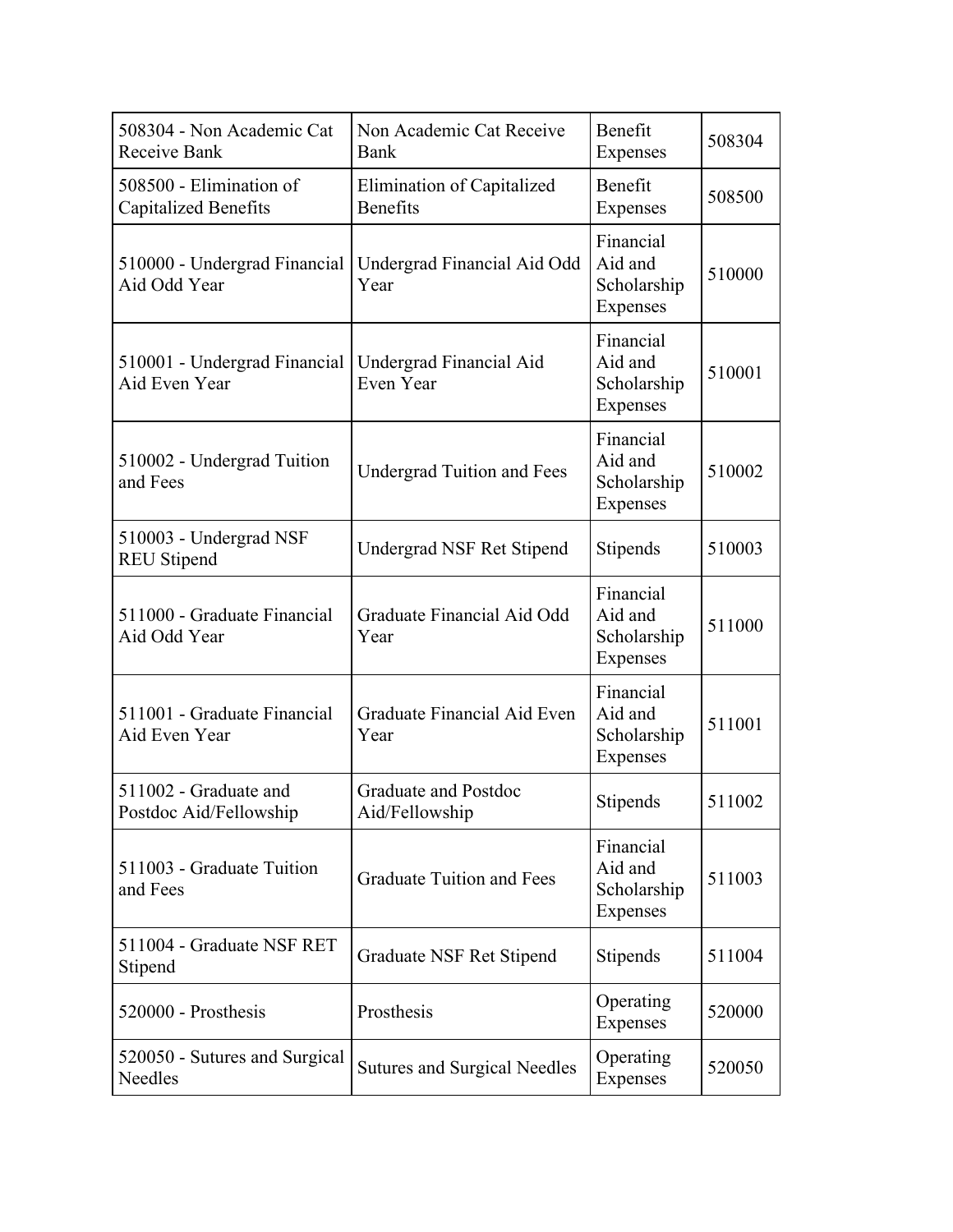| 520100 - Surgical Packs and<br><b>Sheets</b>    | <b>Surgical Packs and Sheets</b>       | Operating<br>Expenses | 520100 |
|-------------------------------------------------|----------------------------------------|-----------------------|--------|
| 520150 - Surgical Supplies<br>General           | <b>Surgical Supplies General</b>       | Operating<br>Expenses | 520150 |
| 520200 - Nitric Oxide Gas                       | Nitric Oxide Gas                       | Operating<br>Expenses | 520200 |
| 520250 - Oxygen Med Gas                         | Oxygen Med Gas                         | Operating<br>Expenses | 520250 |
| 520300 - IV Solutions                           | <b>IV Solutions</b>                    | Operating<br>Expenses | 520300 |
| 520350 - Pharmaceuticals                        | Pharmaceuticals                        | Operating<br>Expenses | 520350 |
| 520351 - Controlled<br>Drugs/Narcotics          | <b>Controlled Drugs/Narcotics</b>      | Operating<br>Expenses | 520351 |
| 520352 - Pharmacy-Drugs                         | Pharmacy-Drugs                         | Operating<br>Expenses | 520352 |
| 520353 - Pharmaceutical<br>Waste and Spoilage   | Pharmaceutical Waste and<br>Spoilage   | Operating<br>Expenses | 520353 |
| 520400 - Radioactive<br>Materials               | Radioactive Materials                  | Operating<br>Expenses | 520400 |
| 520450 - Radiology Film                         | Radiology Film                         | Operating<br>Expenses | 520450 |
| 520500 - Medical Care<br>Materials and Supplies | Medical Care Materials and<br>Supplies | Operating<br>Expenses | 520500 |
| 520501 - Inv Adj and Price<br>Variances         | Inv Adj and Price Variances            | Operating<br>Expenses | 520501 |
| 520502 - COVID - 19<br>Supplies - Debit         | COVID - 19 Supplies                    | Operating<br>Expenses | 520502 |
| 520550 - Blood Product<br>Purchases             | <b>Blood Product Purchases</b>         | Operating<br>Expenses | 520550 |
| 520552 - Inventory Accruals                     | <b>Inventory Accruals</b>              | Operating<br>Expenses | 520552 |
| 520600 - Medical Instruments                    | <b>Medical Instruments</b>             | Operating<br>Expenses | 520600 |
| 522000 - Food, Ships<br>Operations              | Food, Ships Operations                 | Operating<br>Expenses | 522000 |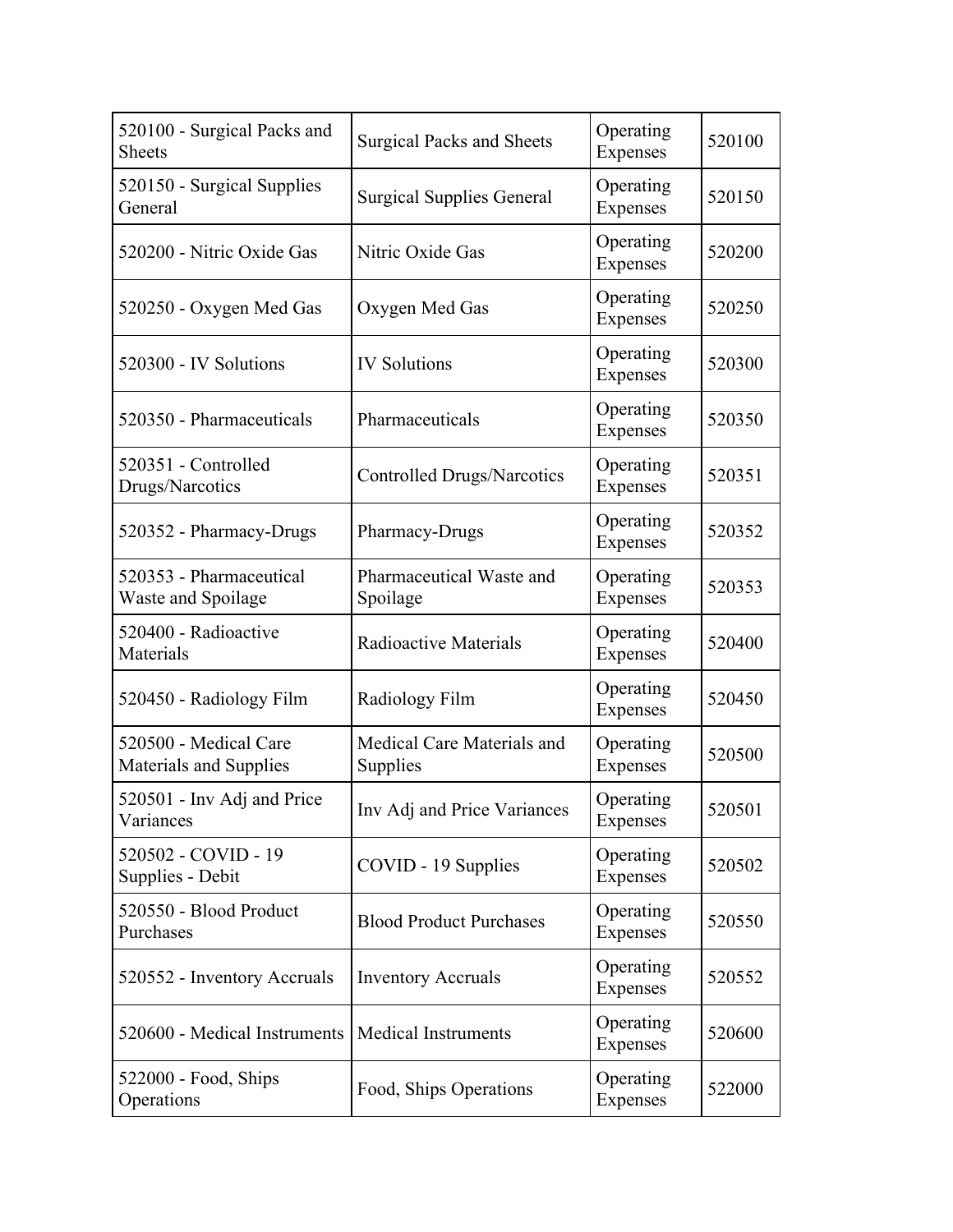| 522001 - Food and Beverage<br>Supplies                   | Food and Beverage Supplies                      | Operating<br>Expenses | 522001 |
|----------------------------------------------------------|-------------------------------------------------|-----------------------|--------|
| 522002 - Food                                            | Food                                            | Operating<br>Expenses | 522002 |
| 522100 - Bookstore Cost of<br>Goods Sold                 | <b>Bookstore Cost of Goods</b><br>Sold          | Operating<br>Expenses | 522100 |
| 522200 -<br>Mail/Postage/Messenger<br>Services           | Mail/Postage/Messenger<br>Services              | Operating<br>Expenses | 522200 |
| 522201 - Office Supplies                                 | Office Supplies                                 | Operating<br>Expenses | 522201 |
| 522202 - Express Card -<br>Default Account               | Misc Express Card charges                       | Operating<br>Expenses | 522202 |
| 522203 - Audio Visual<br>Supplies                        | <b>Audio Visual Supplies</b>                    | Operating<br>Expenses | 522203 |
| 522204 - Petty Cash<br>Reimbursements                    | <b>Petty Cash Reimbursements</b>                | Operating<br>Expenses | 522204 |
| 522300 - Repair Materials<br>and Parts                   | <b>Repair Materials and Parts</b>               | Operating<br>Expenses | 522300 |
| 522301 - Equipment less than<br>\$5K                     | Equipment less than \$5K                        | Operating<br>Expenses | 522301 |
| 522303 - Furniture less than<br>\$5K                     | Furniture less than \$5K                        | Operating<br>Expenses | 522303 |
| 522304 - Fab-Remotely<br>Deployed Equipment              | Fab-Remotely Deployed<br>Equipment              | Operating<br>Expenses | 522304 |
| 522305 - Fabrication-Rem<br>Dplyed Equip Non-Ca          | <b>Fabrication-Rem Dplyed</b><br>Equip Non-Ca   | Operating<br>Expenses | 522305 |
| 522306 - Remotely Deployed<br>Equipment                  | <b>Remotely Deployed</b><br>Equipment           | Operating<br>Expenses | 522306 |
| 522307 - Rmtly Deployed<br>Equip Pur Out of Ca           | Rmtly Deployed Equip Pur<br>Out of Ca           | Operating<br>Expenses | 522307 |
| 522308 - Safety, Fire and<br><b>Environmental Supply</b> | Safety, Fire and<br><b>Environmental Supply</b> | Operating<br>Expenses | 522308 |
| 522400 - Chemicals                                       | Chemicals                                       | Operating<br>Expenses | 522400 |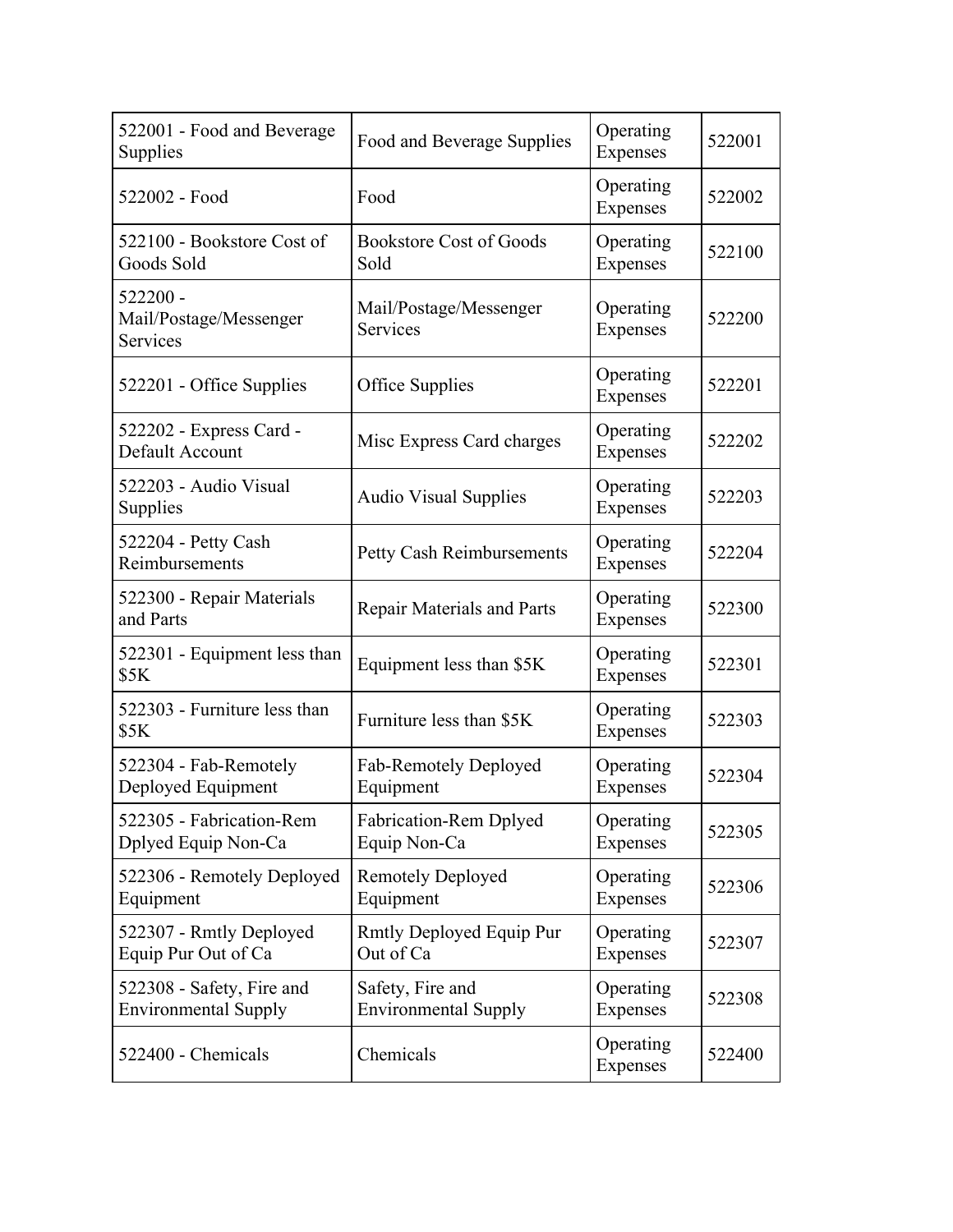| 522401 - Lab Supplies                                               | Lab Supplies                                               | Operating<br>Expenses | 522401 |
|---------------------------------------------------------------------|------------------------------------------------------------|-----------------------|--------|
| 522402 -<br>Laboratory/Research Animals                             | Laboratory/Research Animals                                | Operating<br>Expenses | 522402 |
| 522403 - Marine Supplies                                            | Marine Supplies                                            | Operating<br>Expenses | 522403 |
| 522404 - Field Research<br>Supplies                                 | <b>Field Research Supplies</b>                             | Operating<br>Expenses | 522404 |
| 522411 - Remotely Deployed<br>Equip less than \$5K                  | Remotely Deployed Equip<br>less than \$5K                  | Operating<br>Expenses | 522411 |
| 522500 - Printed Items and<br>Other Classroom Aids                  | Printed Items and Other<br><b>Classroom</b> Aids           | Operating<br>Expenses | 522500 |
| 522600 - Fed Chargeable -<br>Subscriptions and<br>Memberships       | Fed Chargeable -<br>Subscriptions and<br>Memberships       | Operating<br>Expenses | 522600 |
| 522700 - Federally<br>Unchargeable Subscriptions<br>and Memberships | Federally Unchargeable<br>Subscriptions and<br>Memberships | Operating<br>Expenses | 522700 |
| 522800 - Employee Wearing<br>Apparel                                | <b>Employee Wearing Apparel</b>                            | Operating<br>Expenses | 522800 |
| 522900 - Maintenance and<br><b>Cleaning Supplies</b>                | Maintenance and Cleaning<br>Supplies                       | Operating<br>Expenses | 522900 |
| 523000 - Linen and Bedding                                          | Linen and Bedding                                          | Operating<br>Expenses | 523000 |
| 523100 - Other Minor<br>Equipment \$5K                              | Other Minor Equipment \$5K                                 | Operating<br>Expenses | 523100 |
| 523200 - Other Non-Medical<br>Supplies                              | Other Non-Medical Supplies                                 | Operating<br>Expenses | 523200 |
| 523201 - Other Materials and<br>Supplies                            | Other Materials and Supplies                               | Operating<br>Expenses | 523201 |
| 523202 - Forms                                                      | Forms                                                      | Operating<br>Expenses | 523202 |
| 524000 - Elimination of<br>Capitalized Supplies and<br>Materials    | Elimination of Capitalized<br>Supplies and Materials       | Operating<br>Expenses | 524000 |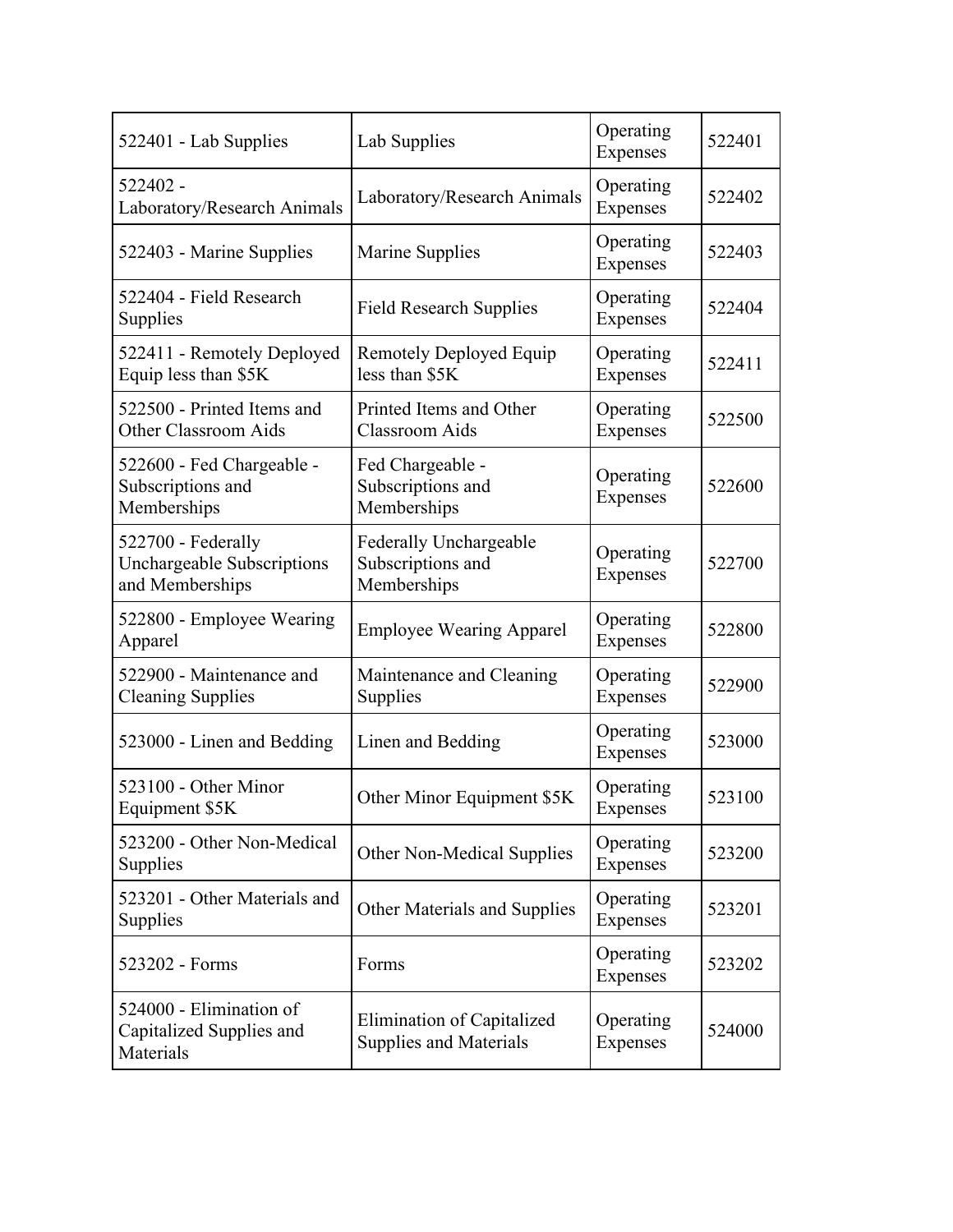| 526300 - Capital Exp -<br>Library Use Only-Books/Matl           | Library Use Only-Books/Matl                     | Capital and<br>CIP<br>Expenses        | 526300 |
|-----------------------------------------------------------------|-------------------------------------------------|---------------------------------------|--------|
| 526301 - Capital Exp -<br>Library - CDL (Calif Digital<br>Lib)  | Library - CDL (Calif Digital<br>Lib)            | Capital and<br><b>CIP</b><br>Expenses | 526301 |
| 526302 - Capital Exp -<br>Library Rare Books and<br>Collections | Library Rare Books and<br>Collections           | Capital and<br><b>CIP</b><br>Expenses | 526302 |
| 530000 - Collection Agency<br>Fees                              | <b>Collection Agency Fees</b>                   | Operating<br>Expenses                 | 530000 |
| 530100 - Purchased Services-<br>Temp Help                       | <b>Purchased Services-Temp</b><br>Help          | Operating<br>Expenses                 | 530100 |
| 530101 - Professional<br>Services                               | <b>Professional Services</b>                    | Operating<br>Expenses                 | 530101 |
| 530102 - Management<br>Services                                 | <b>Management Services</b>                      | Operating<br>Expenses                 | 530102 |
| 530103 - Audio Visual<br>Services                               | <b>Audio Visual Services</b>                    | Operating<br>Expenses                 | 530103 |
| 530104 - Event Services                                         | <b>Event Services</b>                           | Operating<br>Expenses                 | 530104 |
| 530105 - Laundry Services                                       | <b>Laundry Services</b>                         | Operating<br>Expenses                 | 530105 |
| 530106 - Lab - Test and<br>Diagnostic Services                  | Lab - Test and Diagnostic<br>Services           | Operating<br>Expenses                 | 530106 |
| 530107 - Marine Services                                        | <b>Marine Services</b>                          | Operating<br>Expenses                 | 530107 |
| 530108 - Purchased Security<br>Services                         | <b>Purchased Security Services</b>              | Operating<br>Expenses                 | 530108 |
| 530109 - Safety Fire and<br><b>Environmental Service</b>        | Safety Fire and<br><b>Environmental Service</b> | Operating<br>Expenses                 | 530109 |
| 530110 - Installation of<br>Equipment                           | Installation of Equipment                       | Operating<br>Expenses                 | 530110 |
| 530111 - Stipends/Awards-<br>Non UC Persnl                      | Stipends/Awards-Non UC<br>Persnl                | Operating<br>Expenses                 | 530111 |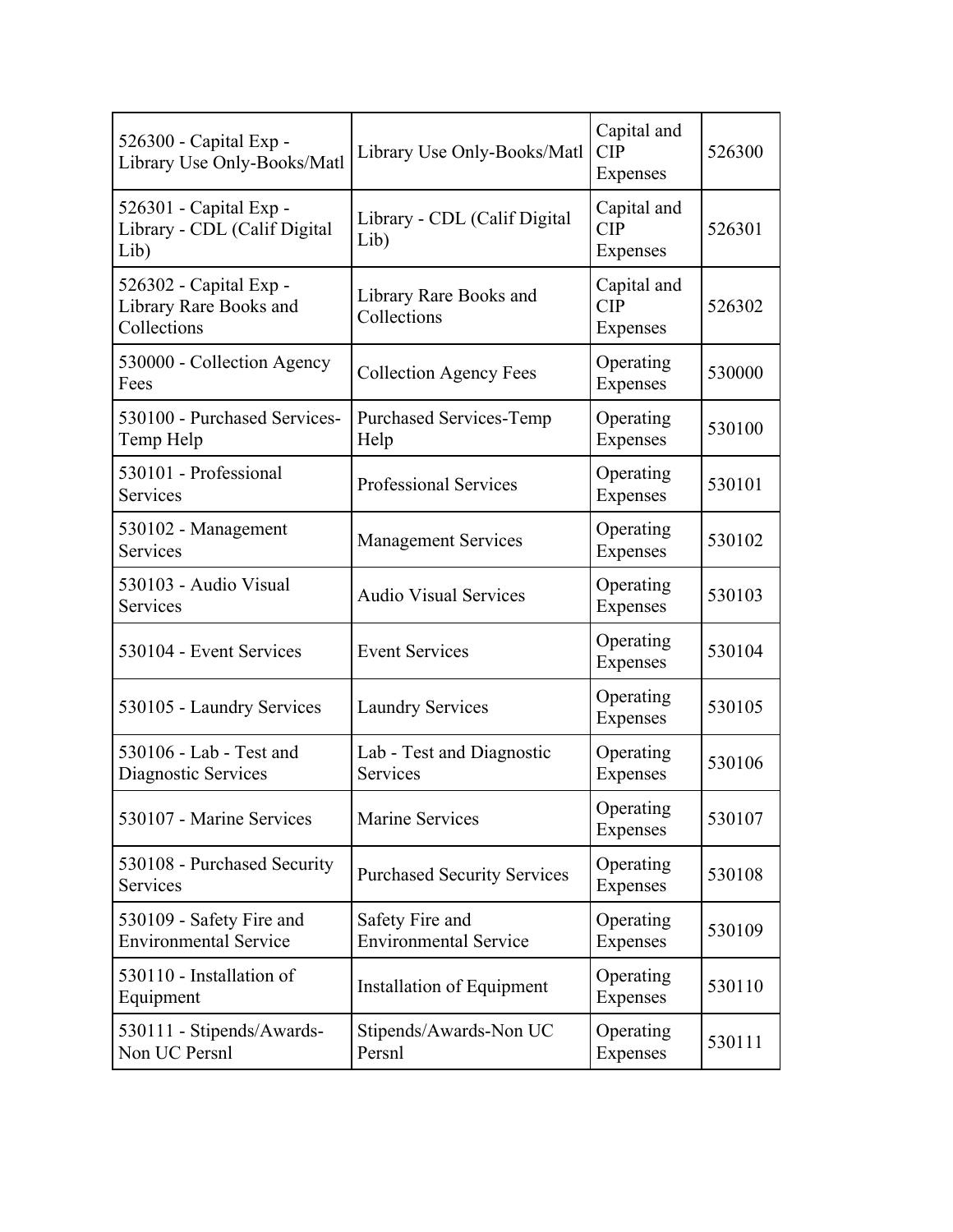| 530112 - Instructional<br>Services                           | <b>Instructional Services</b>                   | Operating<br>Expenses | 530112 |
|--------------------------------------------------------------|-------------------------------------------------|-----------------------|--------|
| 530200 - Property<br><b>Management Services</b>              | <b>Property Management</b><br>Services          | Operating<br>Expenses | 530200 |
| 530300 - Audit Fees-External                                 | <b>Audit Fees-External</b>                      | Operating<br>Expenses | 530300 |
| 530400 - Advertising<br><b>Federally Unchargeable</b>        | <b>Advertising Federally</b><br>Unchargeable    | Operating<br>Expenses | 530400 |
| 530500 - Advertising<br>Federally Chargeable                 | <b>Advertising Federally</b><br>Chargeable      | Operating<br>Expenses | 530500 |
| 530600 - Credit Card and<br><b>Bank Charges</b>              | <b>Credit Card and Bank</b><br>Charges          | Operating<br>Expenses | 530600 |
| 530700 - Legal Services                                      | Legal Services                                  | Operating<br>Expenses | 530700 |
| 530700 - Research<br>Publications                            | <b>Research Publications</b>                    | Operating<br>Expenses | 530700 |
| 530700 - Visa Fees                                           | Visa Fees                                       | Operating<br>Expenses | 530700 |
| 530800 - Recruiting Services                                 | <b>Recruiting Services</b>                      | Operating<br>Expenses | 530800 |
| 530900 - Hospital and<br>Professional Liability Ins          | Hospital and Professional<br>Liability Ins      | Operating<br>Expenses | 530900 |
| 531000 - Insurance Other                                     | Insurance Other                                 | Operating<br>Expenses | 531000 |
| 531000 - PostDoc Visiting<br><b>Scholar Health Insurance</b> | PostDoc Visiting Scholar<br>Health Insurance    | Operating<br>Expenses | 531000 |
| 531001 - General Liability<br>Program GAEL                   | <b>General Liability Program</b><br><b>GAEL</b> | Personnel<br>Expenses | 531001 |
| 531100 - Licenses and Taxes                                  | Licenses and Taxes                              | Operating<br>Expenses | 531100 |
| 531200 - GSHIP Self-<br>Insurance                            | <b>Grad Student Insurance</b>                   | Operating<br>Expenses | 531200 |
| 531300 - USHIP - Self-<br>Insurance                          | Undergrad Self-Insurance                        | Operating<br>Expenses | 531300 |
| 532000 - Facilities<br>Construction                          | <b>Facilities Construction</b>                  | Operating<br>Expenses | 532000 |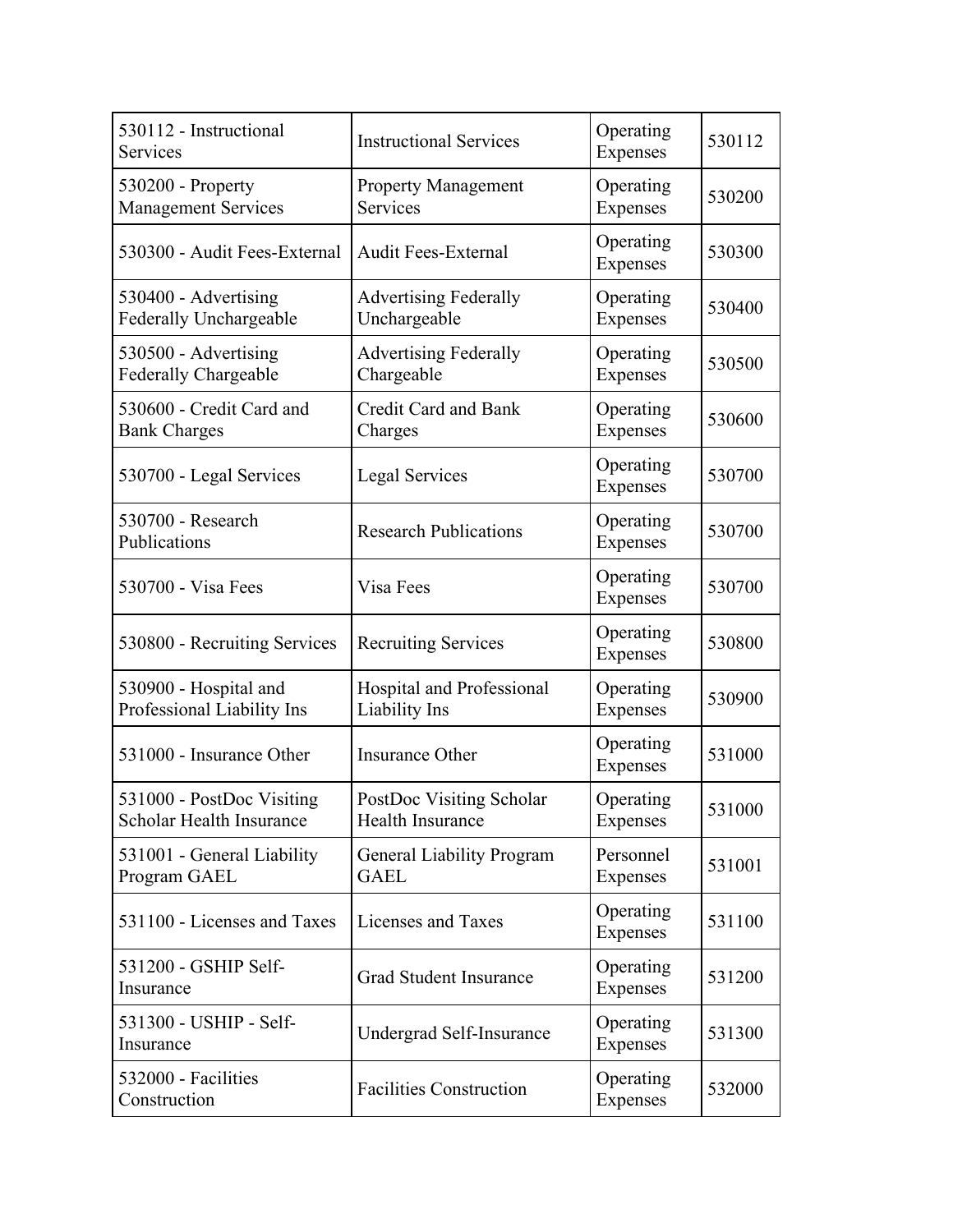| 532100 - Space Rental                                                   | Space Rental                                                      | Operating<br>Expenses | 532100 |
|-------------------------------------------------------------------------|-------------------------------------------------------------------|-----------------------|--------|
| 532200 - Equipment Rental                                               | <b>Equipment Rental</b>                                           | Operating<br>Expenses | 532200 |
| 532300 - Repairs and<br><b>Alterations and Maintenance</b>              | Repairs and Alterations and<br>Maintenance                        | Operating<br>Expenses | 532300 |
| 532301 - Equipment Repairs<br>and Maintenance                           | <b>Equipment Repairs and</b><br>Maintenance                       | Operating<br>Expenses | 532301 |
| 532302 - Computer Equip<br>Maintenance                                  | Computer Equip Maintenance                                        | Operating<br>Expenses | 532302 |
| 532303 - Custodial Services                                             | <b>Custodial Services</b>                                         | Operating<br>Expenses | 532303 |
| 532304 - Motor Vehicle Srvcs<br>and Maint                               | Motor Vehicle Srvcs and<br>Maint                                  | Operating<br>Expenses | 532304 |
| 532305 - Shipyard Repair                                                | Shipyard Repair                                                   | Operating<br>Expenses | 532305 |
| 532306 - Fuel and Lube                                                  | Fuel and Lube                                                     | Operating<br>Expenses | 532306 |
| 532400 - Pollution<br><b>Remediation Cost</b>                           | <b>Pollution Remediation Cost</b>                                 | Operating<br>Expenses | 532400 |
| 532500 - Pollution<br>Remediation Cost Recovery-<br><b>Current Year</b> | <b>Pollution Remediation Cost</b><br>Recovery-Current Year        | Operating<br>Expenses | 532500 |
| 532600 - Greenhouse Gas<br>Cap-and-Trade                                | Greenhouse Gas Cap-and-<br>Trade                                  | Operating<br>Expenses | 532600 |
| 533000 - First \$25K of<br>Subcontract/Consultants                      | First 25K of Subcontract/<br>Service<br>Agreements/Consultants    | Subcontracts          | 533000 |
| 533100 -<br>Subcontract/Consultants<br>greater than 25K                 | Subcontract/Service<br>Agreements/Consultants<br>greater than 25k | Subcontracts          | 533100 |
| 534000 - Software Maint and<br>Support                                  | Software Maint and Support                                        | Operating<br>Expenses | 534000 |
| 534001 - Comp Software<br>Purchases and Licenses                        | Comp Software Purchases<br>and Licenses                           | Operating<br>Expenses | 534001 |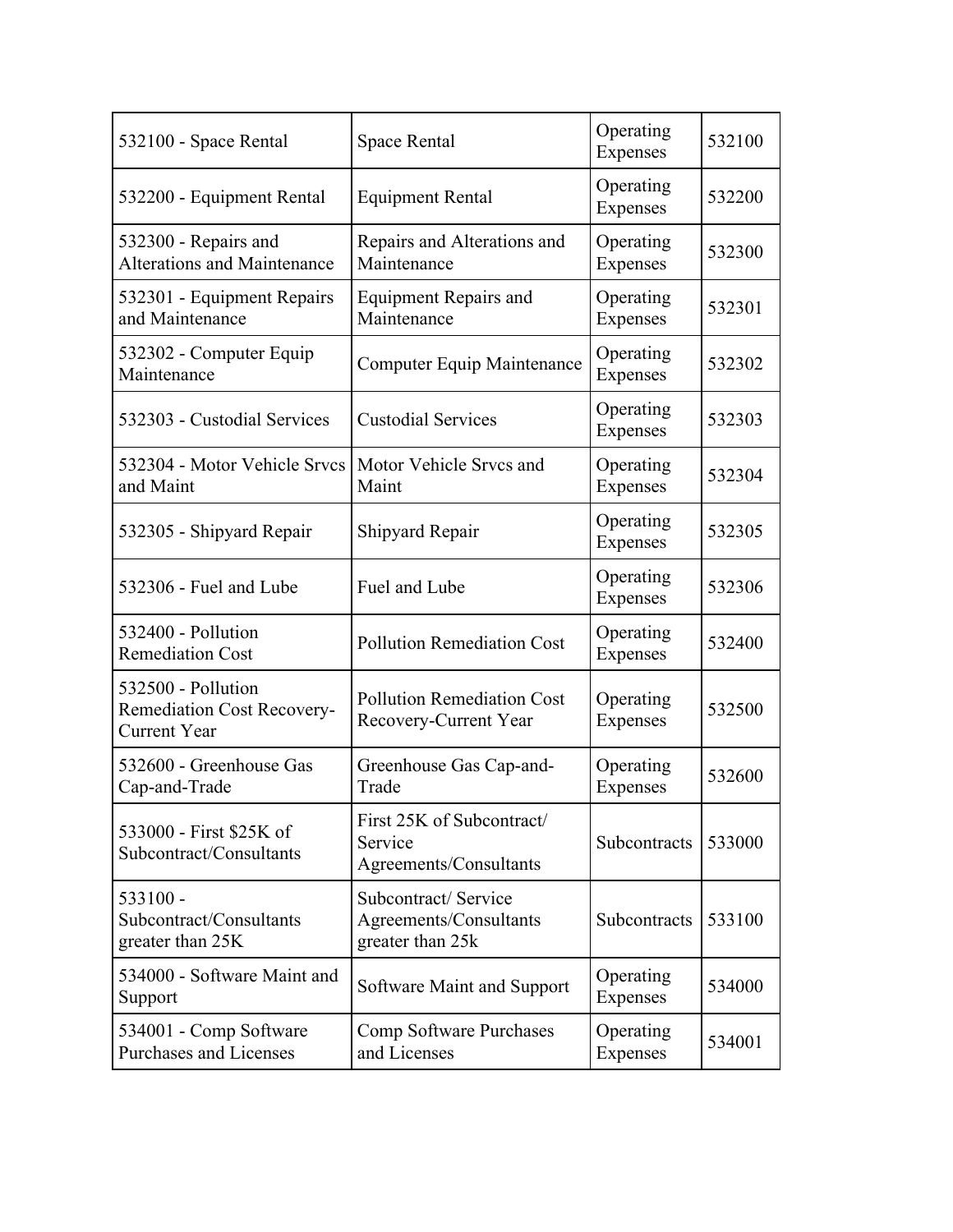| 534100 - Computer Supplies                  | Computer Supplies and             | Operating             | 534100 |
|---------------------------------------------|-----------------------------------|-----------------------|--------|
| and Equipment less than 5k                  | Equipment less than 5k            | Expenses              |        |
| 534104 - Computing Service                  | <b>Computing Service</b>          | Operating<br>Expenses | 534104 |
| 534200 - Communication<br>Services          | <b>Communication Services</b>     | Operating<br>Expenses | 534200 |
| 534300 - IT Accessories and                 | IT Accessories and                | Operating             | 534300 |
| Peripherals                                 | Peripherals                       | Expenses              |        |
| 535000 - Medical                            | <b>Medical Professional Fees-</b> | Operating             | 535000 |
| Professional Fees-Physicians                | Physicians                        | Expenses              |        |
| 535100 - Human Subjects                     | Human Subjects                    | Operating<br>Expenses | 535100 |
| 535104 - Other Purchased<br>Services        | <b>Other Purchased Services</b>   | Operating<br>Expenses | 535104 |
| 535113 - Medical Records<br>Services        | <b>Medical Records Services</b>   | Operating<br>Expenses | 535113 |
| 536000 - Travel-In-State                    | Travel-In-State                   | Travel<br>Expenses    | 536000 |
| 536001 - Travel-U.S. Out of<br><b>State</b> | Travel-U.S.-Out of State          | Travel<br>Expenses    | 536001 |
| 536002 - Foreign Travel                     | Foreign Travel                    | Travel<br>Expenses    | 536002 |
| 536004 - Intercollegiate Ath -              | Intercollegiate Ath - Team        | Travel                | 536004 |
| Team Travel                                 | Travel                            | Expenses              |        |
| 536005 - Intercollegiate Ath -              | Intercollegiate Ath -Prof         | Travel                | 536005 |
| Prof Travel                                 | Travel                            | Expenses              |        |
| 536006 - Intercollegiate Ath-               | Intercollegiate Ath-Recruiting    | Travel                | 536006 |
| <b>Recruiting Trav</b>                      | Trav                              | Expenses              |        |
| 536007 - Transportation<br>Services         | <b>Transportation Services</b>    | Travel<br>Expenses    | 536007 |
| 536200 - Gifts/Awards For                   | Gifts/Awards For Employees-       | Travel                | 536200 |
| Employees-Non Cash                          | Non Cash                          | Expenses              |        |
| 536300 - Gifts-                             | Gifts-                            | Travel                | 536300 |
| Flowers, Tickets, Contributions             | Flowers, Tickets, Contributions   | Expenses              |        |
| 536400 - Social Events and                  | Social Events and Program         | Travel                | 536400 |
| Program Activity                            | Activity                          | Expenses              |        |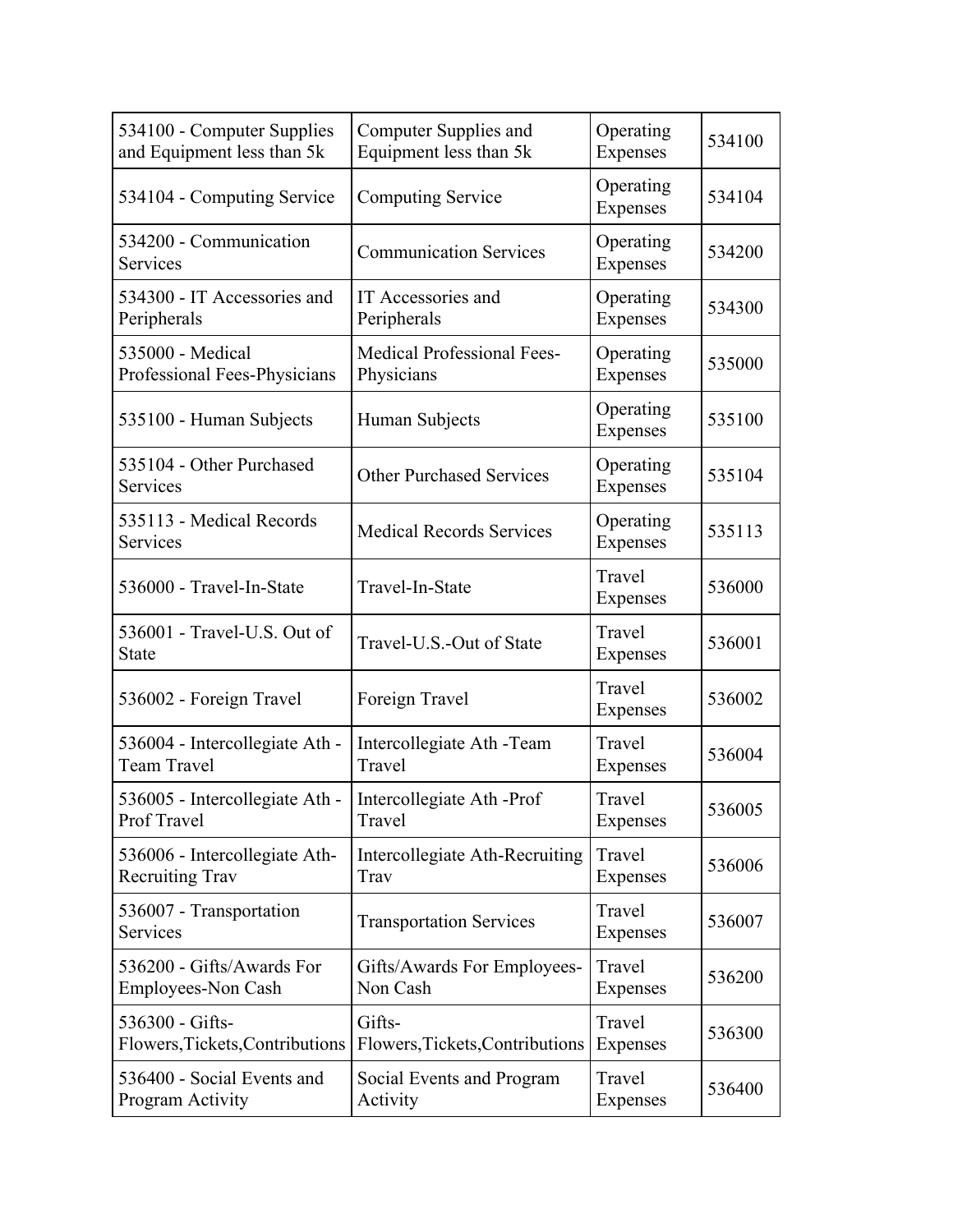| 536401 - Beverages<br>Alcoholic (Incl Tax/Tip)                                | Beverages Alcoholic (Incl.<br>Tax/Tip)                               | Travel<br>Expenses    | 536401 |
|-------------------------------------------------------------------------------|----------------------------------------------------------------------|-----------------------|--------|
| 536500 - Meals and Catering<br>- Business and Technical                       | Meals and Catering -<br><b>Business and Technical</b>                | Operating<br>Expenses | 536500 |
| 536501 - Meetings Business<br>and Technical                                   | Meetings Business and<br>Technical                                   | Operating<br>Expenses | 536501 |
| 536600 - Honoraria                                                            | Honoraria                                                            | Operating<br>Expenses | 536600 |
| 536700 - Conferences and<br>Training                                          | Conferences and Training                                             | Operating<br>Expenses | 536700 |
| 536700 - Participant Costs                                                    | Costs for participants in a<br>conference or training activity       | Operating<br>Expenses | 536700 |
| 537000 - Impairment of Land                                                   | Impairment of Land                                                   | Operating<br>Expenses | 537000 |
| 537050 - Impairment of<br>Parking Lot Improvements                            | Impairment of Parking Lot<br>Improvements                            | Operating<br>Expenses | 537050 |
| 537100 - Impairment of Other<br><b>Land Improvements</b>                      | Impairment of Other Land<br>Improvements                             | Operating<br>Expenses | 537100 |
| 537150 - Impairment of<br>Infrastructure                                      | Impairment of Infrastructure                                         | Operating<br>Expenses | 537150 |
| 537200 - Impairment of<br>Bldg/Imp: Service<br><b>Concession Arrangements</b> | Impairment of Bldg/Imp:<br><b>Service Concession</b><br>Arrangements | Operating<br>Expenses | 537200 |
| 537250 - Impairment of<br>Bldg/Imp: Student Housing<br>Facilities             | Impairment of Bldg/Imp:<br><b>Student Housing Facilities</b>         | Operating<br>Expenses | 537250 |
| 537300 - Impairment of<br>Bldg/Imp: Parking Structures                        | Impairment of Bldg/Imp:<br><b>Parking Structures</b>                 | Operating<br>Expenses | 537300 |
| 537350 - Impairment of<br>Bldg/Imp: Leasehold<br>Improvements                 | Impairment of Bldg/Imp:<br>Leasehold Improvements                    | Operating<br>Expenses | 537350 |
| 537400 - Impairment of<br>Bldg/Imp: Other                                     | Impairment of Bldg/Imp:<br>Other                                     | Operating<br>Expenses | 537400 |
| 537450 - Impairment of<br>Equipment                                           | Impairment of Equipment                                              | Operating<br>Expenses | 537450 |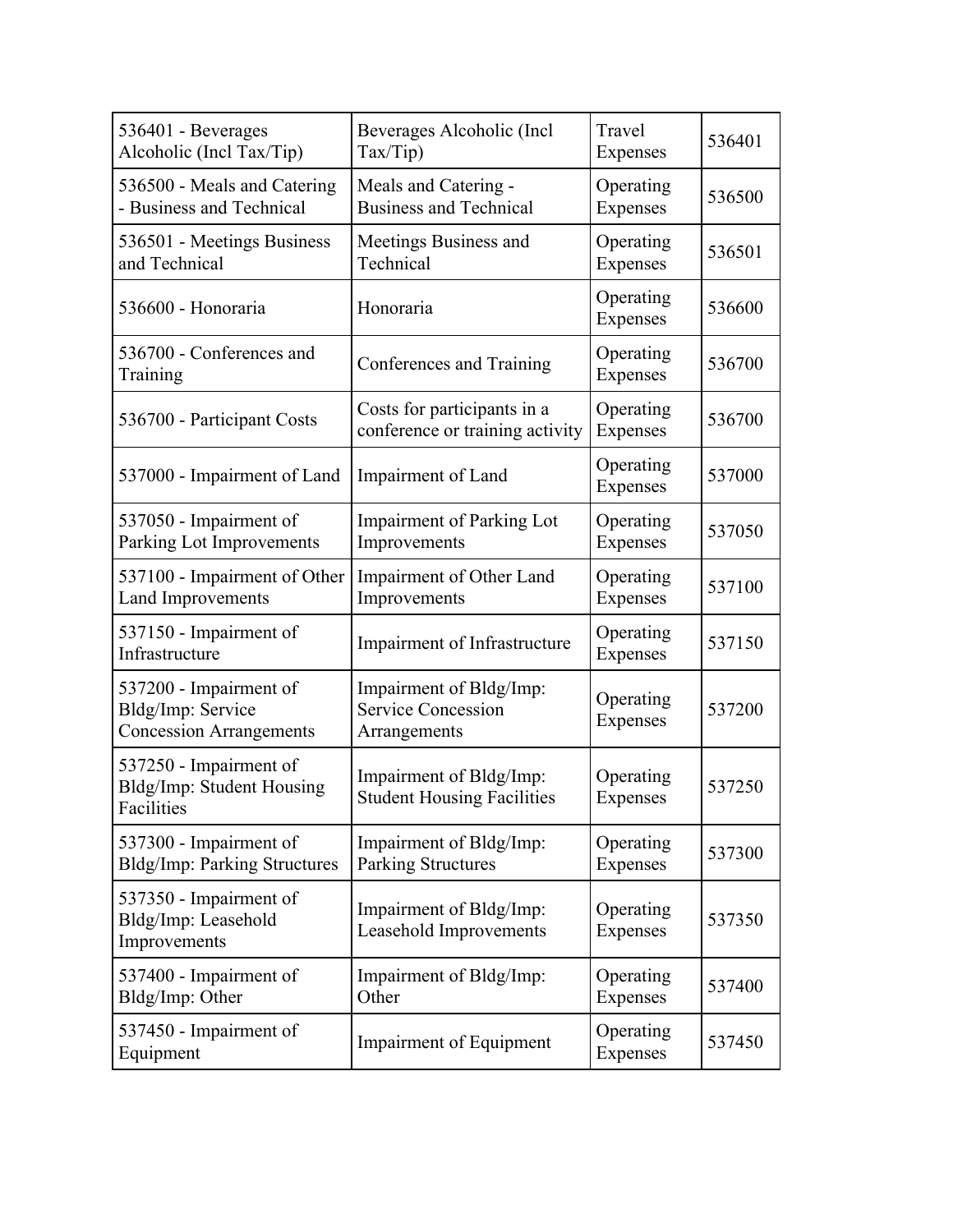| 537500 - Impairment of                                               | Impairment of Software                                      | Operating             | 537500 |
|----------------------------------------------------------------------|-------------------------------------------------------------|-----------------------|--------|
| Software Greater Than \$5M                                           | Greater Than \$5M                                           | Expenses              |        |
| 537550 - Impairment of<br>Software Less Than or Equal<br>to \$5M     | <b>Impairment of Software Less</b><br>Than or Equal to \$5M | Operating<br>Expenses | 537550 |
| 537600 - Impairment of<br>Intangibles                                | <b>Impairment of Intangibles</b>                            | Operating<br>Expenses | 537600 |
| 537650 - Impairment of                                               | Impairment of Libraries and                                 | Operating             | 537650 |
| Libraries and Collections                                            | Collections                                                 | Expenses              |        |
| 537700 - Impairment of                                               | <b>Impairment of Special</b>                                | Operating             | 537700 |
| <b>Special Collections</b>                                           | Collections                                                 | Expenses              |        |
| 538000 - FandA (IDC) -                                               | <b>Facilities and Administrative</b>                        | Indirect              | 538000 |
| Expense                                                              | costs                                                       | Costs                 |        |
| 538000 - Internal CostSharing                                        | Calculated IDC for Internal                                 | Indirect              | 538000 |
| <b>IDC</b>                                                           | <b>UCSD Costsharing</b>                                     | Costs                 |        |
| 538000 - Subcontract                                                 | Committed IDC for                                           | Indirect              | 538000 |
| Commitment IDC                                                       | Subcontracts                                                | Costs                 |        |
| 538102 - FandA (IDC) -                                               | <b>Facilities and Administrative</b>                        | Indirect              | 538102 |
| <b>Offset Recovery</b>                                               | Offset and Recovery                                         | Costs                 |        |
| 539000 - Printing and                                                | Printing and Reproduction                                   | Operating             | 539000 |
| <b>Reproduction Services</b>                                         | Services                                                    | Expenses              |        |
| 539100 - Transportation and                                          | <b>Transportation and Shipping</b>                          | Operating             | 539100 |
| <b>Shipping Srvcs</b>                                                | <b>Srvcs</b>                                                | Expenses              |        |
| 539200 - Royalties                                                   | Royalties                                                   | Operating<br>Expenses | 539200 |
| 539300 - Bad Debt                                                    | <b>Bad Debt</b>                                             | Operating<br>Expenses | 539300 |
| 539301 - Cancellation Due To                                         | Cancellation Due To Death--                                 | Operating             | 539301 |
| Death--Other                                                         | Other                                                       | Expenses              |        |
| 539302 - Loans Assigned To                                           | Loans Assigned To Fed                                       | Operating             | 539302 |
| <b>Fed Government</b>                                                | Government                                                  | Expenses              |        |
| 539400 - Grant Payments<br><b>Under BCRP</b> and Similar<br>Programs | <b>Grant Payments Under BCRP</b><br>and Similar Programs    | Operating<br>Expenses | 539400 |
| 539500 - Fines, Penalties and                                        | Fines, Penalties and                                        | Operating             | 539500 |
| Disallowances                                                        | <b>Disallowances</b>                                        | Expenses              |        |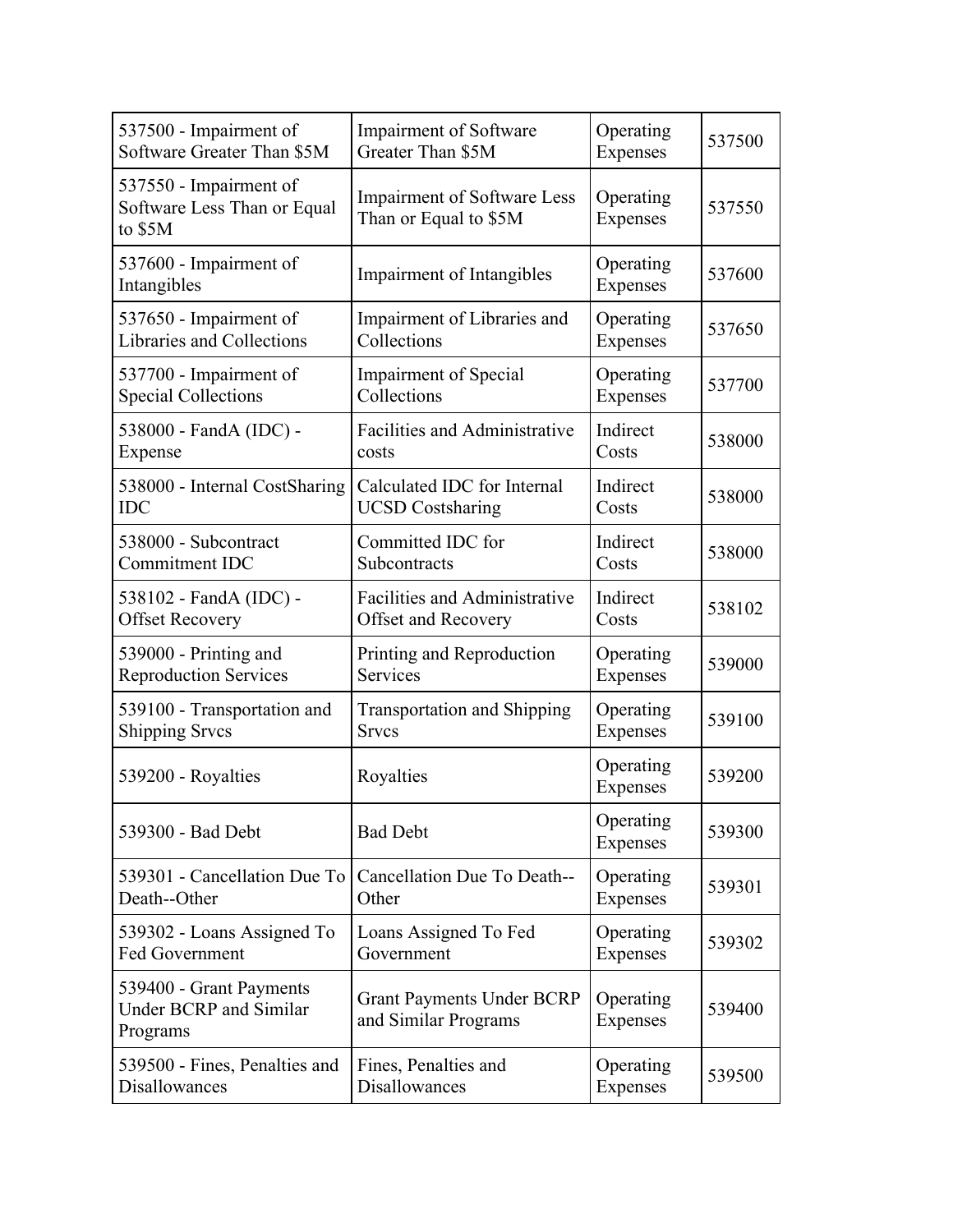| 539501 - Preuss District<br>Oversight Fee                | Preuss District Oversight Fee                                          | Operating<br><b>Expenses</b> | 539501 |
|----------------------------------------------------------|------------------------------------------------------------------------|------------------------------|--------|
| 539502 - Sanford Crm<br>Operating Costs/3rd Pty          | <b>Sanford Crm Operating</b><br>Costs/3rd Pty                          | Operating<br>Expenses        | 539502 |
| 539503 - Sponsored Projects<br>Write Off DC only         | Write off Direct Cost Bal by<br><b>OPAFS</b>                           | Operating<br>Expenses        | 539503 |
| 539503 - Sponsored Projects<br>Write off with IDC        | Write/Move off Direct Cost<br><b>Balance from Sponsored</b><br>Project | Operating<br>Expenses        | 539503 |
| 539505 - Third Party<br>CostSharing                      | 3rd Party CostSharing (no<br>accounting generated)                     | Other<br>Expenses            | 539505 |
| 539506 - Patient Care                                    | Patient Services by UCSD<br><b>Medical Center or Clinics</b>           | Operating<br>Expenses        | 539506 |
| 539510 - Purchase Discount<br>Credits                    | <b>Purchase Discount Credits</b>                                       | Operating<br>Expenses        | 539510 |
| 539511 - Conversion of<br><b>Inactive IFIS Accounts</b>  | Used for Inactive IFIS 63<br>accounts that were not<br>mapped          | Operating<br>Expenses        | 539511 |
| 539511 - Converted<br><b>Unallowable Expenses</b>        | Converted Unallowable<br>Expenses                                      | Operating<br>Expenses        | 539511 |
| 550000 - Utilities<br>Maintenance and Repair             | Utilities Maintenance and<br>Repair                                    | Other<br>Expenses            | 550000 |
| 550100 - Utilities - Natural<br>Gas                      | <b>Utilities-Natural Gas</b>                                           | Other<br>Expenses            | 550100 |
| 550200 - Utilities - Electricity   Utilities-Electricity |                                                                        | Other<br>Expenses            | 550200 |
| 550300 - Utilities - Water and<br>Sewer                  | Utilities-Water and Sewer                                              | Other<br>Expenses            | 550300 |
| 550400 - Utilities - Other                               | Utilities-Other                                                        | Other<br>Expenses            | 550400 |
| 580000 - Interest Expense CP<br>- Taxable                | Interest Expense CP - Taxable                                          | Other<br>Expenses            | 580000 |
| 580100 - Interest Expense CP<br>- Tax Exempt             | Interest Expense CP - Tax<br>Exempt                                    | Other<br>Expenses            | 580100 |
| 580200 - Interest Expense<br>Long Term Debt              | <b>Interest Expense Long Term</b><br>Debt                              | Other<br>Expenses            | 580200 |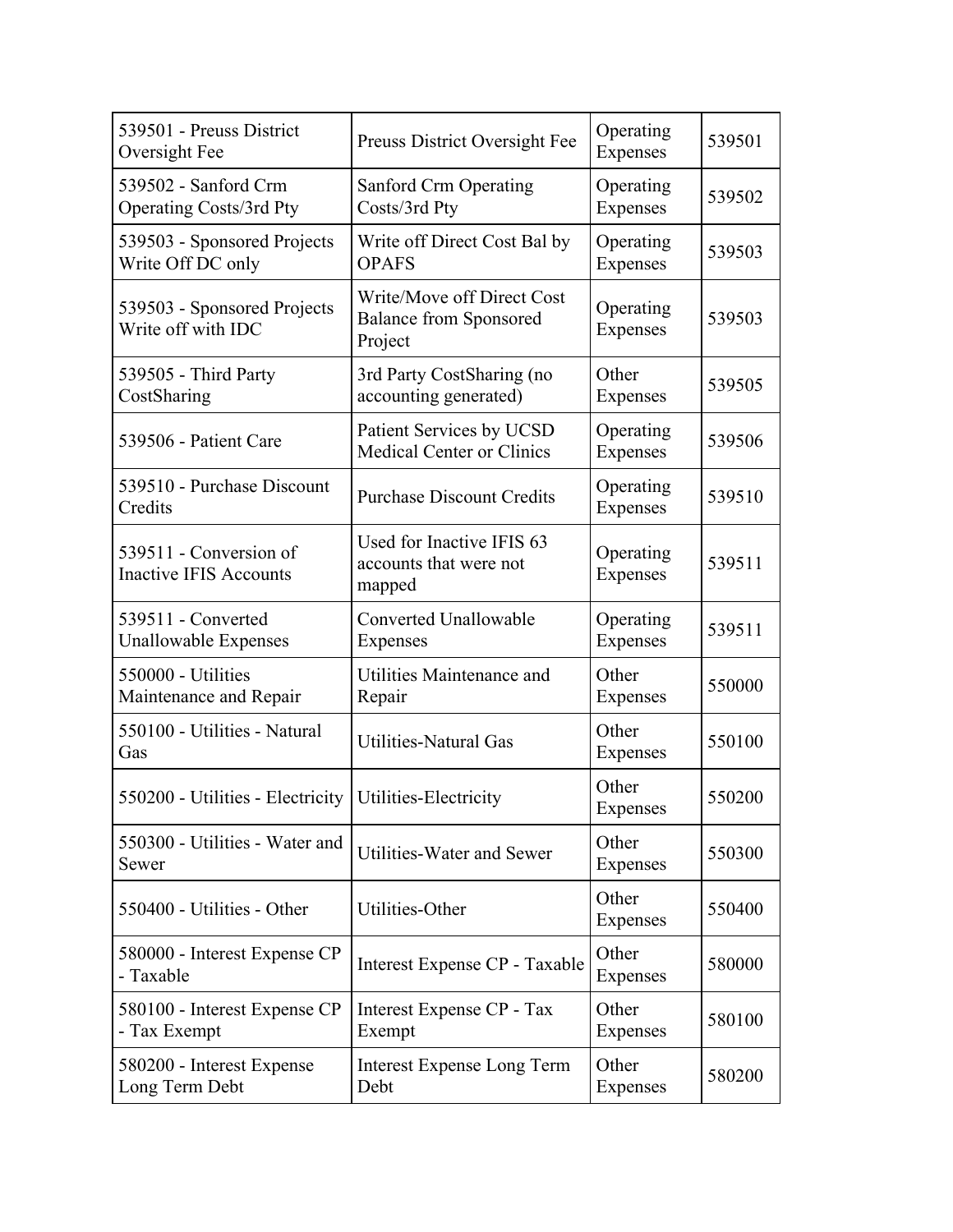| 580400 - Interest Expense -                                   | Interest Expense - Bank                                  | Other             | 580400 |
|---------------------------------------------------------------|----------------------------------------------------------|-------------------|--------|
| <b>Bank Loans</b>                                             | Loans                                                    | Expenses          |        |
| 580500 - Interest Expense -                                   | Interest Expense - Interest                              | Other             | 580500 |
| <b>Interest Rate Swaps</b>                                    | Rate Swaps                                               | Expenses          |        |
| 580600 - Interest Expense -                                   | Interest Expense - Other                                 | Other             | 580600 |
| <b>Other Borrowings</b>                                       | <b>Borrowings</b>                                        | Expenses          |        |
| 580700 - Amort of Premium-                                    | <b>Amortization of Premium-</b>                          | Other             | 580700 |
| Revenue Bonds                                                 | Revenue Bonds                                            | Expenses          |        |
| 580800 - Amort of Premium-                                    | Amortization of Premium-3rd                              | Other             | 580800 |
| 3rd Party Bond                                                | Party Bond                                               | Expenses          |        |
| 580900 - Amort Def                                            | <b>Amortization Def Financing</b>                        | Other             | 580900 |
| <b>Financing Cost-Rev Bonds</b>                               | <b>Cost-Rev Bonds</b>                                    | <b>Expenses</b>   |        |
| 580901 - Amort Def<br><b>Financing Cost-3rd Party</b><br>Bond | <b>Amortization Def Financing</b><br>Cost-3rd Party Bond | Other<br>Expenses | 580901 |
| 583000 - Asset Retirement                                     | <b>Asset Retirement Obligation</b>                       | Other             | 583000 |
| <b>Obligation Demo Expense</b>                                | Demo Expense                                             | Expenses          |        |
| 583001 - Realized FX<br>Gain/Loss                             | Realized FX Gain/Loss                                    | Other<br>Expenses | 583001 |
| 725010 - Subcontract                                          | Subcontract Expense,                                     | Intercampus       | 725010 |
| Expense, Awarded to UCB                                       | Awarded to UCB                                           | Subcontracts      |        |
| 725020 - Subcontract                                          | Subcontract Expense,                                     | Intercampus       | 725020 |
| Expense, Awarded to UCSF                                      | Awarded to UCSF                                          | Subcontracts      |        |
| 725030 - Subcontract                                          | Subcontract Expense,                                     | Intercampus       | 725030 |
| Expense, Awarded to UCD                                       | Awarded to UCD                                           | Subcontracts      |        |
| 725040 - Subcontract                                          | Subcontract Expense,                                     | Intercampus       | 725040 |
| Expense, Awarded to UCLA                                      | Awarded to UCLA                                          | Subcontracts      |        |
| 725050 - Subcontract                                          | Subcontract Expense,                                     | Intercampus       | 725050 |
| Expense, Awarded to UCR                                       | Awarded to UCR                                           | Subcontracts      |        |
| 725070 - Subcontract                                          | Subcontract Expense,                                     | Intercampus       | 725070 |
| Expense, Awarded to UCSC                                      | Awarded to UCSC                                          | Subcontracts      |        |
| 725080 - Subcontract                                          | Subcontract Expense,                                     | Intercampus       | 725080 |
| Expense, Awarded to UCSB                                      | Awarded to UCSB                                          | Subcontracts      |        |
| 725090 - Subcontract                                          | Subcontract Expense,                                     | Intercampus       | 725090 |
| Expense, Awarded to UCI                                       | Awarded to UCI                                           | Subcontracts      |        |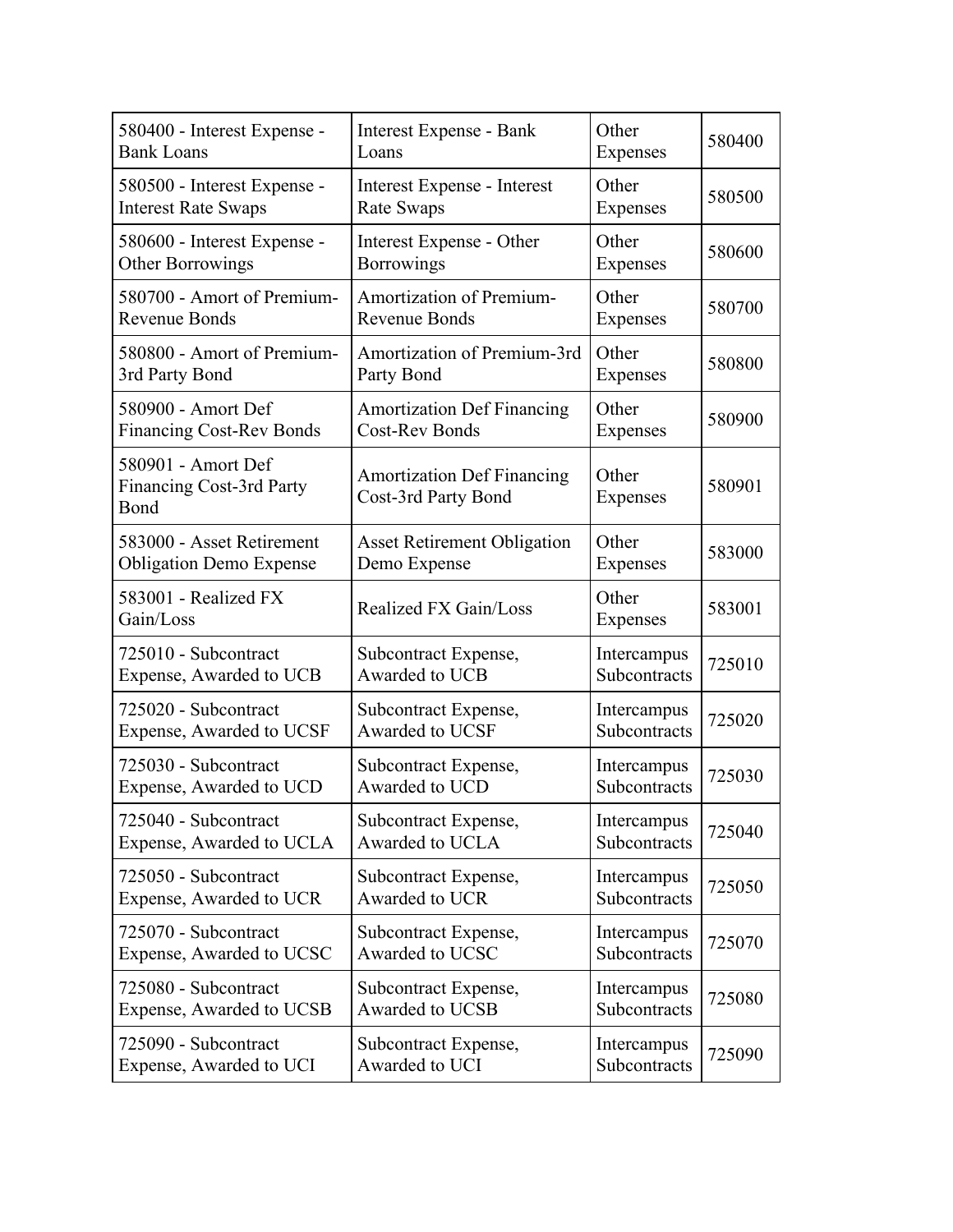| 725100 - Subcontract                                                           | Subcontract Expense,                                                       | Intercampus       | 725100 |
|--------------------------------------------------------------------------------|----------------------------------------------------------------------------|-------------------|--------|
| Expense, Awarded to UCM                                                        | Awarded to UCM                                                             | Subcontracts      |        |
| 725110 - Subcontract                                                           | Subcontract Expense,                                                       | Intercampus       | 725110 |
| Expense, Awarded to UCOP                                                       | Awarded to UCOP                                                            | Subcontracts      |        |
| 725120 - Subcontract                                                           | Subcontract Expense,                                                       | Intercampus       | 725120 |
| Expense, Awarded to ANR                                                        | Awarded to ANR                                                             | Subcontracts      |        |
| 730000 - Trnsfr MC/Campus                                                      | Salary and Wage transfer                                                   | Other             | 730000 |
| - Salary and Wages                                                             | between MC and Campus                                                      | Expenses          |        |
| 731000 - Trnsfr MC/Campus<br>- Other Employee Benefits                         | Other Employee Benefits<br>transfer between MC and<br>Campus               | Other<br>Expenses | 731000 |
| 732000 - Trnsfr MC/Campus<br>- Professional Services                           | <b>Professional Services</b><br>transferbetween MC and<br>Campus           | Other<br>Expenses | 732000 |
| 732001 - Admin Services                                                        | <b>Admin Services Physicians</b>                                           | Operating         | 732001 |
| Physicians Debit                                                               | Debit                                                                      | Expenses          |        |
| 733000 - Trnsfr MC/Campus                                                      | Medical Supplies transfer                                                  | Other             | 733000 |
| - Medical Supplies                                                             | between MC and Campus                                                      | <b>Expenses</b>   |        |
| 734000 - Trnsfr MC/Campus<br>- Other Supplies and<br><b>Purchased Services</b> | Other Supplies and Purchased<br>Services transfer between MC<br>and Campus | Other<br>Expenses | 734000 |
| 735000 - Trnsfr MC/Campus<br>- Insurance and Other<br>Services                 | <b>Insurance and Other Services</b><br>transfer between MC and<br>Campus   | Other<br>Expenses | 735000 |
| 750000 - Legal Support -<br><b>OGC</b> Recharge                                | Legal-OGC Recharge                                                         | Other<br>Expenses | 750000 |
| 750100 - Legal - External                                                      | Legal-External Fees and                                                    | Other             | 750100 |
| Fees and Stlmnts From OGC                                                      | <b>Stmnts From OGC</b>                                                     | Expenses          |        |
| 750200 - UCOP Insurance                                                        | <b>UCOP</b> Insurance Allocation                                           | Other             | 750200 |
| Allocation (BSAS/GAEL)                                                         | (BSAS/GAEL)                                                                | Expenses          |        |
| 750300 - UCOP Assessment<br>Fee                                                | <b>UCOP</b> Assessment Fee                                                 | Other<br>Expenses | 750300 |
| 750400 - UC Path Allocation                                                    | <b>UC Path Allocation</b>                                                  | Other<br>Expenses | 750400 |
| 750500 - Other UCOP<br><b>Expense Allocations -</b><br>Operating               | Other UCOP Expense<br><b>Allocations - Operating</b>                       | Other<br>Expenses | 750500 |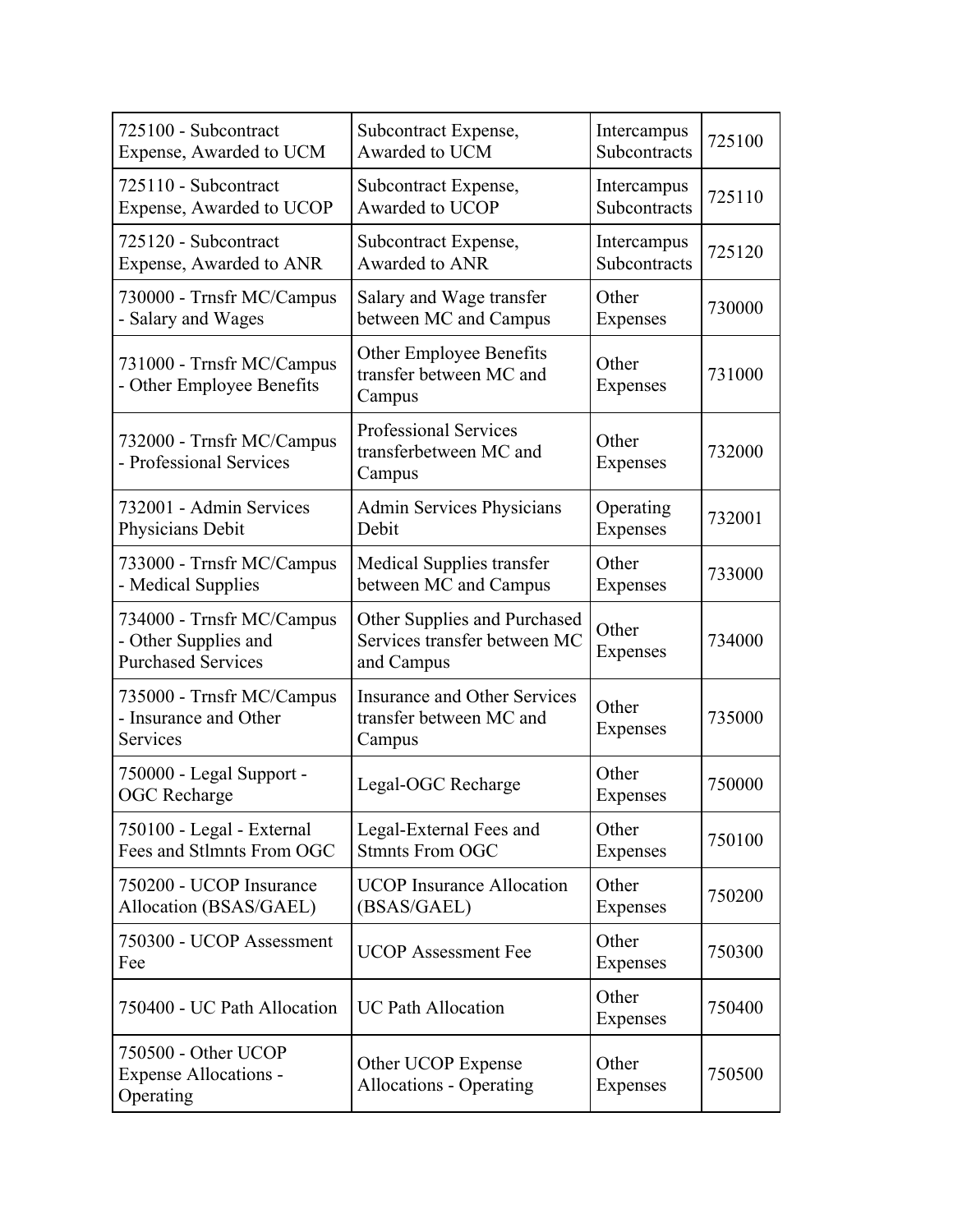| 750600 - Interest Expense -                                   | Interest Expense - Internal                              | Other                 | 750600 |
|---------------------------------------------------------------|----------------------------------------------------------|-----------------------|--------|
| <b>Internal Loans</b>                                         | Loans                                                    | Expenses              |        |
| 770000 - ACS Net Ops Misc                                     | <b>ACS Net Ops Misc Network</b>                          | Operating             | 770000 |
| Network Svcs Rechg-Debit                                      | Svcs Rechg-Debit                                         | Expenses              |        |
| 770000 - ACS Software Svcs                                    | <b>ACS Software Svcs Recharge</b>                        | Operating             | 770000 |
| Recharge - Debit                                              | - Debit                                                  | Expenses              |        |
| 770000 - ACTRI Flow                                           | <b>ACTRI Flow Cytometry Core</b>                         | Operating             | 770000 |
| <b>Cytometry Core Debit</b>                                   | Debit                                                    | Expenses              |        |
| 770000 - AS Graphics Studio                                   | As Graphics Studio Recharge                              | Operating             | 770000 |
| Recharge - Debit                                              | - Debit                                                  | Expenses              |        |
| 770000 - AVRC Data Rsrch                                      | <b>AVRC Data Rsrch Ctr</b>                               | Operating             | 770000 |
| Ctr (ADRC) Recharge- Debit                                    | (ADRC) Recharge- Debit                                   | Expenses              |        |
| 770000 - Adv Cell Therapy                                     | Adv Cell Therapy Lab Rchg -                              | Operating             | 770000 |
| Lab Rchg - Debit                                              | Debit                                                    | Expenses              |        |
| 770000 - Alpha Stem Cell                                      | Alpha Stem Cell Clinic                                   | Operating             | 770000 |
| Clinic Recharge Debit                                         | Recharge Debit                                           | Expenses              |        |
| 770000 - BIO Animal Fac                                       | BIO Animal Fac Recharge -                                | Operating             | 770000 |
| Recharge - Debit                                              | Debit                                                    | Expenses              |        |
| 770000 - BIO Cryoelectron                                     | <b>BIO Cryoelectron Microscope</b>                       | Operating             | 770000 |
| Microscope Recharge Debit                                     | Recharge Debit                                           | Expenses              |        |
| 770000 - BIO Fly Kitchen                                      | <b>BIO Fly Kitchen Fac</b>                               | Operating             | 770000 |
| Fac Recharge - Debit                                          | Recharge - Debit                                         | Expenses              |        |
| 770000 - BIO Maint and<br>Repair Labor Recharge -<br>Debit    | <b>BIO Maint and Repair Labor</b><br>Recharge - Debit    | Operating<br>Expenses | 770000 |
| 770000 - BIO Maint and<br>Repair Material Recharge -<br>Debit | <b>BIO</b> Maint and Repair<br>Material Recharge - Debit | Operating<br>Expenses | 770000 |
| 770000 - Bio Bonner<br>Confocal Scope Rechg Fac-<br>Debit     | Bio Bonner Confocal Scope<br>Rechg Fac-Debit             | Operating<br>Expenses | 770000 |
| 770000 - Bioeng Fung                                          | Bioeng Fung Auditorium                                   | Operating             | 770000 |
| Auditorium Recharge - Debit                                   | Recharge - Debit                                         | Expenses              |        |
| 770000 - Biostatistics                                        | <b>Biostatistics Research Center</b>                     | Operating             | 770000 |
| Research Center (Brc)- Debit                                  | (Brc)- Debit                                             | Expenses              |        |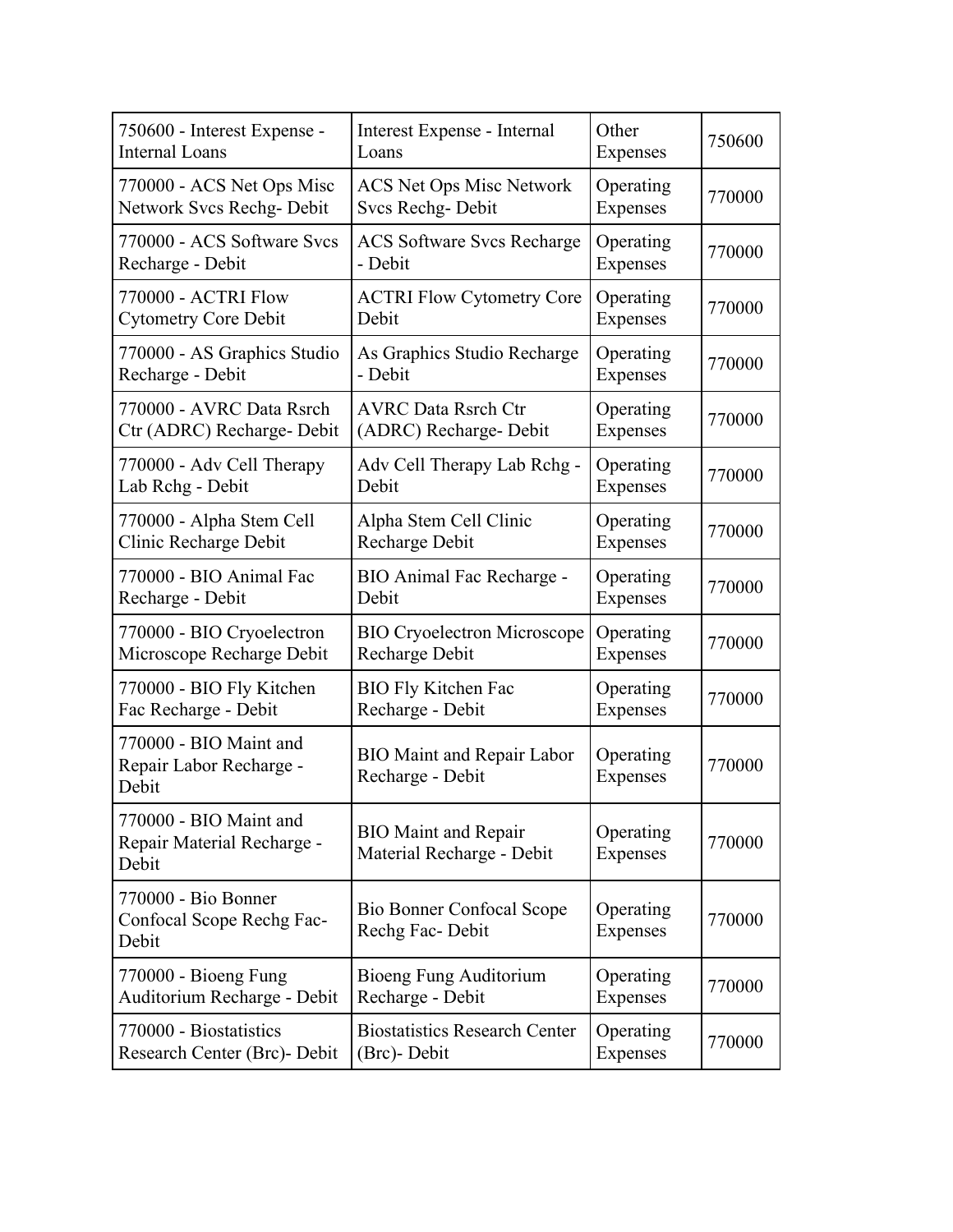| 770000 - CCT-Nutrition<br><b>Shared Resources Rchg-</b><br>Debit           | <b>CCT-Nutrition Shared</b><br>Resources Rchg-Debit                   | Operating<br>Expenses | 770000 |
|----------------------------------------------------------------------------|-----------------------------------------------------------------------|-----------------------|--------|
| 770000 - CERC Shared                                                       | <b>CERC Shared Research</b>                                           | Operating             | 770000 |
| <b>Research Facility - Debit</b>                                           | Facility - Debit                                                      | Expenses              |        |
| 770000 - CFAR Clinical                                                     | <b>CFAR Clinical Investig Core</b>                                    | Operating             | 770000 |
| <b>Investig Core Recharge Debit</b>                                        | Recharge Debit                                                        | Expenses              |        |
| 770000 - CMBB Labor<br>Clearing Rchg-Technical -<br>Debit                  | <b>CMBB Labor Clearing Rchg-</b><br>Technical - Debit                 | Operating<br>Expenses | 770000 |
| 770000 - CMM Electron                                                      | <b>CMM Electron Microscope</b>                                        | Operating             | 770000 |
| Microscope Fac Rchg - Debit                                                | Fac Rchg - Debit                                                      | Expenses              |        |
| 770000 - CMM-Glycobiology                                                  | CMM-Glycobiology                                                      | Operating             | 770000 |
| Recharge - Debit                                                           | Recharge - Debit                                                      | Expenses              |        |
| 770000 - CMRR Auditorium                                                   | <b>CMRR Auditorium Use</b>                                            | Operating             | 770000 |
| Use Recharge - Debit                                                       | Recharge - Debit                                                      | Expenses              |        |
| 770000 - CRBS IT Facility                                                  | <b>CRBS IT Facility Recharge -</b>                                    | Operating             | 770000 |
| Recharge - Debit                                                           | Debit                                                                 | Expenses              |        |
| 770000 - CSE Services                                                      | CSE Services Recharge -                                               | Operating             | 770000 |
| Recharge - Debit                                                           | Debit                                                                 | Expenses              |        |
| 770000 - CTIPM/Ctr<br><b>Trnslational Img Recharge-</b><br>Debit           | <b>CTIPM/Ctr Trnslational Img</b><br>Recharge-Debit                   | Operating<br>Expenses | 770000 |
| 770000 - CTR Future Surgery                                                | CTR Future Surgery Rchg -                                             | Operating             | 770000 |
| Rchg - Debit                                                               | Debit                                                                 | Expenses              |        |
| 770000 - Campus Police -                                                   | Campus Police - Alarm                                                 | Operating             | 770000 |
| Alarm Monitoring Recharge                                                  | <b>Monitoring Recharge</b>                                            | Expenses              |        |
| 770000 - Campus Police -                                                   | Campus Police - Cash                                                  | Operating             | 770000 |
| Cash Delivery Recharge                                                     | Delivery Recharge                                                     | Expenses              |        |
| 770000 - Campus Police -<br>Debit                                          | Campus Police - Debit                                                 | Operating<br>Expenses | 770000 |
| 770000 - Cancer Center<br><b>Clinical Trials OFC Core</b><br>Rchg Debit    | <b>Cancer Center Clinical Trials</b><br><b>OFC Core Rchg Debit</b>    | Operating<br>Expenses | 770000 |
| 770000 - Cancer Center<br><b>Clinical Trials OFC Disease</b><br>Rchg Debit | <b>Cancer Center Clinical Trials</b><br><b>OFC Disease Rchg Debit</b> | Operating<br>Expenses | 770000 |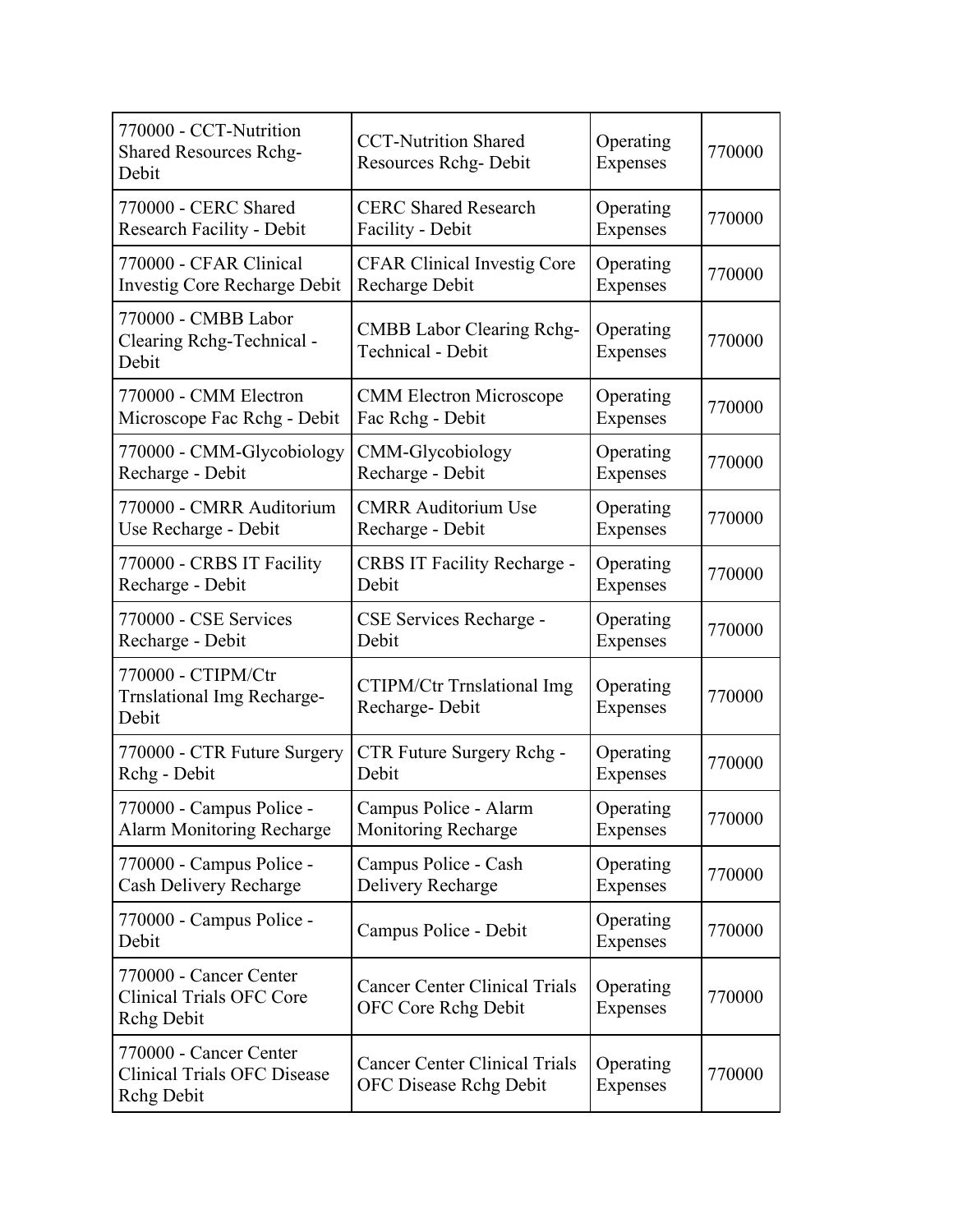| 770000 - Cancer Center-                                         | Cancer Center-Digital                               | Operating             | 770000 |
|-----------------------------------------------------------------|-----------------------------------------------------|-----------------------|--------|
| Digital Imaging Rchrg-Debit                                     | Imaging Rchrg-Debit                                 | Expenses              |        |
| 770000 - Cancer Ctr<br><b>Biorepository Recharge -</b><br>Debit | <b>Cancer Ctr Biorepository</b><br>Recharge - Debit | Operating<br>Expenses | 770000 |
| 770000 - Cancer Ctr                                             | <b>Cancer Ctr Biostatistics</b>                     | Operating             | 770000 |
| <b>Biostatistics Recharge - Debit</b>                           | Recharge - Debit                                    | Expenses              |        |
| 770000 - Cancer Ctr Flow                                        | <b>Cancer Ctr Flow Cytometry</b>                    | Operating             | 770000 |
| Cytometry Recharge - Debit                                      | Recharge - Debit                                    | Expenses              |        |
| 770000 - Cancer Ctr Liquid                                      | Cancer Ctr Liquid Nitrogen                          | Operating             | 770000 |
| Nitrogen Recharge- Debit                                        | Recharge-Debit                                      | Expenses              |        |
| 770000 - Cancer Ctr<br>Transgenic Mice Recharge-<br>Debit       | Cancer Ctr Transgenic Mice<br>Recharge-Debit        | Operating<br>Expenses | 770000 |
| 770000 - Chem Biophys                                           | Chem Biophys                                        | Operating             | 770000 |
| <b>Instrumentation Rch - Debit</b>                              | <b>Instrumentation Rch - Debit</b>                  | Expenses              |        |
| 770000 - Chem Environ<br>Complex Analysis Rchge-<br>Debit       | <b>Chem Environ Complex</b><br>Analysis Rchge-Debit | Operating<br>Expenses | 770000 |
| 770000 - Chem Inorganic                                         | Chem Inorganic Charac                               | Operating             | 770000 |
| Charac Instrmnt Rch - Debit                                     | Instrmnt Rch - Debit                                | Expenses              |        |
| 770000 - Chem Molecular                                         | Chem Molecular Mass Spec                            | Operating             | 770000 |
| Mass Spec Fac Rchrge- Debit                                     | Fac Rchrge-Debit                                    | Expenses              |        |
| 770000 - Chem/Biomolecule                                       | Chem/Biomolecule                                    | Operating             | 770000 |
| Crystollogrpy Rchg-Debit                                        | Crystollogrpy Rchg-Debit                            | Expenses              |        |
| 770000 - Chemistry<br>Cryoelectron Recharge -<br>Debit          | <b>Chemistry Cryoelectron</b><br>Recharge - Debit   | Operating<br>Expenses | 770000 |
| 770000 - Chemistry Stores -<br>Debit                            | <b>Chemistry Stores - Debit</b>                     | Operating<br>Expenses | 770000 |
| 770000 - Chemistry-                                             | Chemistry-Fabrication                               | Operating             | 770000 |
| <b>Fabrication Facility - Debit</b>                             | Facility - Debit                                    | Expenses              |        |
| 770000 - Chemistry-Mass                                         | Chemistry-Mass                                      | Operating             | 770000 |
| Spectrometer - Debit                                            | Spectrometer - Debit                                | Expenses              |        |
| 770000 - Chemistry-NMR                                          | Chemistry-NMR Facility -                            | Operating             | 770000 |
| Facility - Debit                                                | Debit                                               | Expenses              |        |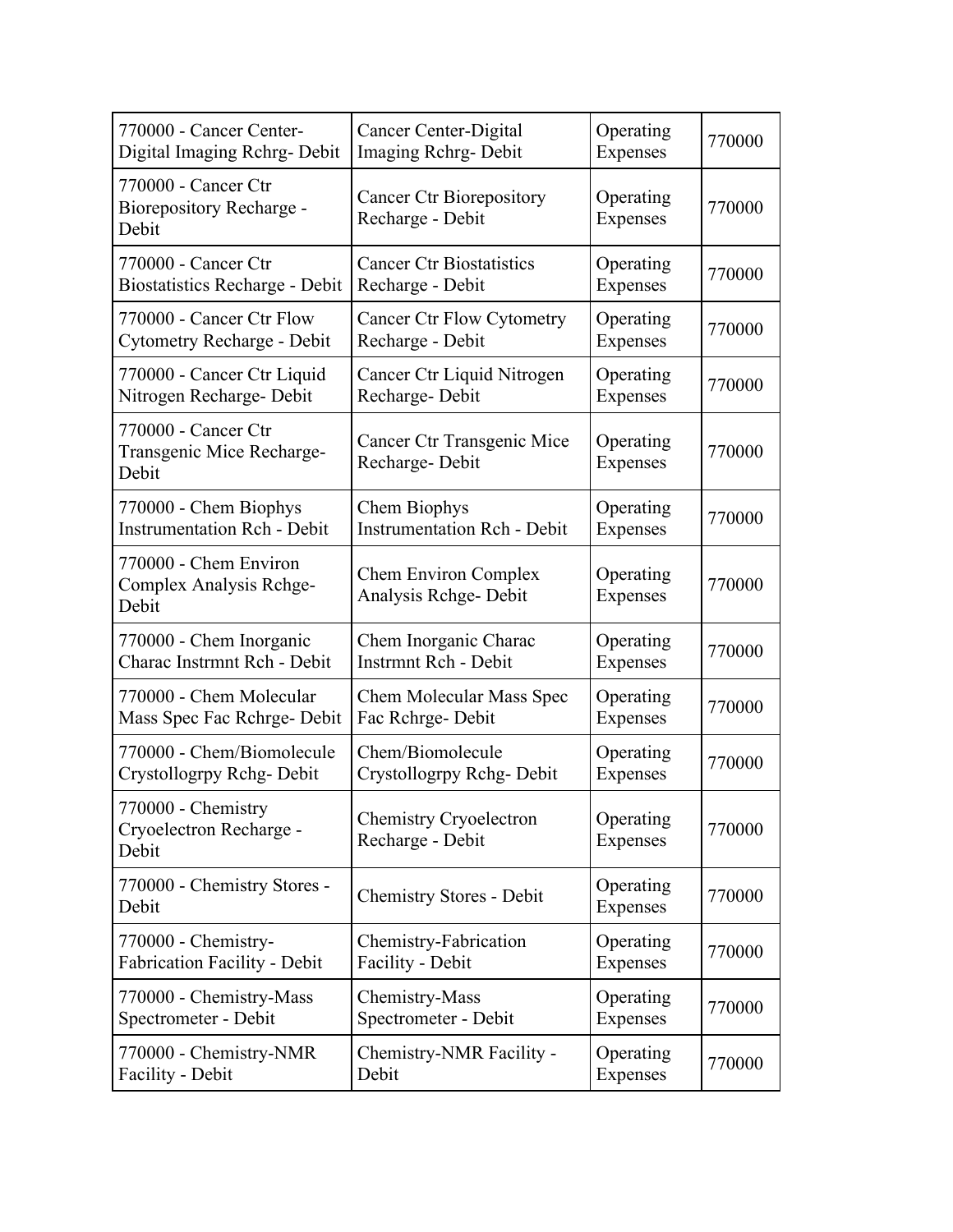| 770000 - Chemistry-Xray                                          | Chemistry-Xray Facility -                                   | Operating                    | 770000 |
|------------------------------------------------------------------|-------------------------------------------------------------|------------------------------|--------|
| Facility - Debit                                                 | Debit                                                       | Expenses                     |        |
| 770000 - Clinical Dept                                           | <b>Clinical Dept Biomed</b>                                 | Operating                    | 770000 |
| Biomed Informtatic R3- Debit                                     | Informtatic R3- Debit                                       | Expenses                     |        |
| 770000 - ClinicalandTrnsltnl                                     | ClinicalandTrnsltnl Rsrch Inst                              | Operating                    | 770000 |
| Rsrch Inst R3 - Debit                                            | R <sub>3</sub> - Debit                                      | Expenses                     |        |
| 770000 - Committee on<br>Research Assessment Fee -<br>Debit      | Committee on Research<br><b>Assessment Fee - Debit</b>      | Operating<br>Expenses        | 770000 |
| 770000 - Computational and                                       | Computational and Appld                                     | Operating                    | 770000 |
| Appld Stat Lab Rchg-Debit                                        | Stat Lab Rchg-Debit                                         | Expenses                     |        |
| 770000 - Computing Svcs-                                         | Computing Svcs-ACC Catt -                                   | Operating                    | 770000 |
| <b>ACC Catt - Debit</b>                                          | Debit                                                       | Expenses                     |        |
| 770000 - Computing Svcs-                                         | <b>Computing Svcs-STS</b>                                   | Operating                    | 770000 |
| STS Shipboard - Debit                                            | Shipboard - Debit                                           | Expenses                     |        |
| 770000 - Computing and Data<br>Process IGPP Serv-Acad -<br>Debit | <b>Computing and Data Process</b><br>IGPP Serv-Acad - Debit | Operating<br><b>Expenses</b> | 770000 |
| 770000 - Computing and Data                                      | Computing and Data                                          | Operating                    | 770000 |
| Processing Service- Debit                                        | Processing Service- Debit                                   | Expenses                     |        |
| 770000 - EHandS OHH and<br>Industrial Hygiene Rch -<br>Debit     | <b>EHandS OHH and Industrial</b><br>Hygiene Rch - Debit     | Operating<br>Expenses        | 770000 |
| 770000 - EHandS Recharge -<br>Debit                              | <b>EHandS Recharge - Debit</b>                              | Operating<br>Expenses        | 770000 |
| 770000 - EHandS Rua and                                          | <b>EHandS Rua and Dosimetry</b>                             | Operating                    | 770000 |
| Dosimetry Badge - Debit                                          | Badge - Debit                                               | <b>Expenses</b>              |        |
| 770000 - EHandS Safety and                                       | <b>EHandS Safety and Pest</b>                               | Operating                    | 770000 |
| Pest Mgmt Rch - Debit                                            | Mgmt Rch - Debit                                            | Expenses                     |        |
| 770000 - EHandS-Fire Safety                                      | <b>EHandS-Fire Safety Services</b>                          | Operating                    | 770000 |
| Services - Debit                                                 | - Debit                                                     | Expenses                     |        |
| 770000 - Eng Computer<br>Monthly Facility Rehge-<br>Debit        | <b>Eng Computer Monthly</b><br><b>Facility Rchge-Debit</b>  | Operating<br>Expenses        | 770000 |
| 770000 - Facilities, Design                                      | Facilities, Design and Constr                               | Operating                    | 770000 |
| and Constr Rchg - Debit                                          | Rchg - Debit                                                | Expenses                     |        |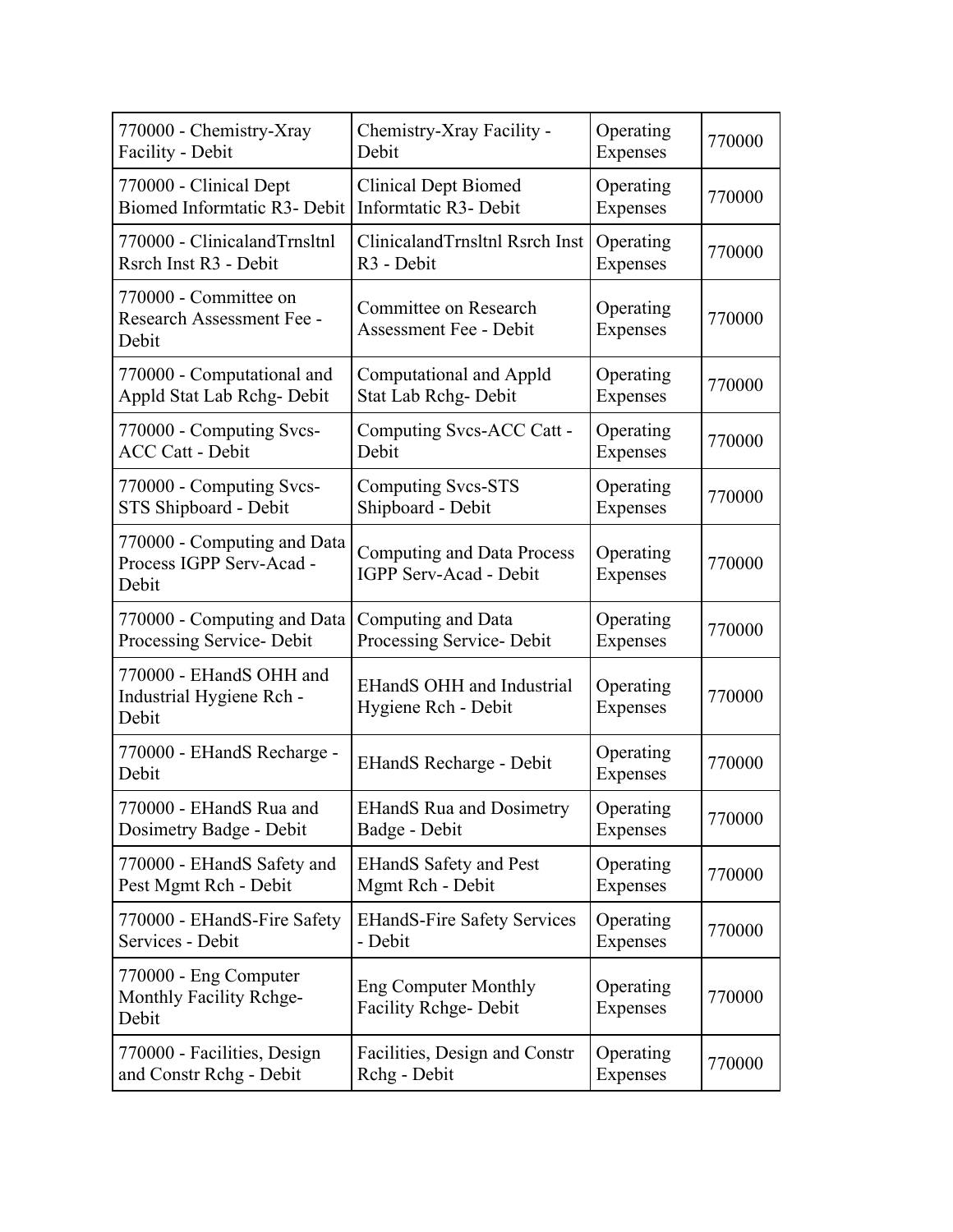| 770000 - FamandPrev<br>ExrciseandPhysical Act<br>Rchrg-Debit | FamandPrev<br>ExrciseandPhysical Act<br>Rchrg-Debit | Operating<br>Expenses | 770000 |
|--------------------------------------------------------------|-----------------------------------------------------|-----------------------|--------|
| 770000 - GRD Chemical                                        | <b>Grd Chemical Sensor Fac</b>                      | Operating             | 770000 |
| Sensor Fac Rech - Debit                                      | Rech - Debit                                        | Expenses              |        |
| 770000 - GRD Labor<br>Clearing - Debit                       | <b>GRD Labor Clearing - Debit</b>                   | Operating<br>Expenses | 770000 |
| 770000 - Grad Division                                       | Grad Division Recharge -                            | Operating             | 770000 |
| Recharge - Debit                                             | Debit                                               | Expenses              |        |
| 770000 - HIV Neurobehvioral                                  | <b>HIV</b> Neurobehvioral                           | Operating             | 770000 |
| Research - Debit                                             | Research - Debit                                    | Expenses              |        |
| 770000 - HR Background                                       | HR Background Check                                 | Operating             | 770000 |
| Check Recharge - Debit                                       | Recharge - Debit                                    | Expenses              |        |
| 770000 - Health Outcome                                      | <b>Health Outcome Assessment</b>                    | Operating             | 770000 |
| Assessment Recharge - Debit                                  | Recharge - Debit                                    | Expenses              |        |
| 770000 - High Performance                                    | <b>High Performance Computing</b>                   | Operating             | 770000 |
| Computing Cyc Rehg - Debit                                   | Cyc Rchg - Debit                                    | Expenses              |        |
| 770000 - High Seas Net Ship                                  | High Seas Net Ship Days Use                         | Operating             | 770000 |
| Days Use Recharg- Debit                                      | Recharg-Debit                                       | Expenses              |        |
| 770000 - High Through                                        | High Through Analytical                             | Operating             | 770000 |
| Analytical Chem R3 - Debit                                   | Chem R3 - Debit                                     | Expenses              |        |
| 770000 - Housing Security                                    | <b>Housing Security Services</b>                    | Operating             | 770000 |
| Services Recharge - Debit                                    | Recharge - Debit                                    | Expenses              |        |
| 770000 - Humanoid Recharge                                   | Humanoid Recharge Facility                          | Operating             | 770000 |
| <b>Facility Debit</b>                                        | Debit                                               | Expenses              |        |
| 770000 - IEM Flow                                            | <b>IEM Flow Cytometry Core</b>                      | Operating             | 770000 |
| <b>Cytometry Core Rchg - Debit</b>                           | Rchg - Debit                                        | Expenses              |        |
| 770000 - IGM Bionformatic                                    | IGM Bionformatic Analysis                           | Operating             | 770000 |
| Analysis Recharge - Debit                                    | Recharge - Debit                                    | Expenses              |        |
| 770000 - IGM Genomics                                        | <b>IGM Genomics Facility</b>                        | Operating             | 770000 |
| Facility Recharge - Debit                                    | Recharge - Debit                                    | Expenses              |        |
| 770000 - IGPP Labor                                          | IGPP Labor Clearing Rchg-                           | Operating             | 770000 |
| Clearing Rchg-Admin - Debit                                  | Admin - Debit                                       | Expenses              |        |
| 770000 - IGPP Labor                                          | <b>IGPP Labor Clearing</b>                          | Operating             | 770000 |
| Clearing Recharge - Debit                                    | Recharge - Debit                                    | Expenses              |        |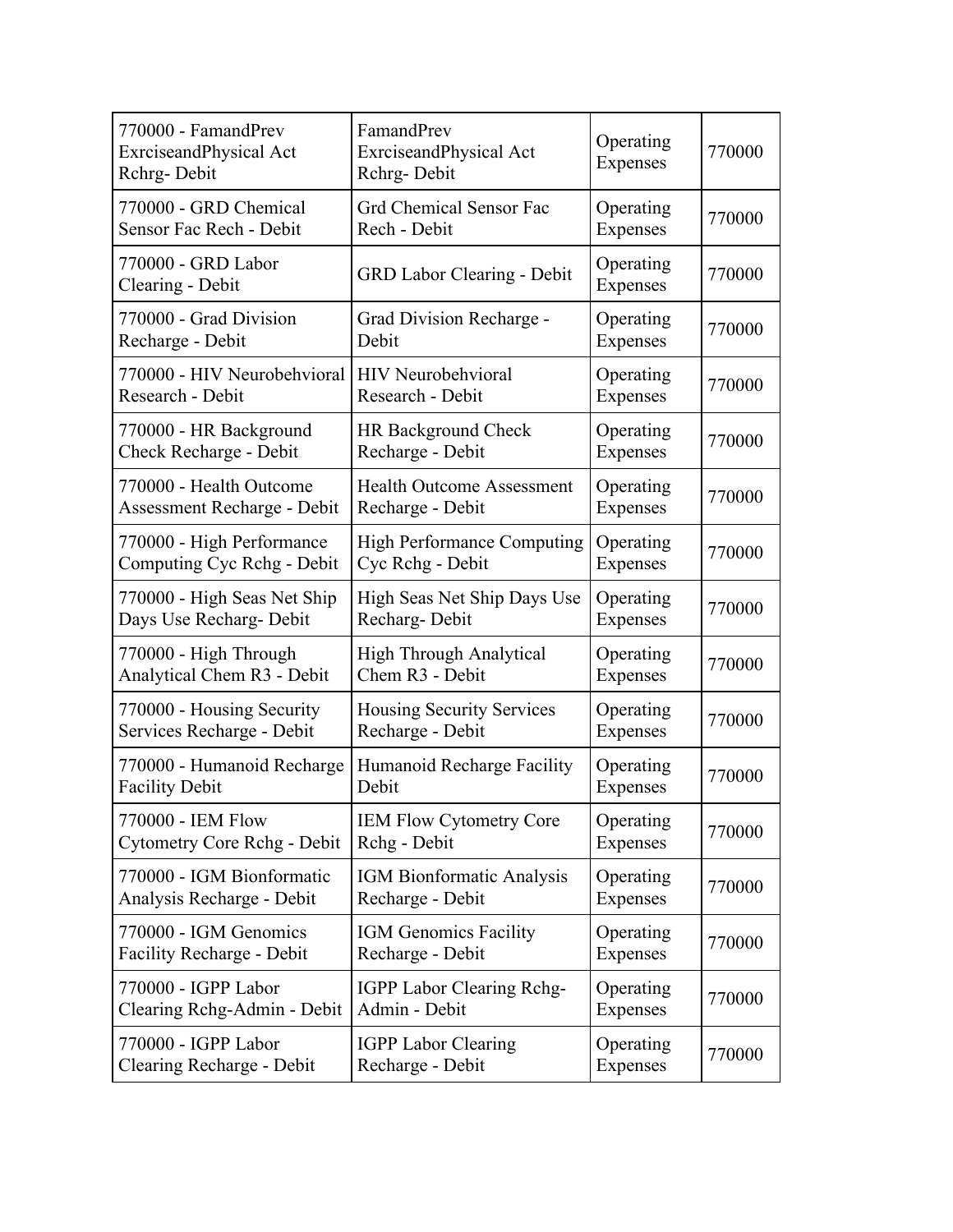| 770000 - IGPP Support                                     | IGPP Support Services -                                      | Operating             | 770000 |
|-----------------------------------------------------------|--------------------------------------------------------------|-----------------------|--------|
| Services - Debit                                          | Debit                                                        | Expenses              |        |
| 770000 - IOD Labor Clearing                               | <b>IOD Labor Clearing Rchg-</b>                              | Operating             | 770000 |
| Rchg-Admin - Debit                                        | Admin - Debit                                                | Expenses              |        |
| 770000 - IOD Labor Clearing                               | <b>IOD Labor Clearing Rchg-</b>                              | Operating             | 770000 |
| Rchg-Technical - Debit                                    | <b>Technical - Debit</b>                                     | Expenses              |        |
| 770000 - IRMS-EA Facility                                 | IRMS-EA Facility Recharge -                                  | Operating             | 770000 |
| Recharge - Debit                                          | Debit                                                        | Expenses              |        |
| 770000 - IRPS Shared                                      | <b>IRPS</b> Shared Printing Fees                             | Operating             | 770000 |
| Printing Fees Rechg - Debit                               | Rechg - Debit                                                | Expenses              |        |
| 770000 - Imprints Rchg-                                   | Imprints Rchg-Printer and                                    | Operating             | 770000 |
| Printer and Cartridge - Debit                             | Cartridge - Debit                                            | Expenses              |        |
| 770000 - Imprints Recharge-                               | Imprints Recharge-Copier                                     | Operating             | 770000 |
| Copier Service - Debit                                    | Service - Debit                                              | Expenses              |        |
| 770000 - Imprints Recharge-                               | Imprints Recharge-Csc Center                                 | Operating             | 770000 |
| Csc Center - Debit                                        | - Debit                                                      | Expenses              |        |
| 770000 - Imprints Recharge-                               | Imprints Recharge-Lib                                        | Operating             | 770000 |
| Lib Photocopy Svc- Debit                                  | Photocopy Svc- Debit                                         | Expenses              |        |
| 770000 - International Ctr                                | <b>International Ctr Visa</b>                                | Operating             | 770000 |
| Visa Recharge - Debit                                     | Recharge - Debit                                             | Expenses              |        |
| 770000 - Job Orders-General<br>- Debit                    | Job Orders-General - Debit                                   | Operating<br>Expenses | 770000 |
| 770000 - Lipids Maps<br>Lipidomics Core Rchrg -<br>Debit  | Lipids Maps Lipidomics Core<br>Rchrg - Debit                 | Operating<br>Expenses | 770000 |
| 770000 - MBRD Labor<br>Clearing Rchg - Admin -<br>Debit   | <b>MBRD Labor Clearing Rchg</b><br>- Admin - Debit           | Operating<br>Expenses | 770000 |
| 770000 - MBRD Labor<br>Clearing Rchg-Technical -<br>Debit | <b>MBRD Labor Clearing Rchg-</b><br><b>Technical - Debit</b> | Operating<br>Expenses | 770000 |
| 770000 - MPL Administrative                               | <b>MPL</b> Administrative                                    | Operating             | 770000 |
| Recharge - Debit                                          | Recharge - Debit                                             | Expenses              |        |
| 770000 - MPL Labor                                        | <b>MPL Labor Clearing</b>                                    | Operating             | 770000 |
| Clearing Recharge - Debit                                 | Recharge - Debit                                             | Expenses              |        |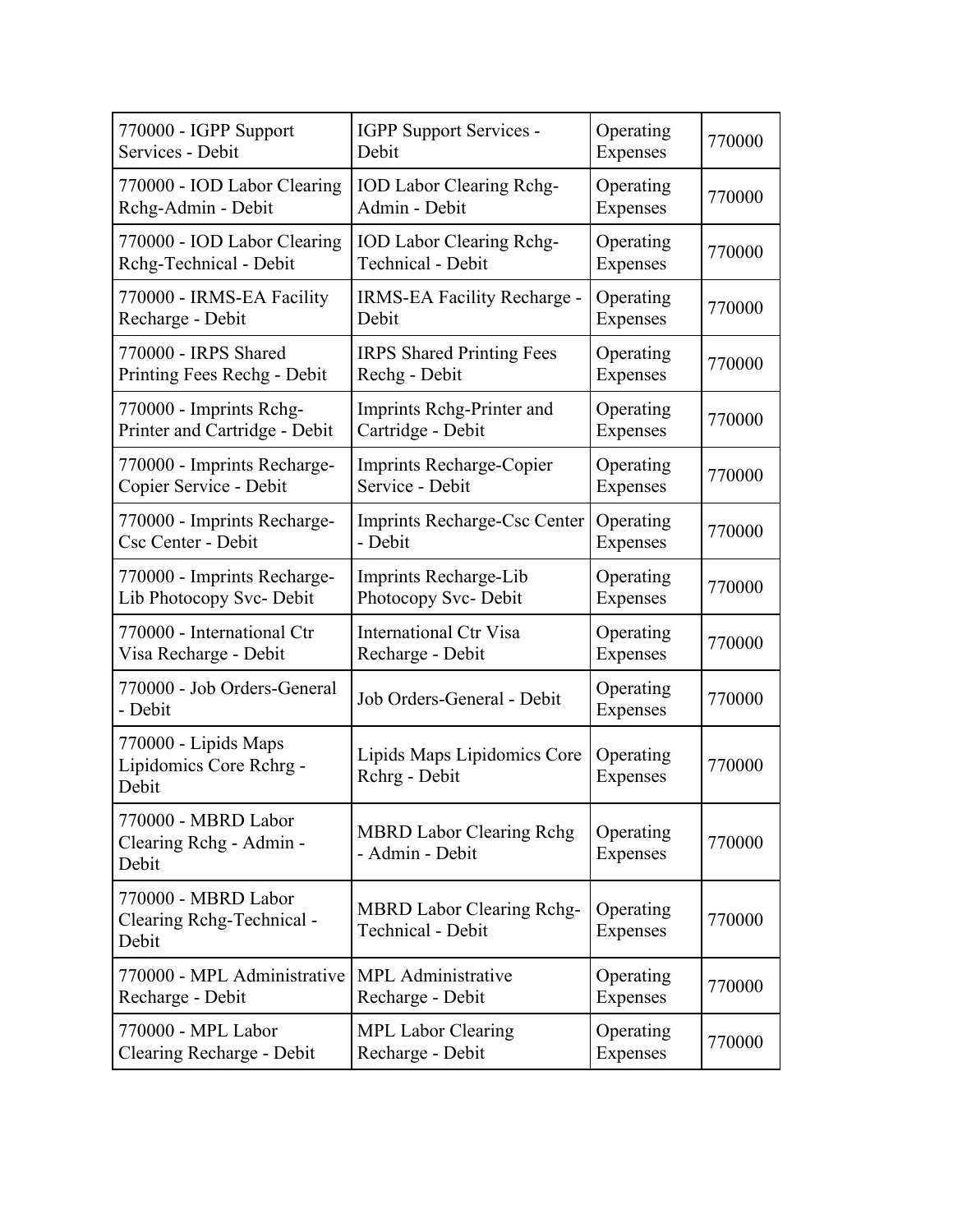| 770000 - MPL Machine Shop                                 | MPL Machine Shop Labor                               | Operating             | 770000 |
|-----------------------------------------------------------|------------------------------------------------------|-----------------------|--------|
| Labor Recharge                                            | Recharge                                             | Expenses              |        |
| 770000 - MPL Machine                                      | <b>MPL Machine Shope</b>                             | Operating             | 770000 |
| <b>Shope Material Recharge</b>                            | Material Recharge                                    | Expenses              |        |
| 770000 - MPL Support<br>Supplies and Expenses<br>Recharge | MPL Support Supplies and<br><b>Expenses Recharge</b> | Operating<br>Expenses | 770000 |
| 770000 - MSK Recharge<br>Debit                            | <b>MSK Recharge Debit</b>                            | Operating<br>Expenses | 770000 |
| 770000 - Mail Delivery                                    | Mail Delivery Services -                             | Operating             | 770000 |
| Services - Debit                                          | Debit                                                | Expenses              |        |
| 770000 - Mail Services -                                  | Mail Services - Addressing                           | Operating             | 770000 |
| Addressing - Debit                                        | Debit                                                | Expenses              |        |
| 770000 - Mail Services -                                  | Mail Services -                                      | Operating             | 770000 |
| Postage/Metered Mail - Debit                              | Postage/Metered Mail Debit                           | Expenses              |        |
| 770000 - Mail Services                                    | Mail Services Messenger -                            | Operating             | 770000 |
| Messenger - Debit                                         | Debit                                                | Expenses              |        |
| 770000 - Mandeville Center                                | Mandeville Center Recharge -                         | Operating             | 770000 |
| Recharge - Debit                                          | Debit                                                | Expenses              |        |
| 770000 - Marine Sciences                                  | Marine Sciences Dev and Otft                         | Operating             | 770000 |
| Dev and Otft Serv - Debit                                 | Serv - Debit                                         | Expenses              |        |
| 770000 - Matl Mgmt Moving                                 | Matl Mgmt Moving Service                             | Operating             | 770000 |
| Service Recharge - Debit                                  | Recharge - Debit                                     | Expenses              |        |
| 770000 - Med Ed and<br>Telemed Bldg Recharge -<br>Debit   | Med Ed and Telemed Bldg<br>Recharge - Debit          | Operating<br>Expenses | 770000 |
| 770000 - Med/Cardiovasc                                   | Med/Cardiovasc Physiology                            | Operating             | 770000 |
| Physiology Core Rchg-Debit                                | Core Rchg-Debit                                      | Expenses              |        |
| 770000 - Med/RDCC-Animal                                  | Med/RDCC-Animal Genetics                             | Operating             | 770000 |
| Genetics Core Rchgs- Debit                                | Core Rchgs-Debit                                     | Expenses              |        |
| 770000 - Media Services                                   | Media Services Recharge -                            | Operating             | 770000 |
| Recharge - Debit                                          | Debit                                                | Expenses              |        |
| 770000 - Misc Low Volume                                  | Misc Low Volume Recharge -                           | Operating             | 770000 |
| Recharge - Debit                                          | Debit                                                | Expenses              |        |
| 770000 - Molecular Imag Ctr                               | Molecular Imag Ctr At                                | Operating             | 770000 |
| At Sanford Rchge- Debit                                   | Sanford Rchge-Debit                                  | Expenses              |        |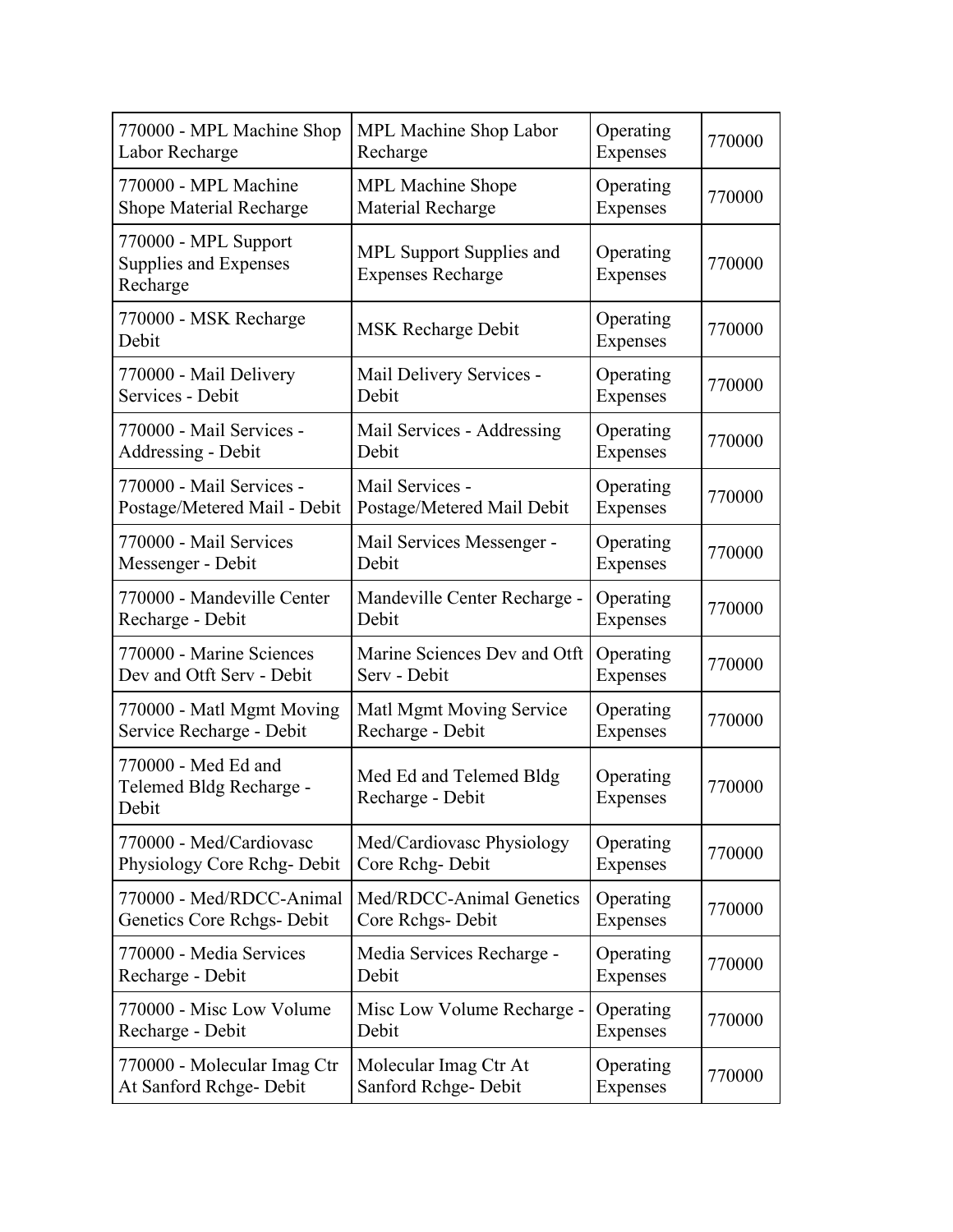| 770000 - Muir Mandeville                                  | Muir Mandeville Suite                                | Operating             | 770000 |
|-----------------------------------------------------------|------------------------------------------------------|-----------------------|--------|
| Suite Recharge - Debit                                    | Recharge - Debit                                     | Expenses              |        |
| 770000 - Multplxd Quant                                   | Multplxd Quant Proteomic                             | Operating             | 770000 |
| Proteomic Anlys Rchg-Debit                                | Anlys Rchg-Debit                                     | Expenses              |        |
| 770000 - NSB Flow                                         | <b>NSB Flow Cytometry Service</b>                    | Operating             | 770000 |
| Cytometry Service - Debit                                 | - Debit                                              | Expenses              |        |
| 770000 - Nanoengineering<br>Mat Resc Fac MRC R3-<br>Debit | Nanoengineering Mat Resc<br>Fac MRC R3- Debit        | Operating<br>Expenses | 770000 |
| 770000 - Naviaux Lab<br>Metabolomics Core Rchge-<br>Debit | Naviaux Lab Metabolomics<br>Core Rchge-Debit         | Operating<br>Expenses | 770000 |
| 770000 - Neuro Microscopy2                                | Neuro Microscopy2 Photon                             | Operating             | 770000 |
| Photon Laser Scan- Debit                                  | Laser Scan-Debit                                     | Expenses              |        |
| 770000 - Neurosci<br>Neurocytology Lab Recharge-<br>Debit | Neurosci Neurocytology Lab<br>Recharge-Debit         | Operating<br>Expenses | 770000 |
| 770000 - Neuroscience IT                                  | Neuroscience IT Recharge -                           | Operating             | 770000 |
| Recharge - Debit                                          | Debit                                                | Expenses              |        |
| 770000 - Nikon Imaging                                    | Nikon Imaging Center R3                              | Operating             | 770000 |
| Center R3 Debit                                           | Debit                                                | Expenses              |        |
| 770000 - ODF Support S and<br>E - Debit                   | ODF Support S and E - Debit                          | Operating<br>Expenses | 770000 |
| 770000 - OLR-Anatomical                                   | <b>OLR-Anatomical Prep</b>                           | Operating             | 770000 |
| Prep Services - Debit                                     | Services - Debit                                     | Expenses              |        |
| 770000 - PDEL Core<br>Research Facility Rchg -<br>Debit   | <b>PDEL Core Research Facility</b><br>Rchg - Debit   | Operating<br>Expenses | 770000 |
| 770000 - PORD Labor                                       | PORD Labor Clearing -                                | Operating             | 770000 |
| Clearing - Technical - Debit                              | <b>Technical - Debit</b>                             | Expenses              |        |
| 770000 - PPS Utility<br>Recharge - Debit                  | PPS Utility Recharge - Debit                         | Operating<br>Expenses | 770000 |
| 770000 - Pathology<br>Histologic Biomarkers Rch-<br>Debit | Pathology Histologic<br><b>Biomarkers Rch- Debit</b> | Operating<br>Expenses | 770000 |
| 770000 - Pathology Mouse                                  | Pathology Mouse                                      | Operating             | 770000 |
| Phenotyping Recharg- Debit                                | Phenotyping Recharg-Debit                            | Expenses              |        |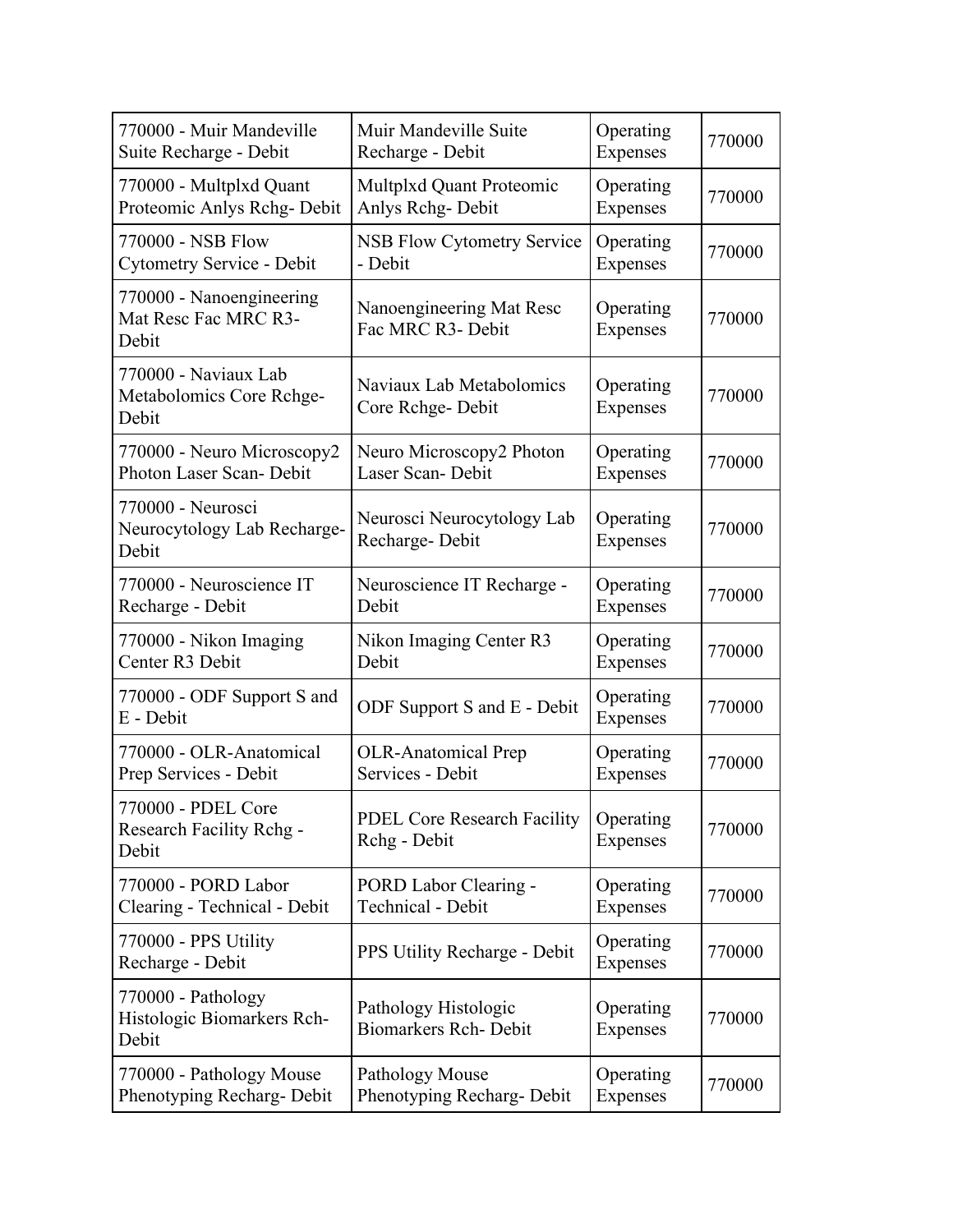| 770000 - Ped-Antiviral Assay                              | Ped-Antiviral Assay Lab                       | Operating             | 770000 |
|-----------------------------------------------------------|-----------------------------------------------|-----------------------|--------|
| Lab Recharge - Debit                                      | Recharge - Debit                              | Expenses              |        |
| 770000 - Peds Biochem<br>Genetics Lab Recharge -<br>Debit | Peds Biochem Genetics Lab<br>Recharge - Debit | Operating<br>Expenses | 770000 |
| 770000 - Peds Sample<br>Processing Core                   | Peds Sample Processing Core                   | Operating<br>Expenses | 770000 |
| 770000 - Perinatal Research                               | Perinatal Research Core                       | Operating             | 770000 |
| Core Rchg-Debit                                           | Rchg-Debit                                    | Expenses              |        |
| 770000 - Personnel Recharge-                              | Personnel Recharge-Job                        | Operating             | 770000 |
| Job Advertising - Debit                                   | <b>Advertising - Debit</b>                    | Expenses              |        |
| 770000 - Personnel Training                               | <b>Personnel Training Class</b>               | Operating             | 770000 |
| Class Recharge - Debit                                    | Recharge - Debit                              | Expenses              |        |
| 770000 - Pharm Nuclear Mag                                | Pharm Nuclear Mag                             | Operating             | 770000 |
| Resonance Rchg - Debit                                    | Resonance Rchg - Debit                        | Expenses              |        |
| 770000 - Physics Computer                                 | <b>Physics Computer Facility</b>              | Operating             | 770000 |
| Facility Back Up Srvcs- Debit                             | Back Up Srvcs- Debit                          | Expenses              |        |
| 770000 - Physics Computer                                 | <b>Physics Computer Facility</b>              | Operating             | 770000 |
| <b>Facility Consulting - Debit</b>                        | Consulting - Debit                            | Expenses              |        |
| 770000 - Physics Computer                                 | <b>Physics Computer Facility</b>              | Operating             | 770000 |
| <b>Facility Login - Debit</b>                             | Login - Debit                                 | Expenses              |        |
| 770000 - Physics High Bay                                 | Physics High Bay Helium                       | Operating             | 770000 |
| Helium Recharge - Debit                                   | Recharge - Debit                              | Expenses              |        |
| 770000 - Professional                                     | Professional Develop Ctr                      | Operating             | 770000 |
| Develop Ctr Recharge - Debit                              | Recharge - Debit                              | Expenses              |        |
| 770000 - Psychiatry<br>Biomarker Lab Recharge -<br>Debit  | Psychiatry Biomarker Lab<br>Recharge - Debit  | Operating<br>Expenses | 770000 |
| 770000 - Publications-Art                                 | <b>Publications-Art Work</b>                  | Operating             | 770000 |
| Work Recharge - Debit                                     | Recharge - Debit                              | Expenses              |        |
| 770000 - QI Chip-Scale                                    | QI Chip-Scale Photonics Lab                   | Operating             | 770000 |
| Photonics Lab R3 - Debit                                  | R <sub>3</sub> - Debit                        | Expenses              |        |
| 770000 - QI Circuits Lab                                  | QI Circuits Lab Recharge                      | Operating             | 770000 |
| Recharge Debit                                            | Debit                                         | Expenses              |        |
| 770000 - QI Design and                                    | QI Design and Fabrication                     | Operating             | 770000 |
| Fabrication Rechg - Debit                                 | Rechg - Debit                                 | Expenses              |        |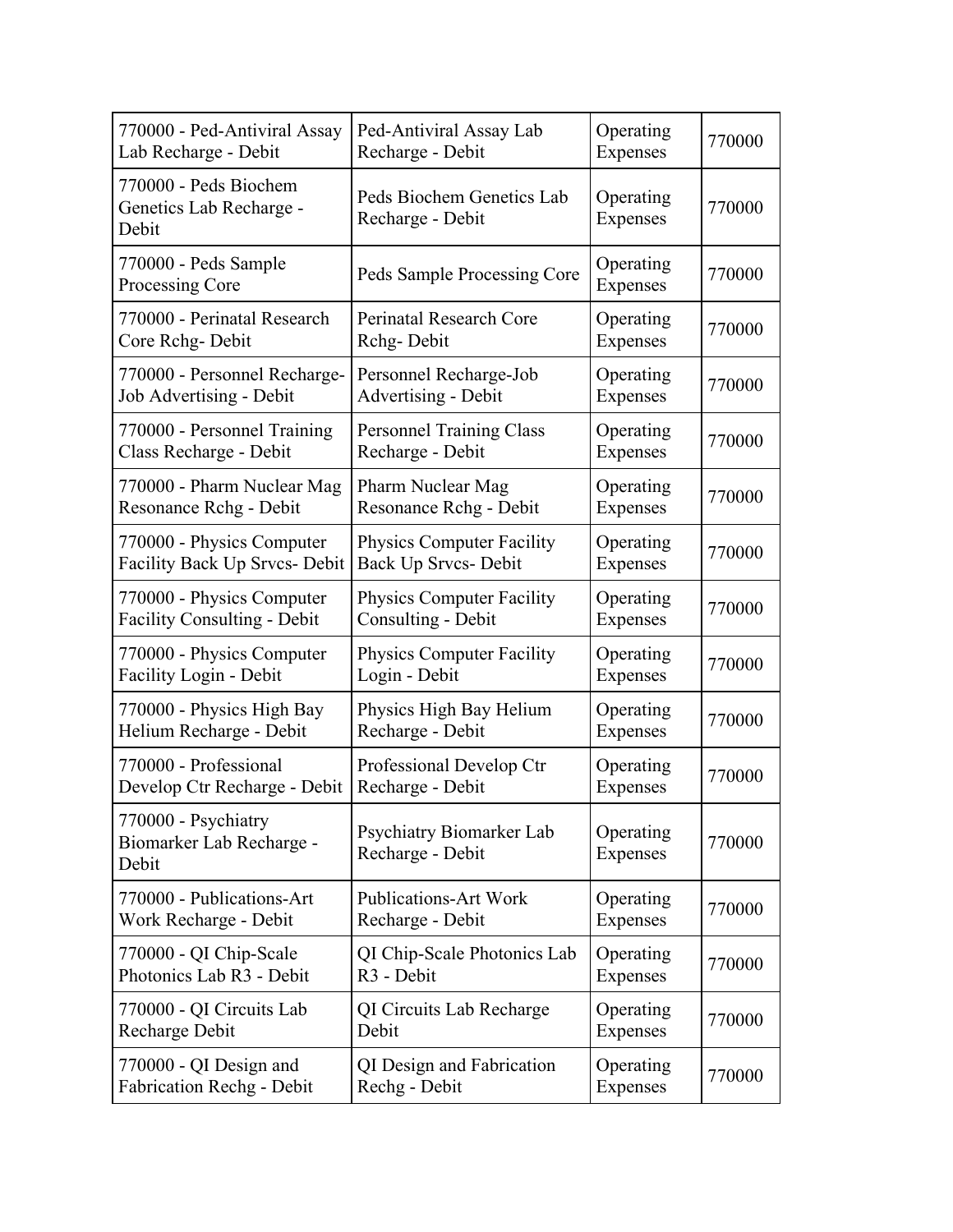| 770000 - QI IT Syst and                                  | QI IT Syst and Infrastructure                   | Operating             | 770000 |
|----------------------------------------------------------|-------------------------------------------------|-----------------------|--------|
| Infrastructure R3 - Debit                                | R <sub>3</sub> - Debit                          | Expenses              |        |
| 770000 - QI Nano3 Recharge<br>- Debit                    | QI Nano3 Recharge - Debit                       | Operating<br>Expenses | 770000 |
| 770000 - QI Photonics                                    | QI Photonics Recharge -                         | Operating             | 770000 |
| Recharge - Debit                                         | Debit                                           | Expenses              |        |
| 770000 - QI Project Events-                              | QI Project Events-Server                        | Operating             | 770000 |
| Server Rechg - Debit                                     | Rechg - Debit                                   | Expenses              |        |
| 770000 - QI Starcave<br>Recharge - Debit                 | QI Starcave Recharge - Debit                    | Operating<br>Expenses | 770000 |
| 770000 - RCI Triton Shared                               | <b>RCI Triton Shared Comp</b>                   | Operating             | 770000 |
| Comp Cluster R3 - Debit                                  | Cluster R3 - Debit                              | Expenses              |        |
| 770000 - Rad MRI-Mrs Lig                                 | Rad MRI-Mrs Lig Recharge -                      | Operating             | 770000 |
| Recharge - Debit                                         | Debit                                           | Expenses              |        |
| 770000 - Rad<br>Magnetoencephalography<br>Recharge-Debit | Rad<br>Magnetoencephalography<br>Recharge-Debit | Operating<br>Expenses | 770000 |
| 770000 - Rad-Funct.                                      | Rad-Funct. Magnetic Res                         | Operating             | 770000 |
| Magnetic Res Imaging - Debit                             | Imaging - Debit                                 | Expenses              |        |
| 770000 - Radiochemistry                                  | Radiochemistry Recharge                         | Operating             | 770000 |
| Recharge Debit                                           | Debit                                           | Expenses              |        |
| 770000 - Radiology 1.5 Tesla                             | Radiology 1.5 Tesla MRI LJ                      | Operating             | 770000 |
| MRI LJ Rchg - Debit                                      | Rchg - Debit                                    | Expenses              |        |
| 770000 - Radiology 3Tesla                                | Radiology 3Tesla MRI                            | Operating             | 770000 |
| MRI Recharge - Debit                                     | Recharge - Debit                                | Expenses              |        |
| 770000 - Radiology Imaging                               | Radiology Imaging Lab                           | Operating             | 770000 |
| Lab Recharge - Debit                                     | Recharge - Debit                                | Expenses              |        |
| 770000 - Radiology In Vivo                               | Radiology In Vivo Imaging                       | Operating             | 770000 |
| Imaging Recharge - Debit                                 | Recharge - Debit                                | Expenses              |        |
| 770000 - Radiology Mag Res                               | Radiology Mag Res Fac                           | Operating             | 770000 |
| Fac Recharge - Debit                                     | Recharge - Debit                                | Expenses              |        |
| 770000 - Radiology<br>Multimodal Imaging Rchg -<br>Debit | Radiology Multimodal<br>Imaging Rchg - Debit    | Operating<br>Expenses | 770000 |
| 770000 - Radiology Pet                                   | Radiology Pet Imaging                           | Operating             | 770000 |
| Imaging Recharge - Debit                                 | Recharge - Debit                                | Expenses              |        |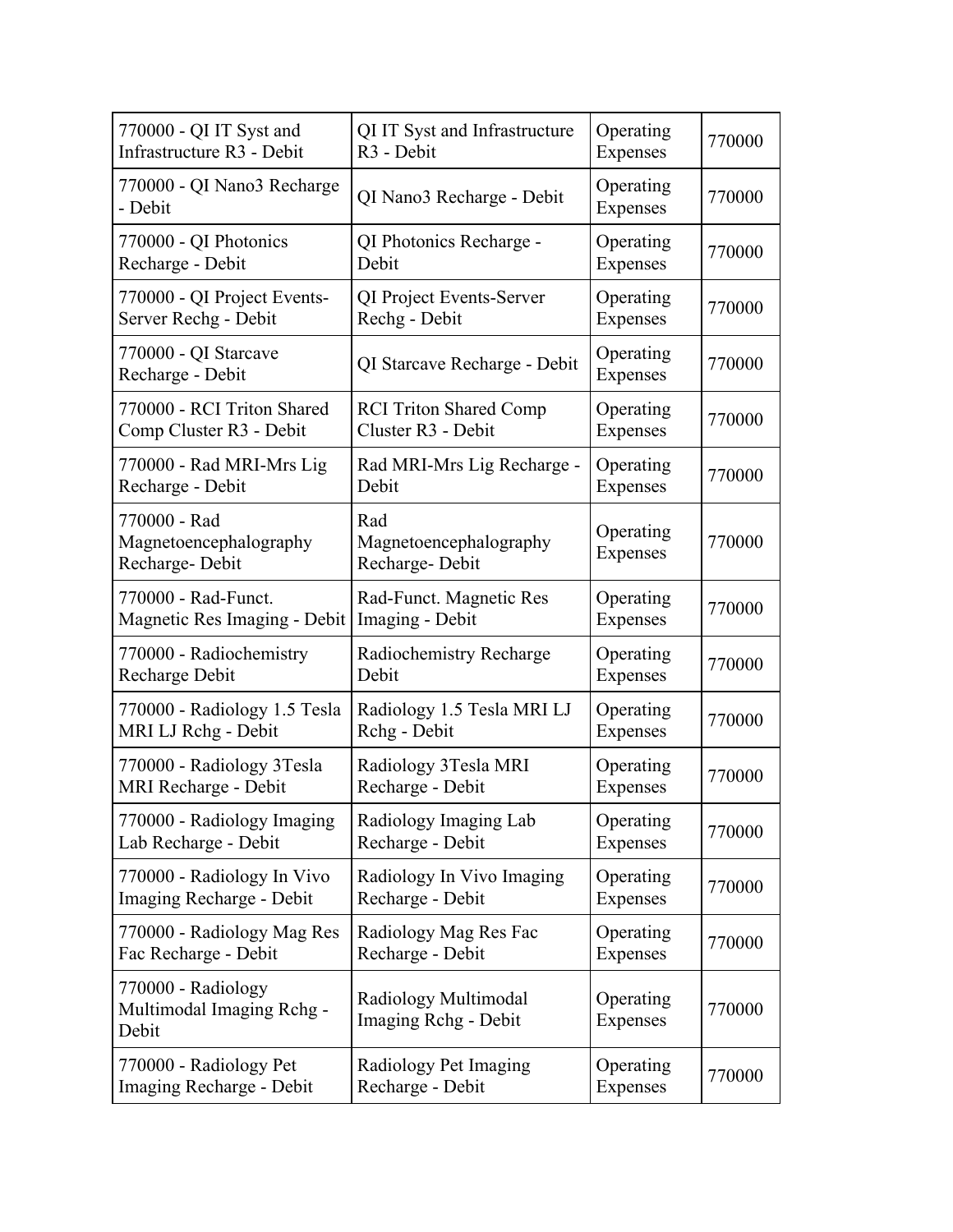| 770000 - Radiology Recist                                            | Radiology Recist Recharge -                            | Operating             | 770000 |
|----------------------------------------------------------------------|--------------------------------------------------------|-----------------------|--------|
| Recharge - Debit                                                     | Debit                                                  | Expenses              |        |
| 770000 - Radiology Safety                                            | Radiology Safety Read                                  | Operating             | 770000 |
| Read Recharge- Debit                                                 | Recharge-Debit                                         | Expenses              |        |
| 770000 - Real Estate Lic<br><b>Application Fee Recharge</b><br>Debit | Real Estate Lic Application<br>Fee Recharge Debit      | Operating<br>Expenses | 770000 |
| 770000 - Recharges-Other                                             | Recharges-Other Misc                                   | Operating             | 770000 |
| Misc Supplies - Debit                                                | Supplies - Debit                                       | Expenses              |        |
| 770000 - Rental - Storehouse                                         | Rental - Storehouse                                    | Operating             | 770000 |
| Equipment - Debit                                                    | Equipment - Debit                                      | Expenses              |        |
| 770000 - SDSC Co-Location                                            | <b>SDSC Co-Location Recharge</b>                       | Operating             | 770000 |
| Recharge - Debit                                                     | - Debit                                                | Expenses              |        |
| 770000 - SDSC Colo Rchg                                              | SDSC Colo Rchg W/O Depr -                              | Operating             | 770000 |
| W/O Depr - Debit                                                     | Debit                                                  | Expenses              |        |
| 770000 - SDSC Facility Use                                           | <b>SDSC Facility Use Recharge</b>                      | Operating             | 770000 |
| Recharge - Debit                                                     | - Debit                                                | Expenses              |        |
| 770000 - SDSC High End                                               | SDSC High End Computing                                | Operating             | 770000 |
| Computing Recharge - Debit                                           | Recharge - Debit                                       | Expenses              |        |
| 770000 - SDSC Hpwren                                                 | SDSC Hpwren Recharge -                                 | Operating             | 770000 |
| Recharge - Debit                                                     | Debit                                                  | Expenses              |        |
| 770000 - SDSC IT and<br>Desktop Services Recharge-<br>Debit          | <b>SDSC IT and Desktop</b><br>Services Recharge- Debit | Operating<br>Expenses | 770000 |
| 770000 - SDSC Networking                                             | <b>SDSC Networking Sevices -</b>                       | Operating             | 770000 |
| Sevices - Debit                                                      | Debit                                                  | Expenses              |        |
| 770000 - SDSC Project and                                            | SDSC Project and Cloud                                 | Operating             | 770000 |
| Cloud Storage Fac - Debit                                            | Storage Fac - Debit                                    | Expenses              |        |
| 770000 - SDSC RCI                                                    | SDSC RCI Recharge W/O                                  | Operating             | 770000 |
| Recharge W/O Depr - Debit                                            | Depr - Debit                                           | Expenses              |        |
| 770000 - SERFS Rchge                                                 | <b>SERFS Rehge Facility</b>                            | Operating             | 770000 |
| <b>Facility Recharge- Debit</b>                                      | Recharge-Debit                                         | Expenses              |        |
| 770000 - SIO Diving Ops                                              | SIO Diving Ops Recharge -                              | Operating             | 770000 |
| Recharge - Debit                                                     | Debit                                                  | Expenses              |        |
| 770000 - SIO Lagrangian                                              | SIO Lagrangian Drifter Lab                             | Operating             | 770000 |
| Drifter Lab Recharge- Debit                                          | Recharge-Debit                                         | Expenses              |        |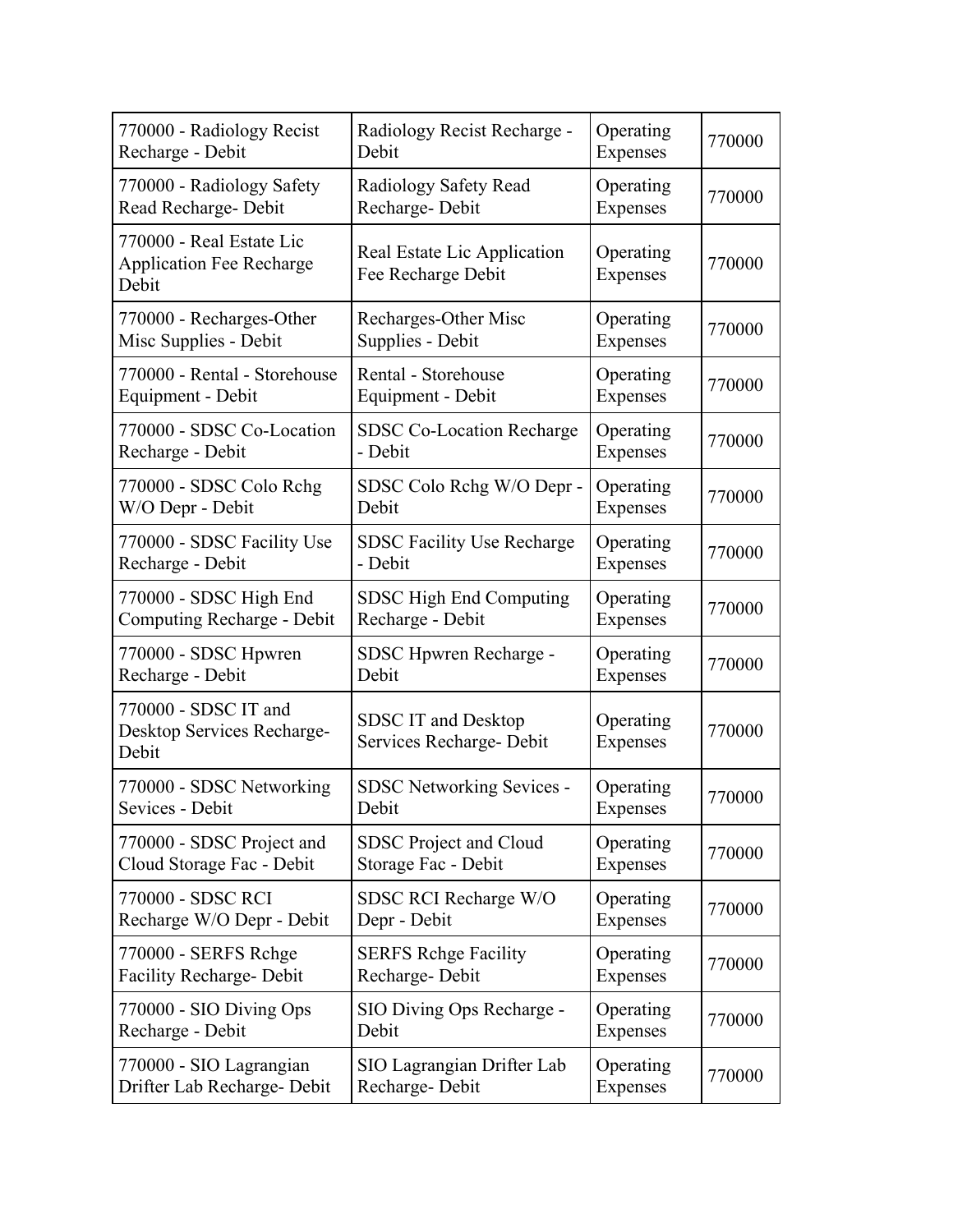| 770000 - SIO Makerspace                                   | <b>SIO Makerspace Recharge</b>                       | Operating             | 770000 |
|-----------------------------------------------------------|------------------------------------------------------|-----------------------|--------|
| Recharge Debit                                            | Debit                                                | Expenses              |        |
| 770000 - SIO Marfac Admin                                 | SIO Marfac Admin Supp                                | Operating             | 770000 |
| Supp Rchg - Debit                                         | Rchg - Debit                                         | Expenses              |        |
| 770000 - SIO-Instrument                                   | <b>SIO-Instrument Development</b>                    | Operating             | 770000 |
| Development Group - Debit                                 | Group - Debit                                        | Expenses              |        |
| 770000 - SOM Clinical Trials                              | <b>SOM Clinical Trials Office</b>                    | Operating             | 770000 |
| Office Recharge- Debit                                    | Recharge-Debit                                       | Expenses              |        |
| 770000 - SOM Gene Therapy                                 | SOM Gene Therapy Lab                                 | Operating             | 770000 |
| Lab Recharge - Debit                                      | Recharge - Debit                                     | Expenses              |        |
| 770000 - SOM Human Stem                                   | SOM Human Stem Cell Core                             | Operating             | 770000 |
| Cell Core Fac Rchrg - Debit                               | Fac Rehrg - Debit                                    | Expenses              |        |
| 770000 - SOM IT Shared                                    | <b>SOM IT Shared Services R3</b>                     | Operating             | 770000 |
| Services R3 Recharge - Debit                              | Recharge - Debit                                     | Expenses              |        |
| 770000 - SOM Lab Support                                  | <b>SOM Lab Support Services -</b>                    | Operating             | 770000 |
| Services - Debit                                          | Debit                                                | Expenses              |        |
| 770000 - SOM Microscopy-                                  | SOM Microscopy-Shared Fac                            | Operating             | 770000 |
| <b>Shared Fac - Debit</b>                                 | - Debit                                              | Expenses              |        |
| 770000 - SOM Stem Cell<br>Genomics Core Rchrge -<br>Debit | <b>SOM Stem Cell Genomics</b><br>Core Rchrge - Debit | Operating<br>Expenses | 770000 |
| 770000 - SOM Tissue Culture                               | <b>SOM Tissue Culture Fac</b>                        | Operating             | 770000 |
| Fac Recharge - Debit                                      | Recharge - Debit                                     | Expenses              |        |
| 770000 - SOM Video                                        | <b>SOM Video Productions -</b>                       | Operating             | 770000 |
| Productions - Debit                                       | Debit                                                | Expenses              |        |
| 770000 - SOP Screening Core                               | SOP Screening Core                                   | Operating             | 770000 |
| Recharge - Debit                                          | Recharge - Debit                                     | Expenses              |        |
| 770000 - SSF Ship/Fuel -<br>Debit                         | SSF Ship/Fuel - Debit                                | Operating<br>Expenses | 770000 |
| 770000 - SSF Ship/Mosa -<br>Debit                         | SSF Ship/Mosa - Debit                                | Operating<br>Expenses | 770000 |
| 770000 - SSF Ship/Platform                                | SSF Ship/Platform Use -                              | Operating             | 770000 |
| Use - Debit                                               | Debit                                                | Expenses              |        |
| 770000 - SSPPS<br>Crystallography Recharge -<br>Debit     | <b>SSPPS</b> Crystallography<br>Recharge - Debit     | Operating<br>Expenses | 770000 |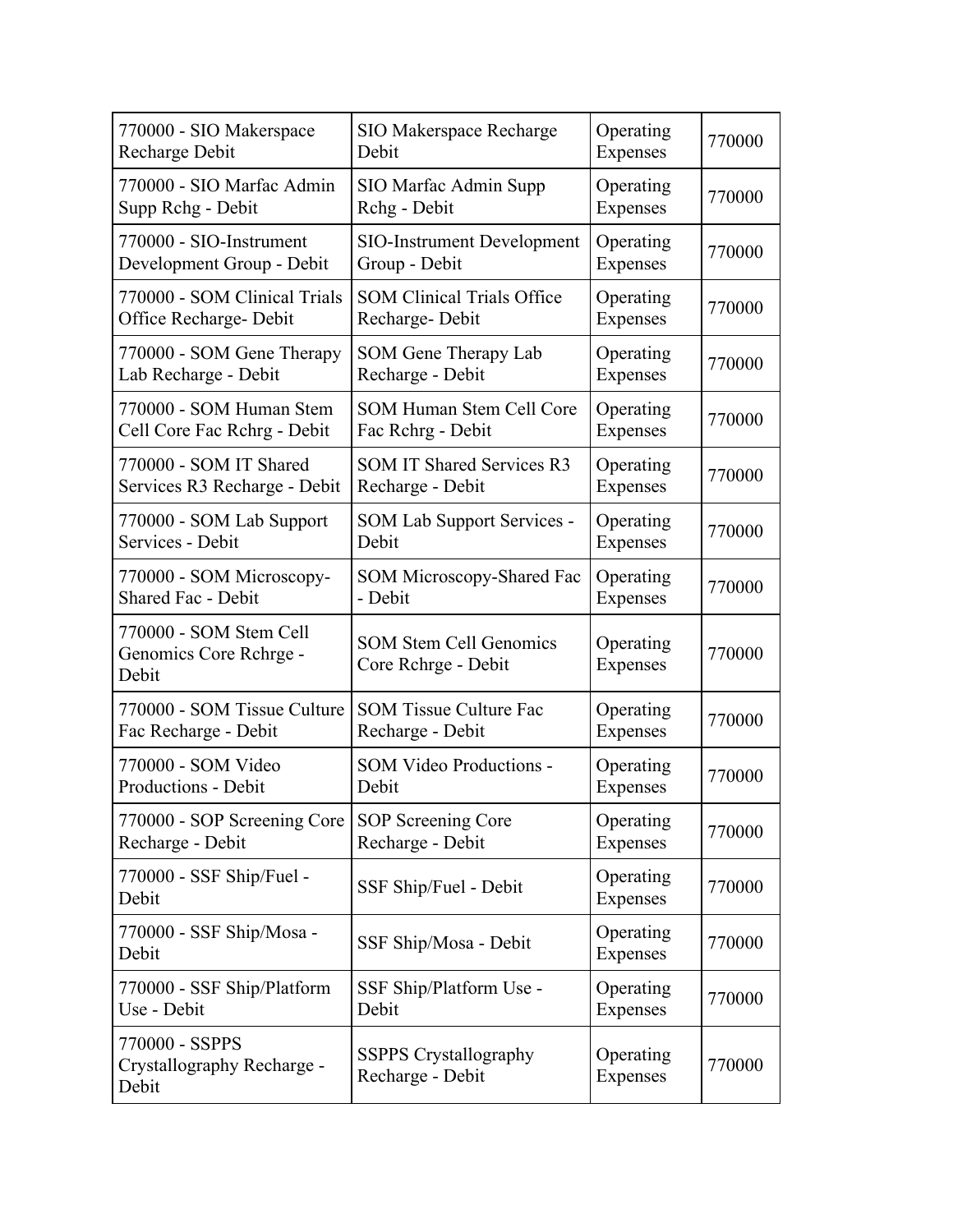| 770000 - SSPPS DMPK                   | SSPPS DMPK Recharge -                 | Operating             | 770000 |
|---------------------------------------|---------------------------------------|-----------------------|--------|
| Recharge - Debit                      | Debit                                 | Expenses              |        |
| 770000 - STS Data Center -<br>Debit   | STS Data Center - Debit               | Operating<br>Expenses | 770000 |
| 770000 - STS Facility                 | <b>STS Facility Support Services</b>  | Operating             | 770000 |
| <b>Support Services - Debit</b>       | - Debit                               | Expenses              |        |
| 770000 - STS Geophysics -<br>Debit    | STS Geophysics - Debit                | Operating<br>Expenses | 770000 |
| 770000 - STS Gravimeter -<br>Debit    | STS Gravimeter - Debit                | Operating<br>Expenses | 770000 |
| 770000 - STS Resident Tech -<br>Debit | STS Resident Tech - Debit             | Operating<br>Expenses | 770000 |
| 770000 - STS Seabeam -<br>Debit       | STS Seabeam - Debit                   | Operating<br>Expenses | 770000 |
| 770000 - Scripps IT Support           | <b>Scripps IT Support Facility</b>    | Operating             | 770000 |
| <b>Facility Rechge - Debit</b>        | Rechge - Debit                        | Expenses              |        |
| 770000 - Sherlock Aws                 | Sherlock Aws Recharge -               | Operating             | 770000 |
| Recharge - Debit                      | Debit                                 | Expenses              |        |
| 770000 - Simulation Training          | <b>Simulation Training Center</b>     | Operating             | 770000 |
| Center Recharge- Debit                | Recharge-Debit                        | Expenses              |        |
| 770000 - Space Rental-                | Space Rental-Interdept                | Operating             | 770000 |
| Interdept Recharges - Debit           | Recharges - Debit                     | Expenses              |        |
| 770000 - Storehouse-Self              | <b>Storehouse-Self Store Facility</b> | Operating             | 770000 |
| Store Facility - Debit                | - Debit                               | Expenses              |        |
| 770000 - Structr Eng/Elliott          | Structr Eng/Elliott Fld Stn           | Operating             | 770000 |
| Fld Stn Rechg - Debit                 | Rechg - Debit                         | Expenses              |        |
| 770000 - Telecom Directory            | Telecom Directory Rchg -              | Operating             | 770000 |
| Rchg - Debit                          | Debit                                 | Expenses              |        |
| 770000 - Telecom Monthly              | Telecom Monthly Line                  | Operating             | 770000 |
| Line Recharge - Debit                 | Recharge - Debit                      | Expenses              |        |
| 770000 - Telecom Network              | <b>Telecom Network Installation</b>   | Operating             | 770000 |
| <b>Installation Rchg - Debit</b>      | Rchg - Debit                          | Expenses              |        |
| 770000 - Telerad Imaging              | Telerad Imaging Svc For               | Operating             | 770000 |
| Svc For Students - Debit              | Students - Debit                      | Expenses              |        |
| 770000 - UC Machine Shop              | UC Machine Shop Services -            | Operating             | 770000 |
| Services - Debit                      | Debit                                 | Expenses              |        |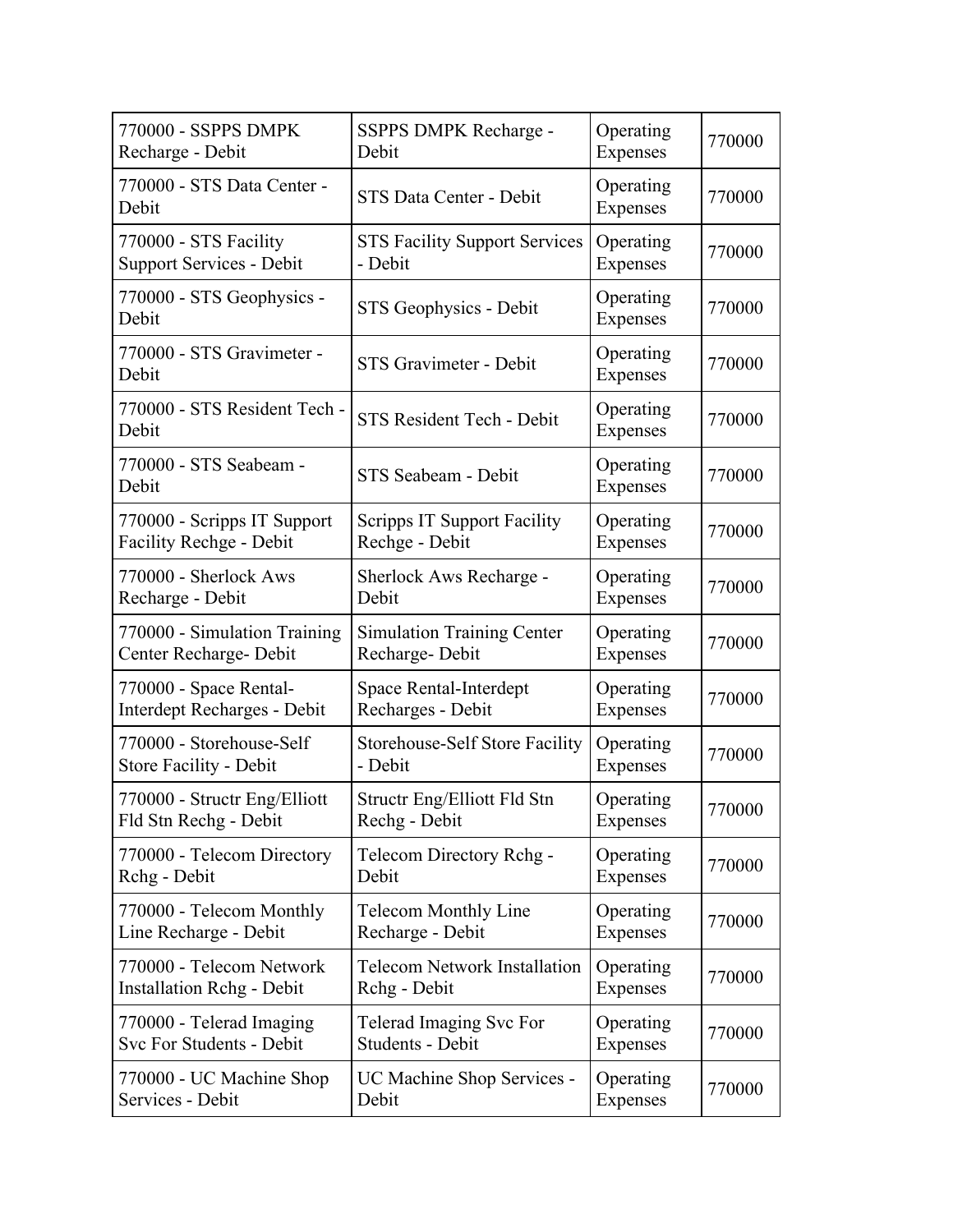| 770000 - UCSD Ctr For<br>Epigenomics Recharge -<br>Debit         | <b>UCSD Ctr For Epigenomics</b><br>Recharge - Debit            | Operating<br>Expenses | 770000 |
|------------------------------------------------------------------|----------------------------------------------------------------|-----------------------|--------|
| 770000 - VCHS Biostatistics<br><b>Information Lab Rchg Debit</b> | <b>VCHS Biostatistics</b><br><b>Information Lab Rchg Debit</b> | Operating<br>Expenses | 770000 |
| 770000 - VCRMP Admin Svc<br>Rchg - Debit                         | VCRMP Admin Svc Rchg -<br>Debit                                | Operating<br>Expenses | 770000 |
| 770000 - Vivarium Services -<br>Debit                            | Vivarium Services - Debit                                      | Operating<br>Expenses | 770000 |
| 770002 - NGN<br>Communication Recharge -<br>Debit                | <b>NGN</b> Communication<br>Recharge - Debit                   | Operating<br>Expenses | 770002 |
| 770003 - PORD Labor<br>Clearing-Admin/Clerical-<br>Debit         | PORD Labor Clearing-<br>Admin/Clerical-Debit                   | Operating<br>Expenses | 770000 |
| 770003 - UACP - Cognitive<br>Sciences Bldg - Debit               | <b>UACP</b> - Cognitive Sciences<br>Bldg - Debit               | Operating<br>Expenses | 770003 |
| 770003 - UACP - Gnotobiotic<br>Core Services - Debit             | <b>UACP</b> - Gnotobiotic Core<br>Services - Debit             | Operating<br>Expenses | 770003 |
| 770003 - UACP ABSL2<br>Husbandry - Debit                         | <b>UACP ABSL2 Husbandry -</b><br>Debit                         | Operating<br>Expenses | 770003 |
| 770003 - UACP BHN - Debit                                        | <b>UACP BHN - Debit</b>                                        | Operating<br>Expenses | 770003 |
| 770003 - UACP Behavioral<br>Core - Debit                         | <b>UACP Behavioral Core -</b><br>Debit                         | Operating<br>Expenses | 770003 |
| 770003 - UACP CNCB<br>Husbandry - Debit                          | <b>UACP CNCB Husbandry</b><br>Debit                            | Operating<br>Expenses | 770003 |
| 770003 - UACP CTF<br><b>Breeding - Debit</b>                     | <b>UACP CTF Breeding - Debit</b>                               | Operating<br>Expenses | 770003 |
| 770003 - UACP GNH1 -<br>Debit                                    | <b>UACP GNH1 - Debit</b>                                       | Operating<br>Expenses | 770003 |
| 770003 - UACP GNH2 -<br>Debit                                    | <b>UACP GNH2 - Debit</b>                                       | Operating<br>Expenses | 770003 |
| 770003 - UACP Health<br>Operation Unit B Rchge -<br>Debit        | <b>UACP Health Operation Unit</b><br><b>B</b> Rchge - Debit    | Operating<br>Expenses | 770003 |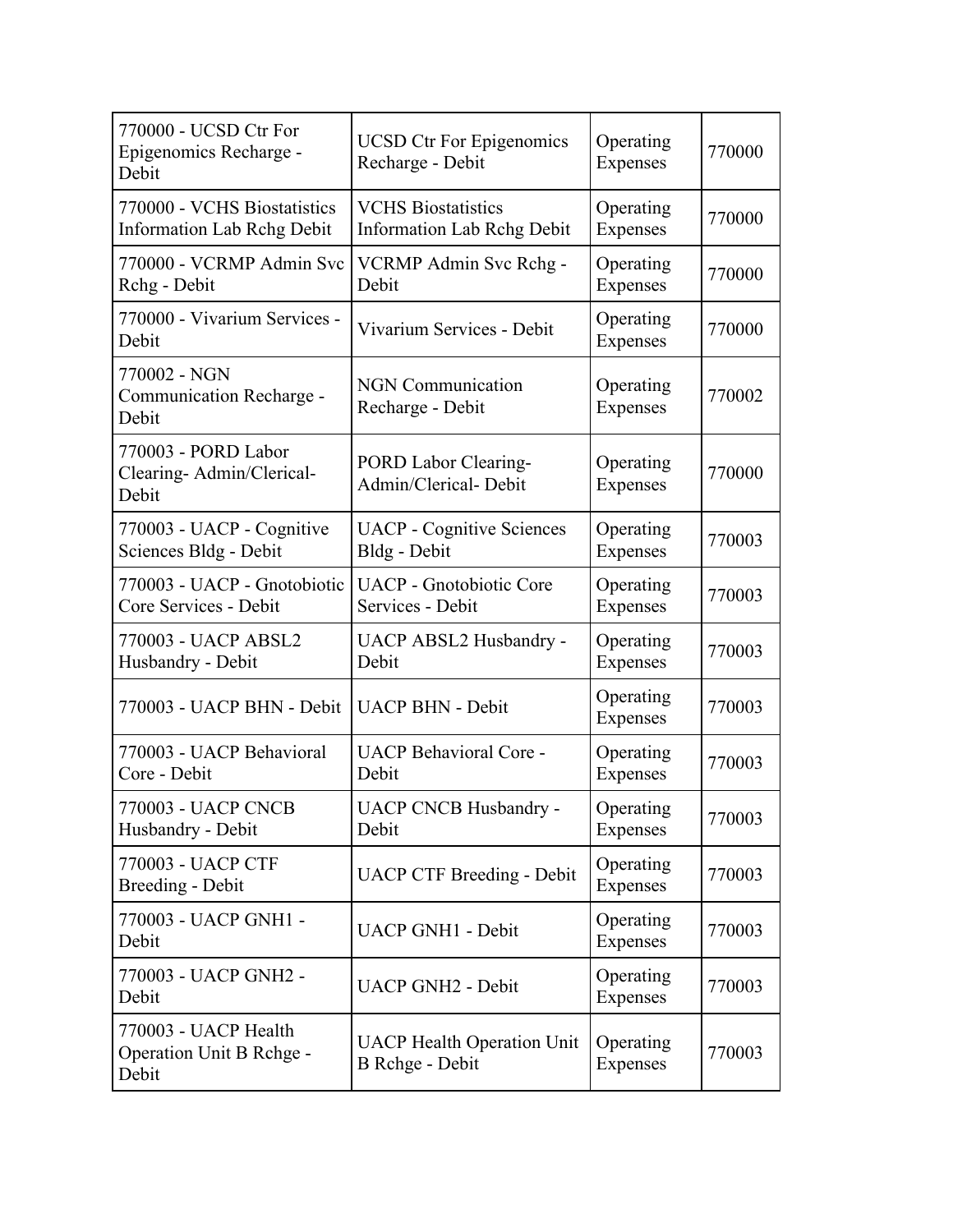| 770003 - UACP Irradiator                                    | <b>UACP</b> Irradiator Svcs                    | Operating             | 770003 |
|-------------------------------------------------------------|------------------------------------------------|-----------------------|--------|
| Svcs Recharge - Debit                                       | Recharge - Debit                               | Expenses              |        |
| 770003 - UACP LBRB                                          | <b>UACP LBRB Husbandry -</b>                   | Operating             | 770003 |
| Husbandry - Debit                                           | Debit                                          | Expenses              |        |
| 770003 - UACP Logistics,<br>Equip and Maint Rchge-<br>Debit | UACP Logistics, Equip and<br>Maint Rchge-Debit | Operating<br>Expenses | 770003 |
| 770003 - UACP MCC                                           | <b>UACP MCC Husbandry -</b>                    | Operating             | 770003 |
| Husbandry - Debit                                           | Debit                                          | Expenses              |        |
| 770003 - UACP MSR                                           | <b>UACP MSR Husbandry -</b>                    | Operating             | 770003 |
| Husbandry - Debit                                           | Debit                                          | Expenses              |        |
| 770003 - UACP NSB - Debit                                   | <b>UACP NSB - Debit</b>                        | Operating<br>Expenses | 770003 |
| 770003 - UACP Pch - Debit                                   | <b>UACP Pch - Debit</b>                        | Operating<br>Expenses | 770003 |
| 770003 - UACP RIU                                           | <b>UACP RIU Husbandry -</b>                    | Operating             | 770003 |
| Husbandry - Debit                                           | Debit                                          | Expenses              |        |
| 770003 - UACP Recharge-                                     | <b>UACP Recharge-Clinical</b>                  | Operating             | 770003 |
| Clinical Science Bldg- Debit                                | Science Bldg-Debit                             | Expenses              |        |
| 770003 - UACP Rederivation                                  | <b>UACP Rederivation Services</b>              | Operating             | 770003 |
| Services - Debit                                            | - Debit                                        | Expenses              |        |
| 770003 - UACP SCR Bar -<br>Debit                            | <b>UACP</b> Scr Bar - Debit                    | Operating<br>Expenses | 770003 |
| 770003 - UACP Urey - Debit                                  | <b>UACP Urey - Debit</b>                       | Operating<br>Expenses | 770003 |
| 770003 - UACP-Animal                                        | <b>UACP-Animal Purchasing -</b>                | Operating             | 770003 |
| Purchasing - Debit                                          | Debit                                          | Expenses              |        |
| 770003 - UACP-BSB                                           | UACP-BSB Husbandry -                           | Operating             | 770003 |
| Husbandry - Debit                                           | Debit                                          | Expenses              |        |
| 770003 - UACP-CMM East                                      | <b>UACP-CMM East Husbandry</b>                 | Operating             | 770003 |
| Husbandry - Debit                                           | - Debit                                        | Expenses              |        |
| 770003 - UACP-CMM West                                      | <b>UACP-CMM West</b>                           | Operating             | 770003 |
| Husbandry - Debit                                           | Husbandry - Debit                              | Expenses              |        |
| 770003 - UACP-CTF/SRL                                       | <b>UACP-CTF/SRL Husbandry</b>                  | Operating             | 770003 |
| Husbandry - Debit                                           | - Debit                                        | <b>Expenses</b>       |        |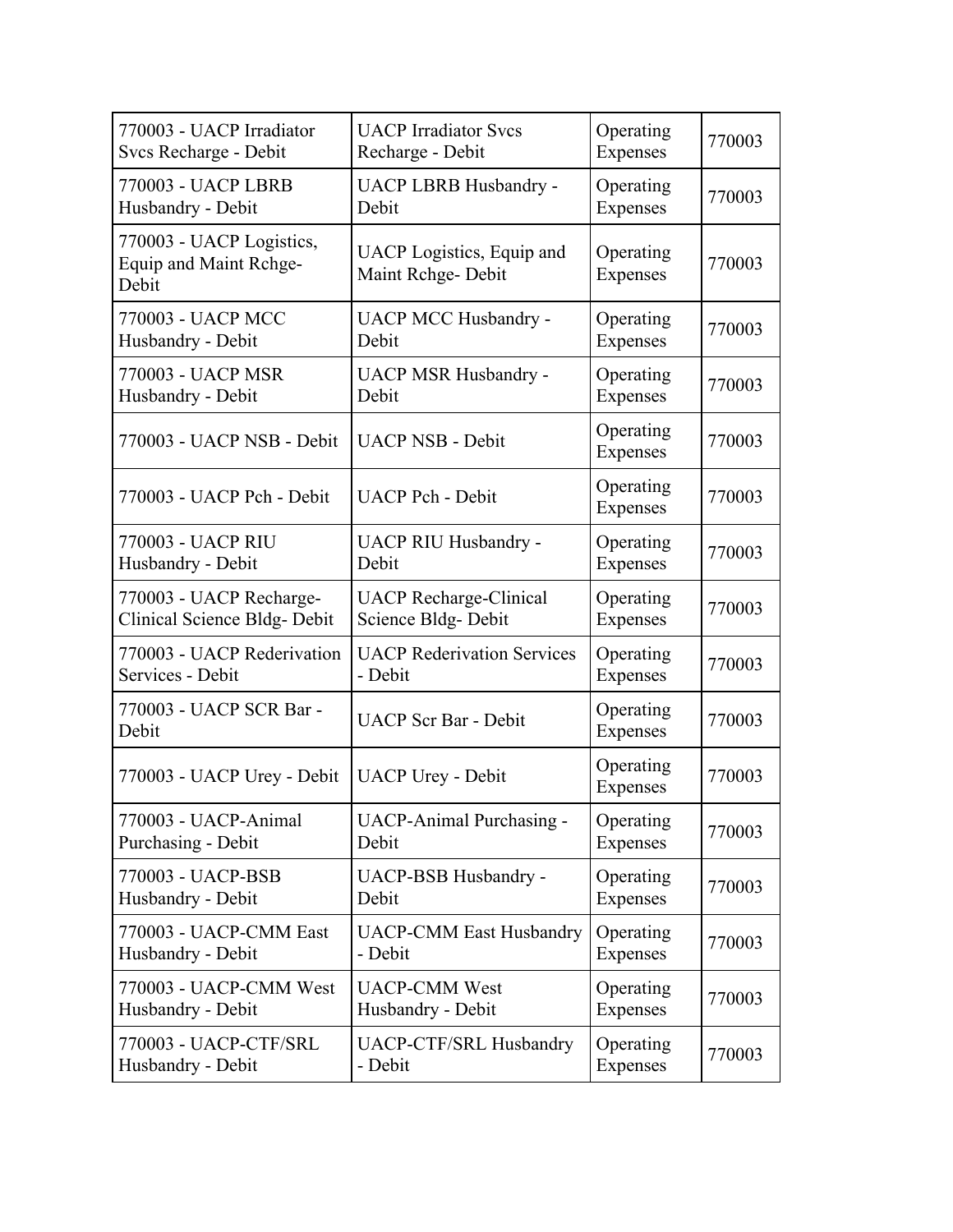| 770003 - UACP-CTRI                                        | UACP - CTRI Husbandry -                              | Operating             | 770003 |
|-----------------------------------------------------------|------------------------------------------------------|-----------------------|--------|
| Husbandry - Debit                                         | Debit                                                | Expenses              |        |
| 770003 - UACP-Ctr Research                                | <b>UACP-Ctr Research</b>                             | Operating             | 770003 |
| <b>Sanitation Fac - Debit</b>                             | <b>Sanitation Fac - Debit</b>                        | Expenses              |        |
| 770003 - UACP-Diagnostics                                 | UACP-Diagnostics Lab -                               | Operating             | 770003 |
| Lab - Debit                                               | Debit                                                | Expenses              |        |
| 770003 - UACP-EFS                                         | <b>UACP-EFS Husbandry -</b>                          | Operating             | 770003 |
| Husbandry - Debit                                         | Debit                                                | Expenses              |        |
| 770003 - UACP-Engineering                                 | <b>UACP-Engineering</b>                              | Operating             | 770003 |
| Husbandry - Debit                                         | Husbandry - Debit                                    | Expenses              |        |
| 770003 - UACP-Health                                      | <b>UACP-Health Technician -</b>                      | Operating             | 770003 |
| Technician - Debit                                        | Debit                                                | Expenses              |        |
| 770003 - UACP-MTF                                         | <b>UACP-MTF Husbandry -</b>                          | Operating             | 770003 |
| Husbandry - Debit                                         | Debit                                                | Expenses              |        |
| 770003 - UACP-Mcgill Hall                                 | <b>UACP-Megill Hall</b>                              | Operating             | 770003 |
| Husbandry - Debit                                         | Husbandry - Debit                                    | Expenses              |        |
| 770003 - UACP-Sanford                                     | <b>UACP-Sanford Cons For</b>                         | Operating             | 770003 |
| Cons For Regen Med - Debit                                | Regen Med - Debit                                    | Expenses              |        |
| 770003 - UACP-Skaggs<br>Pharm Husbandry Recharg-<br>Debit | <b>UACP-Skaggs Pharm</b><br>Husbandry Recharg- Debit | Operating<br>Expenses | 770003 |
| 770003 - UACP-Specialized                                 | <b>UACP-Specialized Facilities</b>                   | Operating             | 770003 |
| Facilities Hsbndry- Debit                                 | Hsbndry-Debit                                        | Expenses              |        |
| 770003 - UACP-Veterinarian                                | <b>UACP-Veterinarian Services</b>                    | Operating             | 770003 |
| Services - Debit                                          | - Debit                                              | Expenses              |        |
| 770003 - UACP-York                                        | <b>UACP-York Husbandry -</b>                         | Operating             | 770003 |
| Husbandry - Debit                                         | Debit                                                | Expenses              |        |
| 770004 - Aquarium Facility                                | <b>Aquarium Facility Use</b>                         | Operating             | 770004 |
| Use Recharge - Debit                                      | Recharge - Debit                                     | Expenses              |        |
| 770004 - ERC I-House                                      | ERC I-House Recharge -                               | Operating             | 770004 |
| Recharge - Debit                                          | Debit                                                | Expenses              |        |
| 770004 - GRD ICP-MS                                       | <b>GRD ICP-MS Facility</b>                           | Operating             | 770004 |
| Facility Recharge - Debit                                 | Recharge - Debit                                     | Expenses              |        |
| 770004 - IRPS Facility Use                                | IRPS Facility Use Recharge -                         | Operating             | 770004 |
| Recharge - Debit                                          | Debit                                                | Expenses              |        |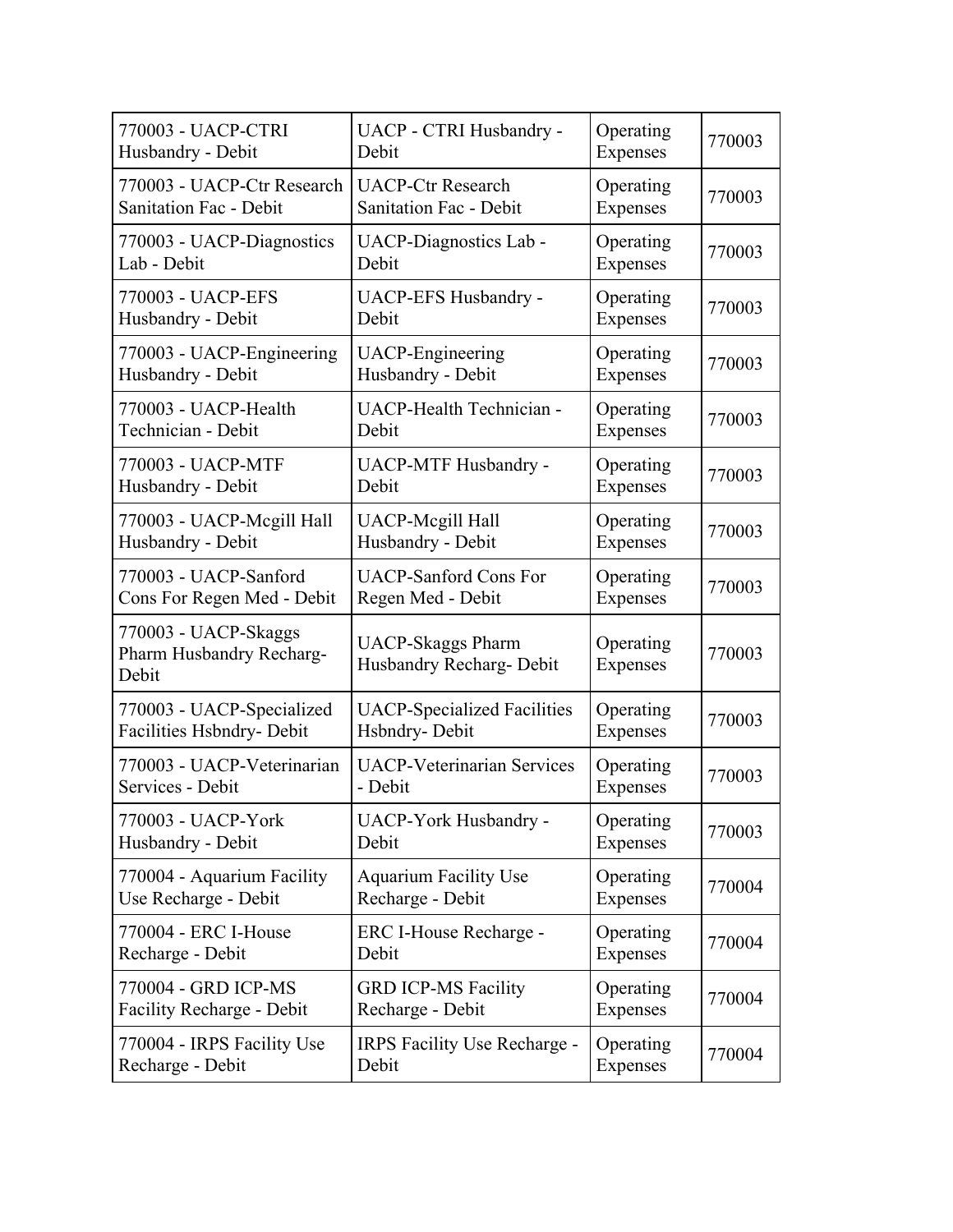| 770004 - Meeting/Conf<br>Recharge-Business/Tech-<br>Debit               | Meeting/Conf Recharge-<br>Business/Tech-Debit            | Operating<br>Expenses | 770004 |
|-------------------------------------------------------------------------|----------------------------------------------------------|-----------------------|--------|
| 770004 - Physics Computer                                               | <b>Physics Computer Facility</b>                         | Operating             | 770004 |
| Facility Recharge - Debit                                               | Recharge - Debit                                         | Expenses              |        |
| 770004 - Price Ctr Facility                                             | Price Ctr Facility Use                                   | Operating             | 770004 |
| Use Recharge - Debit                                                    | Recharge - Debit                                         | Expenses              |        |
| 770004 - Univ Events Rechg<br>- Debit                                   | Univ Events Rechg - Debit                                | Operating<br>Expenses | 770004 |
| 770005 - Recharged Utilities-                                           | Recharged Utilities-Various -                            | Operating             | 770005 |
| Various - Debit                                                         | Debit                                                    | Expenses              |        |
| 770005 - Recharges Utilities-                                           | Recharges Utilities-Electricity                          | Operating             | 770005 |
| Electricity - Debit                                                     | - Debit                                                  | Expenses              |        |
| 770006 - Building<br>Maintenance-Fac Mgmt<br>Rechg-Debit                | <b>Building Maintenance-Fac</b><br>Mgmt Rechg-Debit      | Operating<br>Expenses | 770006 |
| 770017 - Human Res-<br><b>Temporary Employment</b><br><b>Svcs-Debit</b> | Human Res-Temporary<br><b>Employment Svcs- Debit</b>     | Operating<br>Expenses | 770017 |
| 770200 - SFS ID Card                                                    | <b>SFS ID Card</b>                                       | Operating<br>Expenses | 770200 |
| 770201 - Recreation Fitlife                                             | Recreation Fitlife Recharge -                            | Operating             | 770201 |
| Recharge - Debit                                                        | Debit                                                    | Expenses              |        |
| 770202 - GEA: Theatre and                                               | <b>GEA: Theatre and Dance</b>                            | Operating             | 770202 |
| Dance Recharge- Debit                                                   | Recharge-Debit                                           | Expenses              |        |
| 770204 - Triton Plus Card                                               | Triton Plus Card Recharge -                              | Operating             | 770204 |
| Recharge - Debit                                                        | Debit                                                    | Expenses              |        |
| 770205 - Catering Recharge-                                             | Catering Recharge-                                       | Operating             | 770205 |
| Business/Tech Event - Debit                                             | Business/Tech Event - Debit                              | Expenses              |        |
| 770211 - Housing - Student                                              | Housing - Student Programs -                             | Operating             | 770211 |
| Programs - Debit                                                        | Debit                                                    | Expenses              |        |
| 770212 - Housing Mail                                                   | Housing Mail Services                                    | Operating             | 770212 |
| Services Recharge - Debit                                               | Recharge - Debit                                         | Expenses              |        |
| 770213 - Housing and Dining<br>-Conference Svc Recharg-<br>Debit        | Housing and Dining -<br>Conference Svc Recharg-<br>Debit | Operating<br>Expenses | 770213 |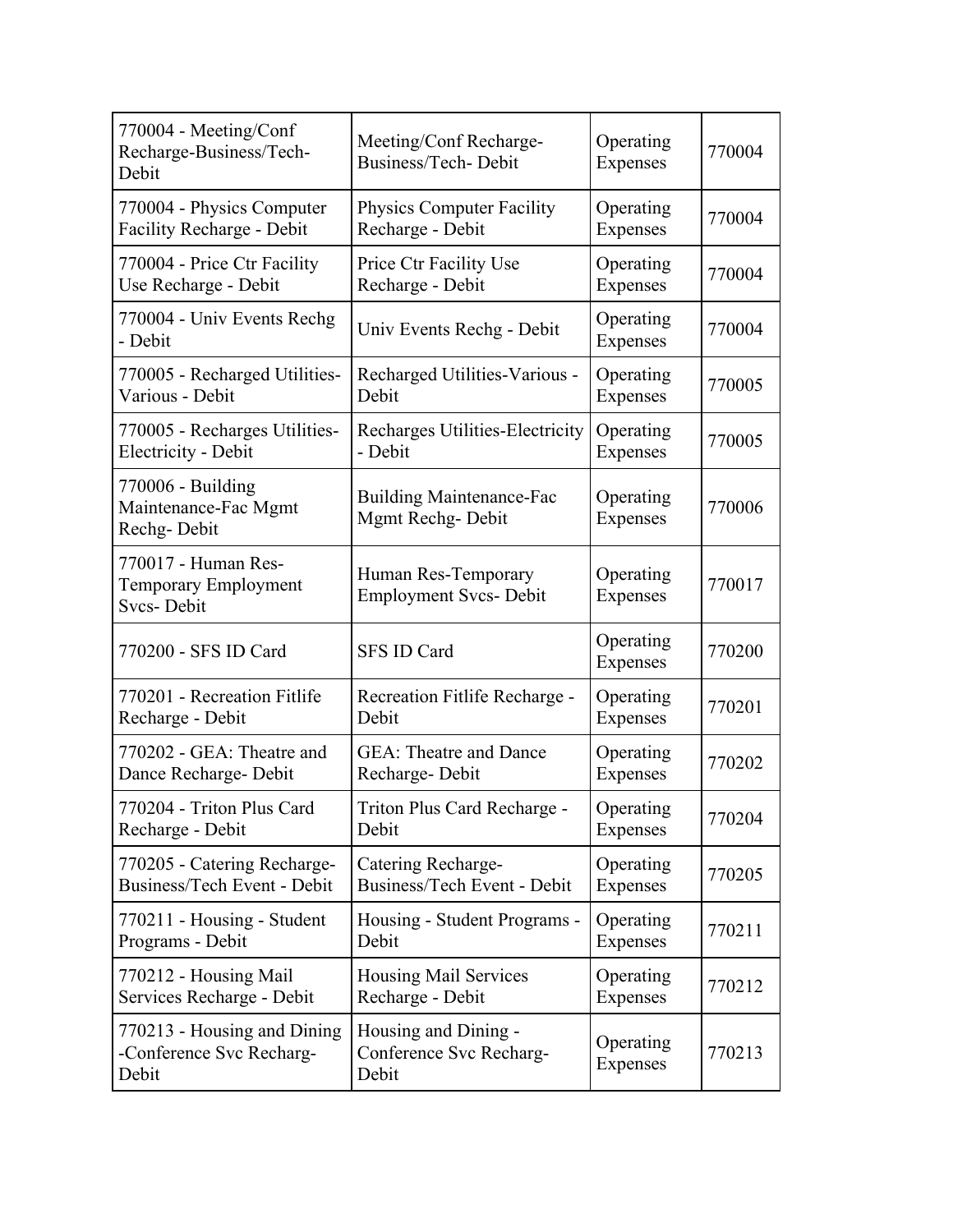| 770214 - Parking Recharge -<br>Debit                      | Parking Recharge - Debit                       | Operating<br>Expenses | 770214 |
|-----------------------------------------------------------|------------------------------------------------|-----------------------|--------|
| 770215 - Bookstore                                        | <b>Bookstore Miscellaneous</b>                 | Operating             | 770215 |
| Miscellaneous Goods - Debit                               | Goods - Debit                                  | Expenses              |        |
| 770216 - Bookstore<br>Recharge-Computer Repair -<br>Debit | Bookstore Recharge-<br>Computer Repair - Debit | Operating<br>Expenses | 770216 |
| 770217 - Bookstore                                        | Bookstore Recharge-Books -                     | Operating             | 770217 |
| Recharge-Books - Debit                                    | Debit                                          | Expenses              |        |
| 770218 - Bookstore<br>Recharge-Supplies/Sundry -<br>Debit | Bookstore Recharge-<br>Supplies/Sundry - Debit | Operating<br>Expenses | 770218 |
| 770220 - Campus Rec Weight                                | Campus Rec Weight Room                         | Operating             | 770220 |
| Room Rchg Debit                                           | <b>Rchg Debit</b>                              | Expenses              |        |
| 770324 - Telecom MC<br>Recharge Debit                     | Telecom MC Recharge Debit                      | Operating<br>Expenses | 770324 |
| 770325 - Surplus Property                                 | <b>Surplus Property Sales</b>                  | Operating             | 770325 |
| Sales Recharge - Debit                                    | Recharge - Debit                               | Expenses              |        |
| 770326 - Central Garage                                   | Central Garage Recharge -                      | Operating             | 770326 |
| Recharge - Debit                                          | Debit                                          | Expenses              |        |
| 770326 - Shuttle Service                                  | Shuttle Service Recharge -                     | Operating             | 770326 |
| Recharge - Debit                                          | Debit                                          | Expenses              |        |
| 770327 - Telecom Cable TV                                 | Telecom Cable TV Recharge                      | Operating             | 770327 |
| Recharge - Debit                                          | - Debit                                        | Expenses              |        |
| 770327 - Telecom Campus                                   | Telecom Campus Recharge-                       | Operating             | 770327 |
| Recharge-Debit                                            | Debit                                          | Expenses              |        |
| 770327 - Telecom Install, Add                             | Telecom Install, Add and                       | Operating             | 770327 |
| and Chgs Recharge- Debit                                  | Chgs Recharge-Debit                            | Expenses              |        |
| 770327 - Telecom<br>Local/Long Distance Rchg -<br>Debit   | Telecom Local/Long Distance<br>Rchg - Debit    | Operating<br>Expenses | 770327 |
| 770327 - Telecom Monthly                                  | <b>Telecom Monthly Ancillary</b>               | Operating             | 770327 |
| Ancillary Serv Rech- Debit                                | Serv Rech-Debit                                | Expenses              |        |
| 770327 - Telecom Monthly                                  | <b>Telecom Monthly Cellular</b>                | Operating             | 770327 |
| Cellular Usage Rchg-Debit                                 | Usage Rchg-Debit                               | Expenses              |        |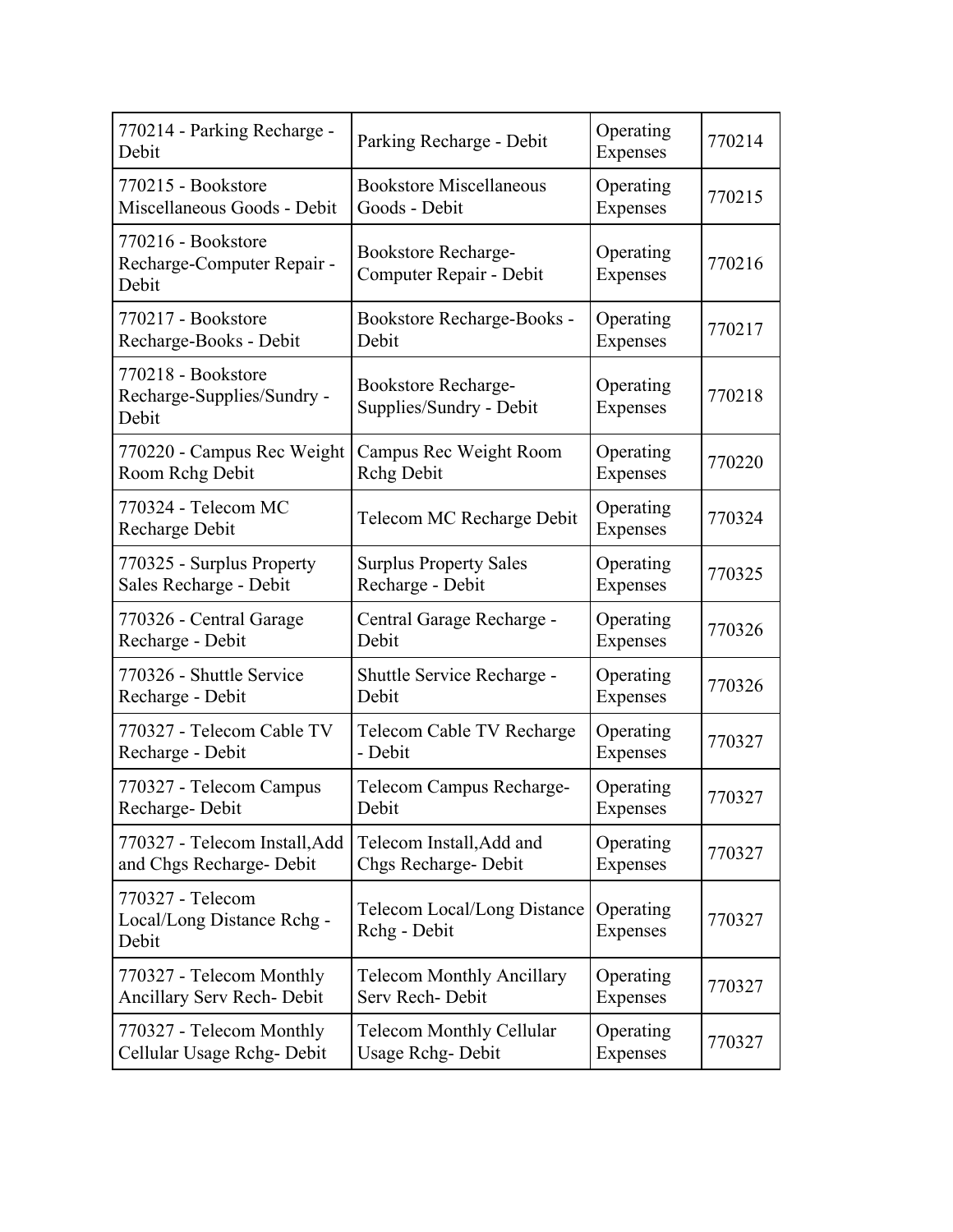| 770327 - Telecom Monthly                                                   | Telecom Monthly Svc/Equip                               | Operating             | 770327 |
|----------------------------------------------------------------------------|---------------------------------------------------------|-----------------------|--------|
| Svc/Equip Recharges- Debit                                                 | Recharges-Debit                                         | Expenses              |        |
| 770327 - Telecom Network                                                   | <b>Telecom Network Monthly</b>                          | Operating             | 770327 |
| Monthly Recharges - Debit                                                  | Recharges - Debit                                       | Expenses              |        |
| 770327 - Telecom Network                                                   | Telecom Network Plan and                                | Operating             | 770327 |
| Plan and Proj Rchg - Debit                                                 | Proj Rchg - Debit                                       | Expenses              |        |
| 770327 - Telecom Non-                                                      | <b>Telecom Non-Inventory</b>                            | Operating             | 770327 |
| <b>Inventory Equip Rchg - Debit</b>                                        | Equip Rchg - Debit                                      | Expenses              |        |
| 770327 - Telecom Offnet                                                    | Telecom Offnet Recharges -                              | Operating             | 770327 |
| Recharges - Debit                                                          | Debit                                                   | Expenses              |        |
| 772000 - Advertising-                                                      | Advertising-Guardian                                    | Operating             | 772000 |
| Guardian Recharge - Debit                                                  | Recharge - Debit                                        | Expenses              |        |
| 772000 - Aquarium<br><b>Educational Program</b><br>Recharge - Debit        | Aquarium Educational<br>Program Recharge - Debit        | Operating<br>Expenses | 772000 |
| 772000 - Campus Rec Card                                                   | Campus Rec Card Recharge -                              | Operating             | 772000 |
| Recharge - Debit                                                           | Debit                                                   | Expenses              |        |
| 772000 - Campus Rec Class                                                  | Campus Rec Class Recharge -                             | Operating             | 772000 |
| Recharge - Debit                                                           | Debit                                                   | Expenses              |        |
| 772000 - Campus Recreation                                                 | <b>Campus Recreation</b>                                | Operating             | 772000 |
| <b>Advertising Recharge - Debit</b>                                        | <b>Advertising Recharge - Debit</b>                     | Expenses              |        |
| 772000 - Cancer Center Info                                                | Cancer Center Info                                      | Operating             | 772000 |
| Technology Service - Debit                                                 | Technology Service - Debit                              | Expenses              |        |
| 772000 - Laboratory Services<br>- Debit                                    | Laboratory Services - Debit                             | Operating<br>Expenses | 772000 |
| 772000 - Materials<br><b>Characterization Facility</b><br>Recharge - Debit | Materials Characterization<br>Facility Recharge - Debit | Operating<br>Expenses | 772000 |
| 772000 - Media Services                                                    | Media Services Installation                             | Operating             | 772000 |
| <b>Installation Recharge - Debit</b>                                       | Recharge - Debit                                        | Expenses              |        |
| 772000 - OLR-Test Analysis                                                 | <b>OLR-Test Analysis Services -</b>                     | Operating             | 772000 |
| Services - Debit                                                           | Debit                                                   | Expenses              |        |
| 772000 - PPS Misc Recharge<br>- Debit                                      | PPS Misc Recharge - Debit                               | Operating<br>Expenses | 772000 |
| 772000 - Rady School Class                                                 | Rady School Class Recharge -                            | Operating             | 772000 |
| Recharge - Debit                                                           | Debit                                                   | Expenses              |        |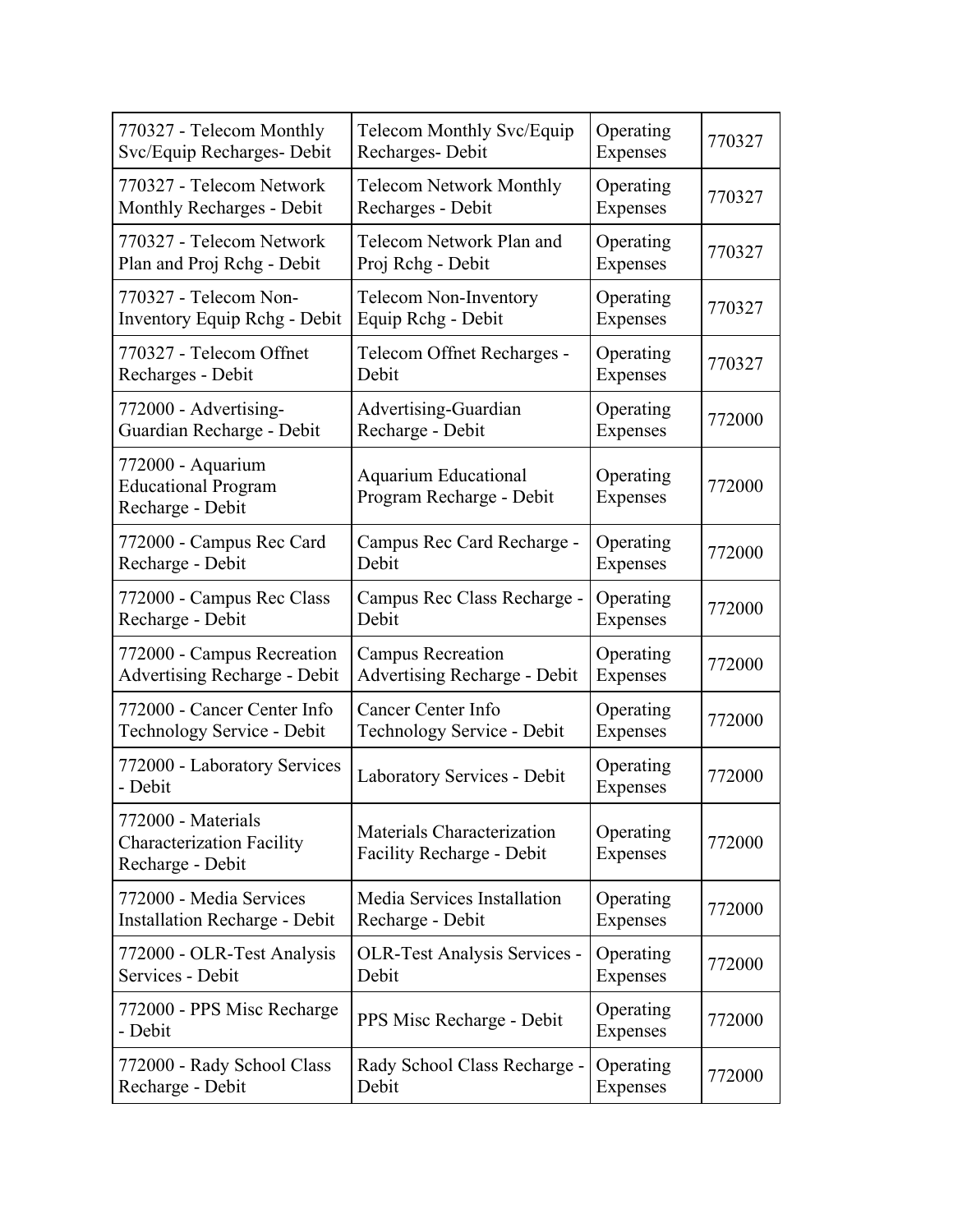| 772000 - SOM-Institutional                                       | <b>SOM-Institutional Review</b>                           | Operating             | 772000 |
|------------------------------------------------------------------|-----------------------------------------------------------|-----------------------|--------|
| <b>Review Board - Debit</b>                                      | Board - Debit                                             | Expenses              |        |
| 772000 - SOM-Interdept<br><b>MSCCP Physician Svcs -</b><br>Debit | <b>SOM-Interdept MSCCP</b><br>Physician Svcs - Debit      | Operating<br>Expenses | 772000 |
| 772000 - STS Hign Seas Net                                       | STS Hign Seas Net Recharge                                | Operating             | 772000 |
| Recharge - Debit                                                 | - Debit                                                   | Expenses              |        |
| 772000 - Summer Session<br>Application Fee Recharge -<br>Debit   | <b>Summer Session Application</b><br>Fee Recharge - Debit | Operating<br>Expenses | 772000 |
| 772000 - TandPS<br>Compressed Natural Gas -<br>Debit             | <b>TandPS Compressed Natural</b><br>Gas - Debit           | Operating<br>Expenses | 772000 |
| 772000 - Telecom Cell Equip                                      | Telecom Cell Equip and                                    | Operating             | 772000 |
| and Accessories - Debit                                          | Accessories - Debit                                       | Expenses              |        |
| 772000 - Telephone Message                                       | Telephone Message Units -                                 | Operating             | 772000 |
| Units - Debit                                                    | Debit                                                     | Expenses              |        |
| 772000 - Use of FLIP - Debit                                     | Use of FLIP - Debit                                       | Operating<br>Expenses | 772000 |
| 772001 - UNEX Recharge-                                          | <b>UNEX Recharge-Class Fee -</b>                          | Operating             | 772001 |
| Class Fee - Debit                                                | Debit                                                     | Expenses              |        |
| 772002 - Community Care                                          | <b>Community Care Session Fee</b>                         | Operating             | 772002 |
| Session Fee Exp- Debit                                           | Exp-Debit                                                 | Expenses              |        |
| 772003 - Care Payment<br>Service and AHP Benefit -<br>Debit      | Care Payment Service and<br><b>AHP Benefit - Debit</b>    | Operating<br>Expenses | 772003 |
| 772004 - Care Payment -<br>Debit                                 | Care Payment Debit                                        | Operating<br>Expenses | 772004 |
| 772005 - Clinical Benefits                                       | <b>Clinical Benefits Revenue</b>                          | Operating             | 772005 |
| Revenue Debit                                                    | Debit                                                     | Expenses              |        |
| 772006 - Community Care                                          | Community Care                                            | Operating             | 772006 |
| CarePayment Debit                                                | CarePayment Debit                                         | Expenses              |        |
| 772007 - PG Paid Services                                        | PG Paid Services After OH -                               | Operating             | 772007 |
| After OH - Debit                                                 | Debit                                                     | Expenses              |        |
| 772008 - VCHS Shared Svc<br><b>HR</b> Debit                      | <b>VCHS Shared Svc HR Debit</b>                           | Operating<br>Expenses | 772008 |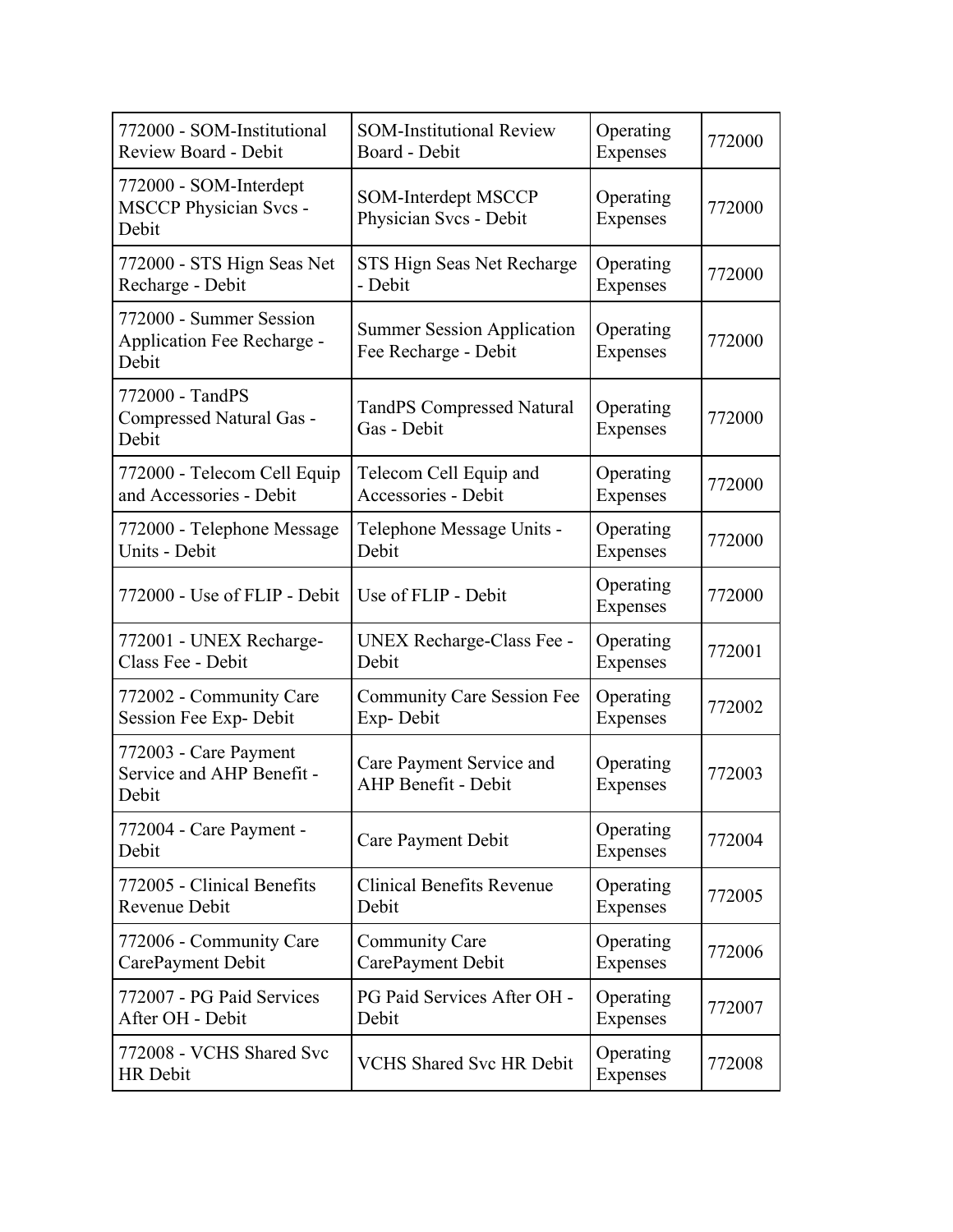| 772009 - VCHS Shared Svc<br><b>ARC</b> Debit               | <b>VCHS Shared Svc ARC</b><br>Debit               | Operating<br>Expenses        | 772009 |
|------------------------------------------------------------|---------------------------------------------------|------------------------------|--------|
| 772010 - VCHS Shared Svc<br><b>RSC</b> Debit               | <b>VCHS Shared Svc RSC Debit</b>                  | Operating<br>Expenses        | 772010 |
| 772012 - Clinical Medical<br>Directorship - Debit          | Clinical Medical Directorship<br>Debit            | Operating<br>Expenses        | 772012 |
| 773000 - Housing-Labor<br>Distribution                     | Housing-Labor Distribution                        | Operating<br>Expenses        | 773000 |
| 773001 - Physician Group<br>Admin                          | Physician Group Admin                             | Operating<br>Expenses        | 773001 |
| 773002 - Department Tax                                    | Department Tax                                    | Operating<br><b>Expenses</b> | 773002 |
| 773003 - Dean's Office Tax                                 | Dean's Office Tax                                 | Operating<br>Expenses        | 773003 |
| 773004 - VCHS Care<br>Payment Tax                          | <b>VCHS Care Payment Tax</b>                      | Operating<br>Expenses        | 773004 |
| 773005 - Shore Facilities<br>Support                       | <b>Shore Facilities Support</b>                   | Operating<br>Expenses        | 773005 |
| 773006 - Marine Operations<br>Staff                        | Marine Operations Staff                           | Operating<br>Expenses        | 773006 |
| 773007 - Sub Cap Payment                                   | Sub Cap Payment                                   | Operating<br>Expenses        | 773007 |
| 773008 - Purchasing and<br><b>Other Purchased Services</b> | Purchasing and Other<br><b>Purchased Services</b> | Operating<br>Expenses        | 773008 |
| 773009 - Campus<br>Administrative                          | Campus Administrative                             | Operating<br>Expenses        | 773009 |
| 773011 - Housing Shuttle<br><b>Cost Distribution</b>       | Housing Shuttle Cost<br>Distribution              | Operating<br>Expenses        | 773011 |
| 773012 - Inter-Dept<br>Redistribution of Cost              | Inter-Dept Redistribution of<br>Cost              | Operating<br>Expenses        | 773012 |
| 773013 - Unex-ESPP Cost<br>Distribution                    | <b>Unex-ESPP Cost Distribution</b>                | Operating<br>Expenses        | 773013 |
| 773014 - ACT IT Department<br>Funding                      | <b>ACT IT Department Funding</b>                  | Operating<br>Expenses        | 773014 |
| 773015 - ACT Cost<br>Distribution                          | <b>ACT Cost Distribution</b>                      | Operating<br>Expenses        | 773015 |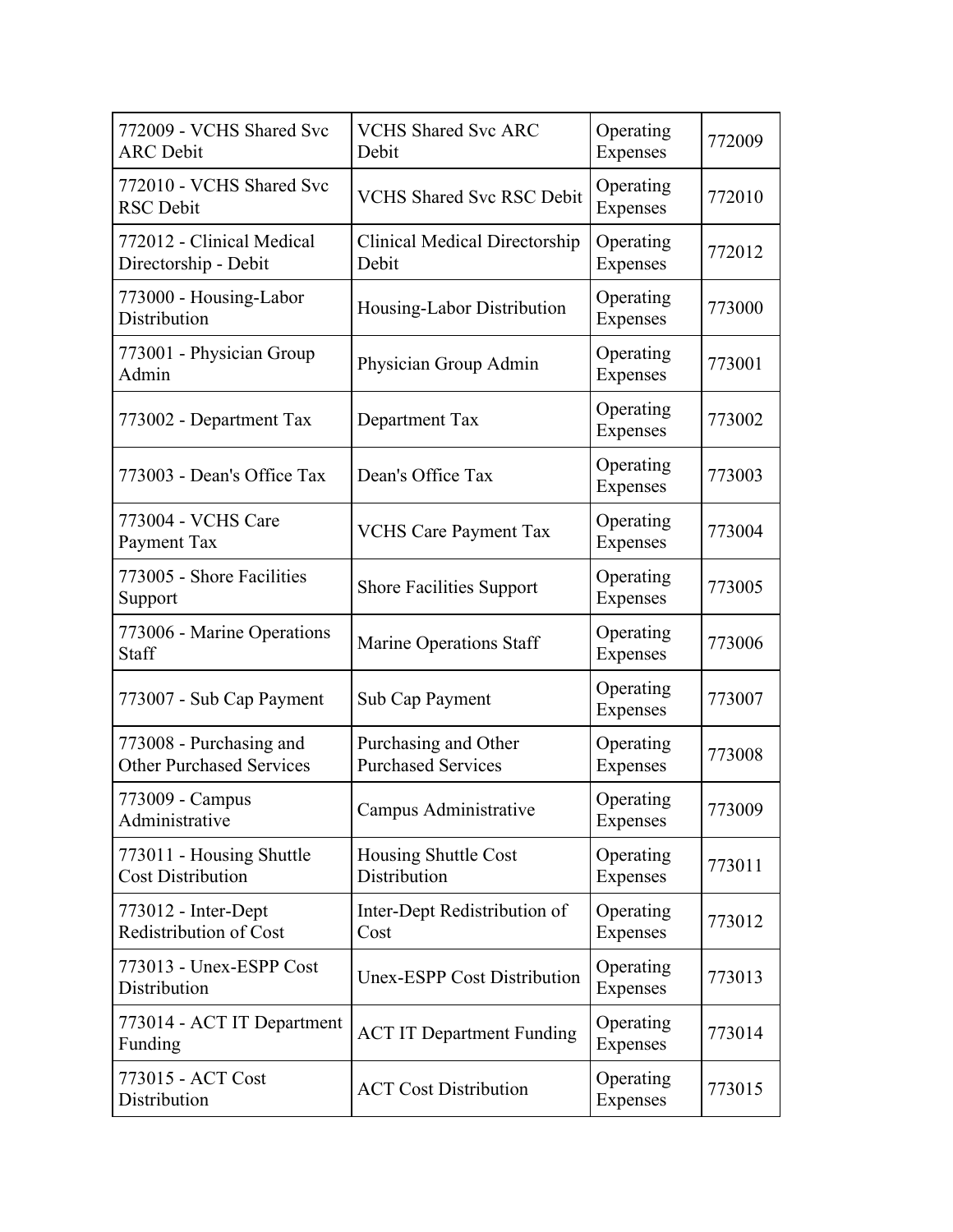| 773016 - OCME Cost<br>Dist/Fee                                    | <b>OCME</b> Cost Dist/Fee                            | Operating<br>Expenses        | 773016 |
|-------------------------------------------------------------------|------------------------------------------------------|------------------------------|--------|
| 773017 - La Jolla Del Sol                                         | La Jolla Del Sol                                     | Operating<br>Expenses        | 773017 |
| 773018 - UCOP Assessment<br>Fee Distribution                      | <b>UCOP</b> Assessment Fee<br>Distribution           | Operating<br>Expenses        | 773018 |
| 773019 - Systemwide<br>Assessment                                 | Systemwide Assessment                                | Operating<br>Expenses        | 773019 |
| 773027 - Employee Meals                                           | <b>Employee Meals</b>                                | Operating<br>Expenses        | 773027 |
| 773029 - VCHS OCAA                                                | <b>VCHS OCAA</b>                                     | Operating<br>Expenses        | 773029 |
| 773030 - VCHS-Coverage<br>Informatics                             | <b>VCHS-Coverage Informatics</b>                     | Operating<br>Expenses        | 773030 |
| 773031 - VCHS-Cardio<br>Vascular Center                           | <b>VCHS-Cardio Vascular</b><br>Center                | Operating<br>Expenses        | 773031 |
| 773032 - VCHS-Physician In<br>Chief                               | VCHS-Physician In Chief                              | Operating<br>Expenses        | 773032 |
| 773034 - Central Garage -<br>Fed User Rebate                      | Central Garage - Fed User<br>Rebate                  | Operating<br>Expenses        | 773034 |
| 773036 - Housing SandE<br>Allocations                             | Housing SandE Allocations                            | Operating<br>Expenses        | 773036 |
| 773037 - Housing SandB<br>Allocations                             | Housing SandB Allocations                            | Operating<br>Expenses        | 773037 |
| 773047 - VCHS Tertiary and<br>Quarternary Ref Services -<br>Debit | VCHS Tertiary and<br><b>Quarternary Ref Services</b> | Operating<br>Expenses        | 773047 |
| 773048 - VCHS HS Counsel -<br>Debit                               | <b>VCHS HS Counsel</b>                               | Operating<br><b>Expenses</b> | 773048 |
| 773049 - Call Center Expense<br>- Debit                           | Call Center Expense                                  | Operating<br>Expenses        | 773049 |
| 774000 - Internal Loan<br>Program-Principal                       | Internal Loan Program-<br>Principal                  | Other<br>Expenses            | 774000 |
| 774001 - Internal Loan<br>Program-Interest                        | Internal Loan Program-<br>Interest                   | Other<br>Expenses            | 774001 |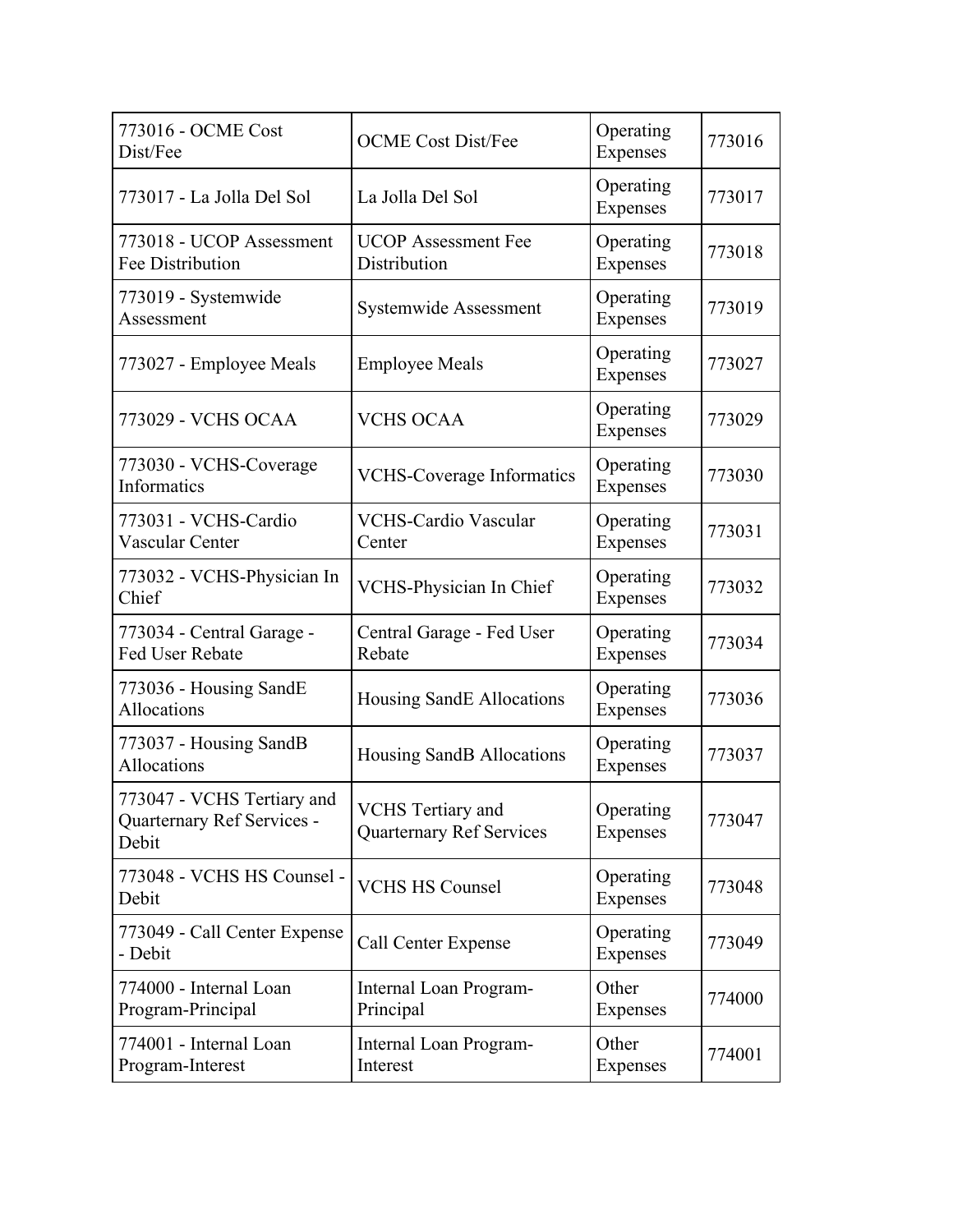| 774002 - Internal Loan<br>Program ILP Funding      | Internal Loan Program ILP<br>Funding                                 | Other<br>Expenses            | 774002 |
|----------------------------------------------------|----------------------------------------------------------------------|------------------------------|--------|
| 774003 - Dept Planned<br>Coverage For Op Shortfall | Dept Planned Coverage For<br>Op Shortfall                            | Other<br>Expenses            | 774003 |
| 774004 - Operating Fund<br>Transfer                | <b>Operating Fund Transfer</b>                                       | Other<br>Expenses            | 774004 |
| 774005 - Year End Fund<br>Collapse                 | Year End Fund Collapse                                               | Other<br>Expenses            | 774005 |
| 774006 - External Debt<br><b>Service Payments</b>  | <b>External Debt Service</b><br>Payments                             | Other<br>Expenses            | 774006 |
| 774007 - Subsidy Transfers                         | <b>Subsidy Transfers</b>                                             | Other<br>Expenses            | 774007 |
| 774008 - Transitional Support                      | <b>Transitional Support</b>                                          | Other<br>Expenses            | 774008 |
| 774009 - Fund Balance<br>Transfer (Debit/Credit)   | Represents transfer of<br>resources to match transfer at<br>GL level | Other<br>Expenses            | 774009 |
| 774010 - To/From Reserves                          | <b>To/From Reserves</b>                                              | Other<br>Expenses            | 774010 |
| 774011 - Capital Outlay                            | Capital Outlay                                                       | Other<br>Expenses            | 774011 |
| 774012 - STIP Transfer                             | <b>STIP Interest Earned/Charged</b>                                  | Operating<br><b>Expenses</b> | 774012 |
| 774900 - CBO Recurring<br>Allocation               | <b>CBO</b> Recurring Allocation                                      | Other<br>Expenses            | 774900 |
| 774901 - OP Recurring<br>Allocation                | OP Recurring Allocation                                              | Other<br>Expenses            | 774901 |
| 774902 - VC/Dean Recurring<br>Allocation           | VC/Dean Recurring<br>Allocation                                      | Other<br>Expenses            | 774902 |
| 774903 - Other Recurring<br>Internal Xfr           | Other Recurring Internal Xfr                                         | Other<br>Expenses            | 774903 |
| 774904 - Recurring Revenue<br>Sharing              | Recurring Revenue Sharing                                            | Other<br>Expenses            | 774904 |
| 774905 - Recurring<br><b>Compensation Support</b>  | Recurring Compensation<br>Support                                    | Other<br>Expenses            | 774905 |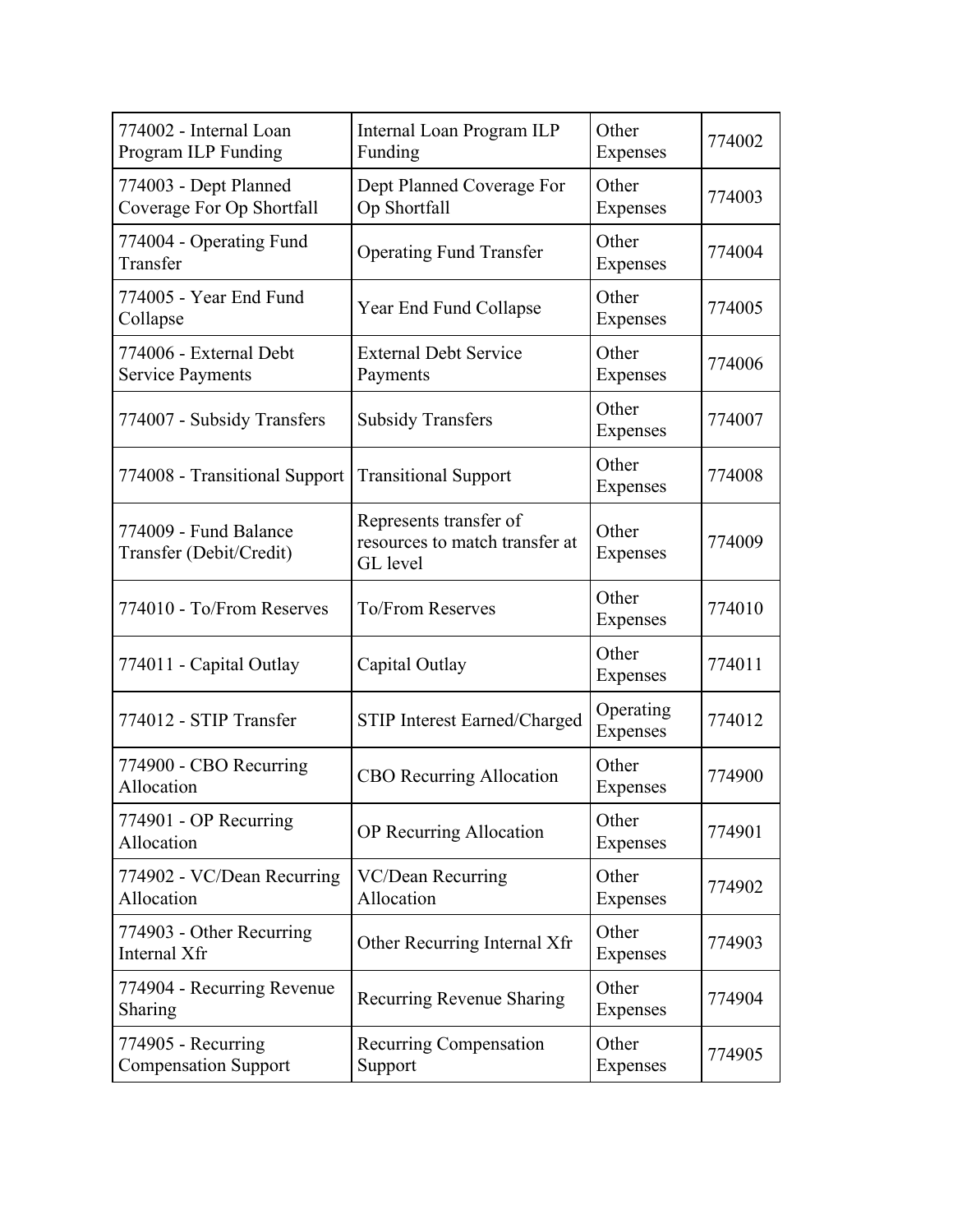| 774950 - CBO One-Time<br>Allocation                                | CBO One-Time Allocation                                                  | Other<br>Expenses     | 774950 |
|--------------------------------------------------------------------|--------------------------------------------------------------------------|-----------------------|--------|
| 774951 - OP One-Time<br>Allocation                                 | OP One-Time Allocation                                                   | Other<br>Expenses     | 774951 |
| 774952 - VC/Dean One-Time                                          | VC/Dean One-Time                                                         | Other                 | 774952 |
| Allocation                                                         | Allocation                                                               | Expenses              |        |
| 774953 - Other One-Time<br>Internal Xfr                            | Other One-Time Internal Xfr                                              | Other<br>Expenses     | 774953 |
| 774954 - One-Time Revenue<br>Sharing                               | One-Time Revenue Sharing                                                 | Other<br>Expenses     | 774954 |
| 774955 - One-Time                                                  | One-Time Compensation                                                    | Other                 | 774955 |
| <b>Compensation Support</b>                                        | Support                                                                  | Expenses              |        |
| 775000 - Recharge Income<br>Self Supporting Activities -<br>Credit | Internal Income from UCSD<br><b>Recharge Operations Self</b><br>Services | Operating<br>Expenses | 775000 |
| 777000 - Recharge Income                                           | Recharge Income Non SSA -                                                | Operating             | 777000 |
| Non SSA - Credit                                                   | Credit                                                                   | Expenses              |        |
| 777001 - Community Care                                            | <b>Community Care Session Fee</b>                                        | Operating             | 777001 |
| <b>Session Fee Inc</b>                                             | Inc Credit                                                               | Expenses              |        |
| 777002 - SOM Carepayment                                           | <b>SOM Carepayment Revenue</b>                                           | Operating             | 777002 |
| Revenue                                                            | Credit                                                                   | Expenses              |        |
| 777003 - Commuity Care                                             | <b>Commuity Care Carepayment</b>                                         | Operating             | 777003 |
| Carepayment                                                        | Credit                                                                   | Expenses              |        |
| 777004 - Clinical Benefits                                         | <b>Clinical Benefits Revenue</b>                                         | Operating             | 777004 |
| Revenue                                                            | Credit                                                                   | Expenses              |        |
| 777005 - PG Paid Services                                          | PG Paid Services After OH                                                | Operating             | 777005 |
| After OH - Credit                                                  | Credit                                                                   | Expenses              |        |
| 777007 - Clinical Medical                                          | <b>Clinical Medical Directorship</b>                                     | Operating             | 777007 |
| Directorship - Credit                                              | Credit                                                                   | Expenses              |        |
| 780010 - Intercampus                                               | Intercampus Recharge Debit                                               | Intercampus           | 780010 |
| Recharge Debit UCB                                                 | <b>UCB</b>                                                               | Subcontracts          |        |
| 780020 - Intercampus                                               | Intercampus Recharge Debit                                               | Intercampus           | 780020 |
| Recharge Debit UCSF                                                | <b>UCSF</b>                                                              | Subcontracts          |        |
| 780030 - Intercampus                                               | Intercampus Recharge Debit                                               | Intercampus           | 780030 |
| Recharge Debit UCD                                                 | <b>UCD</b>                                                               | Subcontracts          |        |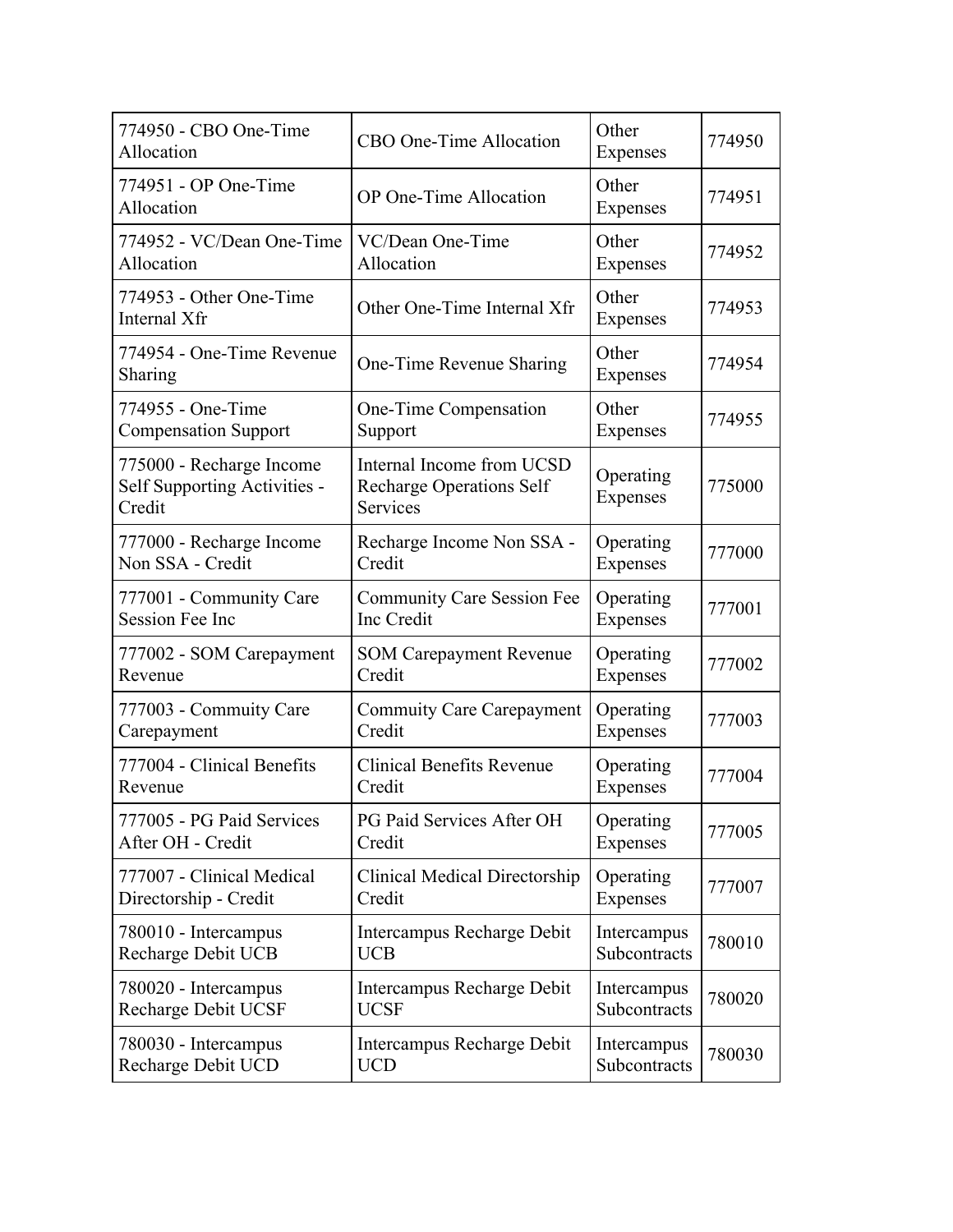| 780040 - Intercampus      | Intercampus Recharge Debit  | Intercampus  | 780040 |
|---------------------------|-----------------------------|--------------|--------|
| Recharge Debit UCLA       | <b>UCLA</b>                 | Subcontracts |        |
| 780050 - Intercampus      | Intercampus Recharge Debit  | Intercampus  | 780050 |
| <b>Recharge Debit UCR</b> | <b>UCR</b>                  | Subcontracts |        |
| 780070 - Intercampus      | Intercampus Recharge Debit  | Intercampus  | 780070 |
| Recharge Debit UCSC       | <b>UCSC</b>                 | Subcontracts |        |
| 780080 - Intercampus      | Intercampus Recharge Debit  | Intercampus  | 780080 |
| Recharge Debit UCSB       | <b>UCSB</b>                 | Subcontracts |        |
| 780090 - Intercampus      | Intercampus Recharge Debit  | Intercampus  | 780090 |
| Recharge Debit UCI        | <b>UCI</b>                  | Subcontracts |        |
| 780100 - Intercampus      | Intercampus Recharge Debit  | Intercampus  | 780100 |
| Recharge Debit UCM        | <b>UCM</b>                  | Subcontracts |        |
| 780110 - Intercampus      | Intercampus Recharge Debit  | Intercampus  | 780110 |
| Recharge Debit UCOP       | <b>UCOP</b>                 | Subcontracts |        |
| 780120 - Intercampus      | Intercampus Recharge Debit  | Intercampus  | 780120 |
| Recharge Debit ANR        | <b>ANR</b>                  | Subcontracts |        |
| 785010 - Intercampus      | Intercampus Recharge Credit | Intercampus  | 785010 |
| Recharge Credit UCB       | <b>UCB</b>                  | Subcontracts |        |
| 785020 - Intercampus      | Intercampus Recharge Credit | Intercampus  | 785020 |
| Recharge Credit UCSF      | <b>UCSF</b>                 | Subcontracts |        |
| 785030 - Intercampus      | Intercampus Recharge Credit | Intercampus  | 785030 |
| Recharge Credit UCD       | <b>UCD</b>                  | Subcontracts |        |
| 785040 - Intercampus      | Intercampus Recharge Credit | Intercampus  | 785040 |
| Recharge Credit UCLA      | <b>UCLA</b>                 | Subcontracts |        |
| 785050 - Intercampus      | Intercampus Recharge Credit | Intercampus  | 785050 |
| Recharge Credit UCR       | <b>UCR</b>                  | Subcontracts |        |
| 785070 - Intercampus      | Intercampus Recharge Credit | Intercampus  | 785070 |
| Recharge Credit UCSC      | <b>UCSC</b>                 | Subcontracts |        |
| 785080 - Intercampus      | Intercampus Recharge Credit | Intercampus  | 785080 |
| Recharge Credit UCSB      | <b>UCSB</b>                 | Subcontracts |        |
| 785090 - Intercampus      | Intercampus Recharge Credit | Intercampus  | 785090 |
| Recharge Credit UCI       | <b>UCI</b>                  | Subcontracts |        |
| 785100 - Intercampus      | Intercampus Recharge Credit | Intercampus  | 785100 |
| Recharge Credit UCM       | <b>UCM</b>                  | Subcontracts |        |
| 785110 - Intercampus      | Intercampus Recharge Credit | Intercampus  | 785110 |
| Recharge Credit UCOP      | <b>UCOP</b>                 | Subcontracts |        |